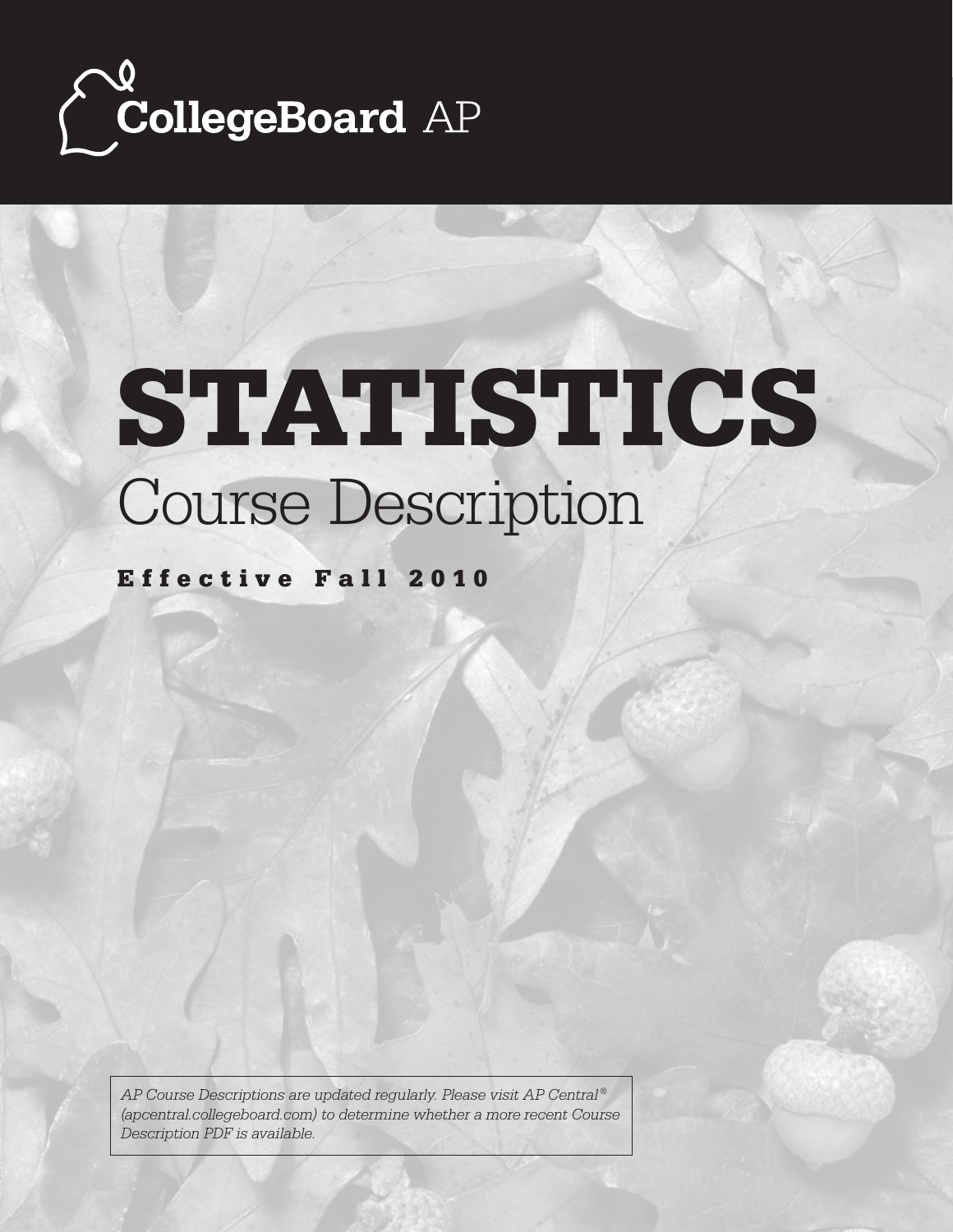# **The College Board**

The College Board is a not-for-profit membership association whose mission is to connect students to college success and opportunity. Founded in 1900, the College Board is composed of more than 5,700 schools, colleges, universities and other educational organizations. Each year, the College Board serves seven million students and their parents, 23,000 high schools, and 3,800 colleges through major programs and services in college readiness, college admission, guidance, assessment, financial aid, and enrollment. Among its widely recognized programs are the SAT®, the PSAT/NMSQT®, the Advanced Placement Program® (AP®), SpringBoard® and ACCUPLACER®. The College Board is committed to the principles of excellence and equity, and that commitment is embodied in all of its programs, services, activities and concerns.

For further information, visit www.collegeboard.com.

The College Board and the Advanced Placement Program encourage teachers, AP Coordinators and school administrators to make equitable access a guiding principle for their AP programs. The College Board is committed to the principle that all students deserve an opportunity to participate in rigorous and academically challenging courses and programs. All students who are willing to accept the challenge of a rigorous academic curriculum should be considered for admission to AP courses. The Board encourages the elimination of barriers that restrict access to AP courses for students from ethnic, racial and socioeconomic groups that have been traditionally underrepresented in the AP Program. Schools should make every effort to ensure that their AP classes reflect the diversity of their student population.

© 2010 The College Board. College Board, ACCUPLACER, Advanced Placement Program, AP, AP Central, SAT, SpringBoard and the acorn logo are registered trademarks of the College Board. PSAT/NMSQT is a registered trademark of the College Board and National Merit Scholarship Corporation. All other products and services may be trademarks of their respective owners. Permission to use College Board materials may be requested online at: www.collegeboard.com/inquiry/cbpermit.html.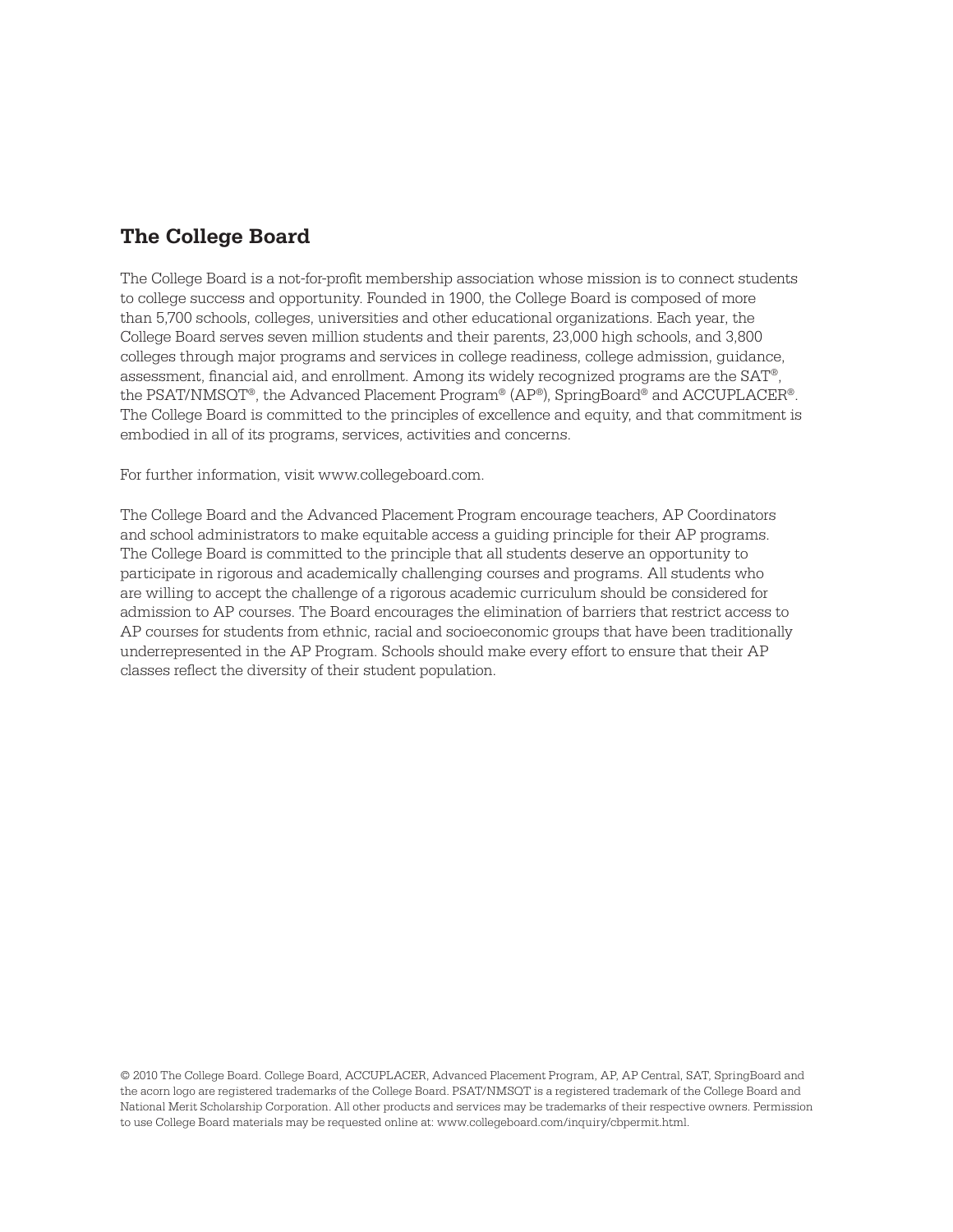# **Contents**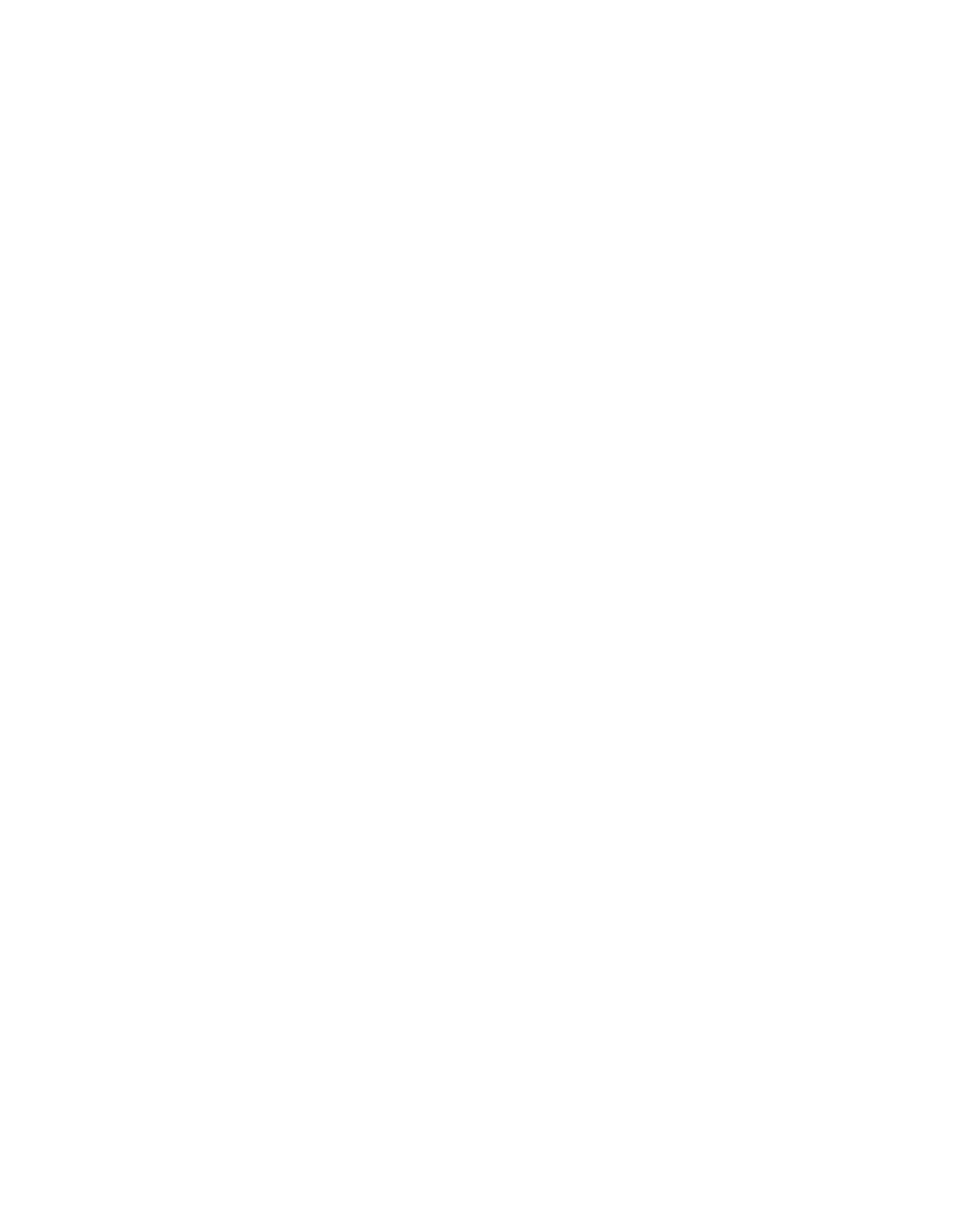# Welcome to the AP<sup>®</sup> Program

 $AP^{\circ}$  is a rigorous academic program built on the commitment, passion and hard work of students and educators from both secondary schools and higher education. With more than 30 courses in a wide variety of subject areas, AP provides willing and academically prepared high school students with the opportunity to study and learn at the college level.

Through AP courses, talented and dedicated AP teachers help students develop and apply the skills, abilities and content knowledge they will need later in college. Each AP course is modeled upon a comparable college course, and college and university faculty play a vital role in ensuring that AP courses align with college-level standards. For example, through the AP Course Audit, AP teachers submit their syllabi for review and approval by college faculty. Only courses using syllabi that meet or exceed the college-level curricular and resource requirements for each AP course are authorized to carry the "AP" label.

AP courses culminate in a suite of college-level assessments developed and scored by college and university faculty members as well as experienced AP teachers. AP Exams are an essential part of the AP experience, enabling students to demonstrate their mastery of college-level course work. Strong performance on AP Exams is rewarded by colleges and universities worldwide. More than 90 percent of four-year colleges and universities in the United States grant students credit, placement or both on the basis of successful AP Exam scores. But performing well on an AP Exam means more than just the successful completion of a course; it is the gateway to success in college. Research consistently shows that students who score a 3 or higher typically experience greater academic success in college and improved graduation rates than their non-AP student peers.

# **AP Course Audit**

The intent of the AP Course Audit is to provide secondary and higher education constituents with the assurance that an "AP" designation on a student's transcript is credible, meaning the AP Program has authorized a course that has met or exceeded the curricular requirements and classroom resources that demonstrate the academic rigor of a comparable college course. To receive authorization from the College Board to label a course "AP," teachers must participate in the AP Course Audit. Courses authorized to use the "AP" designation are listed in the AP Course Ledger made available to colleges and universities each fall. It is the school's responsibility to ensure that its AP Course Ledger entry accurately reflects the AP courses offered within each academic year.

The AP Program unequivocally supports the principle that each individual school must develop its own curriculum for courses labeled "AP." Rather than mandating any one curriculum for AP courses, the AP Course Audit instead provides each AP teacher with a set of expectations that college and secondary school faculty nationwide have established for college-level courses. AP teachers are encouraged to develop or maintain their own curriculum that either includes or exceeds each of these expectations; such courses will be authorized to use the "AP" designation. Credit for the success of AP courses belongs to the individual schools and teachers that create powerful, locally designed AP curricula.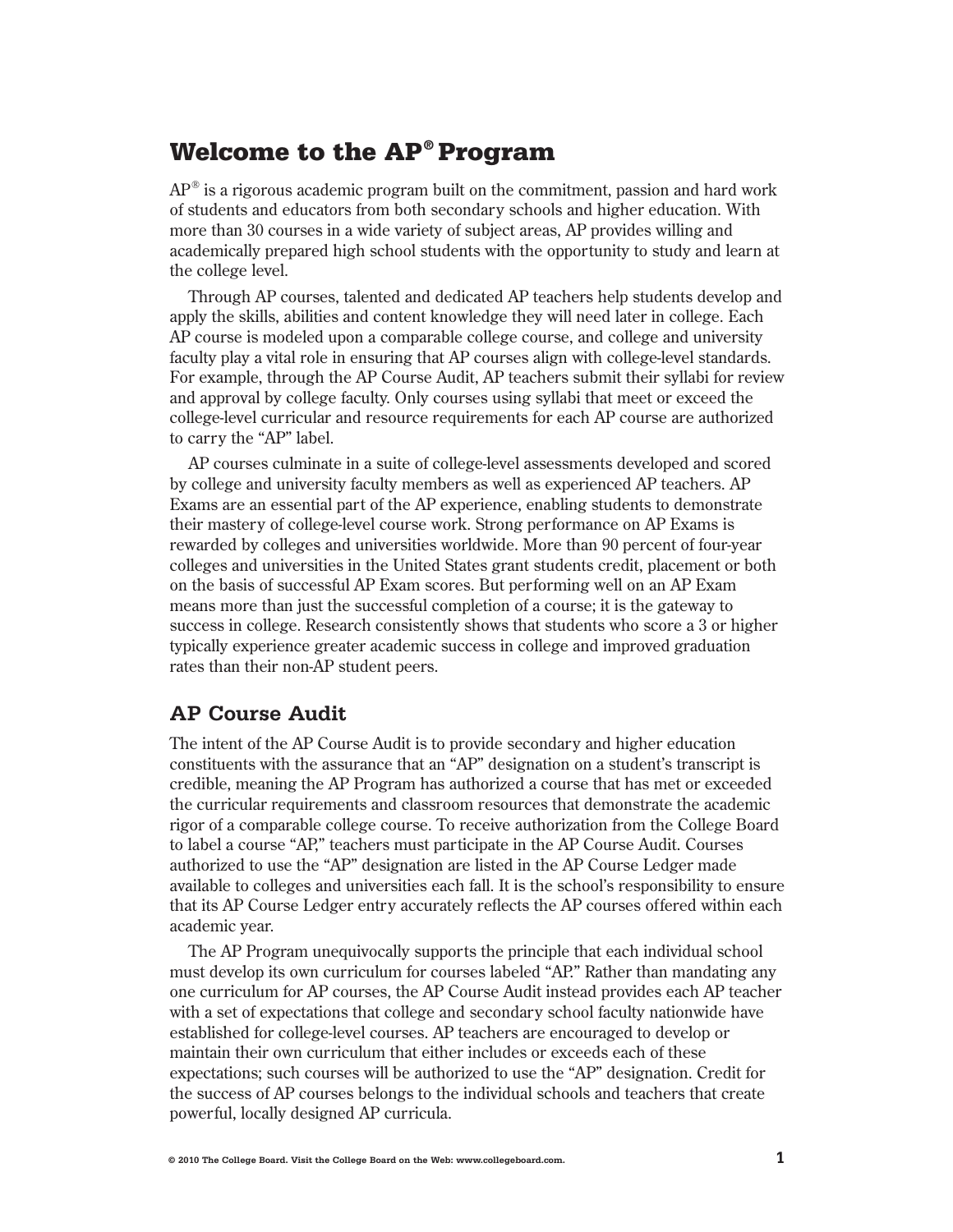Complete information about the AP Course Audit is available at www.collegeboard .com/apcourseaudit.

# **AP Development Committees**

An AP Development Committee is a group of nationally renowned subject-matter experts in a particular discipline that includes professionals in secondary and postsecondary education as well as from professional organizations. These experts ensure that AP courses and exams reflect the most up-to-date information available, as befitting a college-level course, and that student proficiency is assessed properly. To find a list of current AP Development Committee members, please visit: apcentral.collegeboard.com/developmentcommittees.

# **AP Reading**

AP Exams — with the exception of AP Studio Art, which is a portfolio assessment consist of dozens of multiple-choice questions scored by machine, and free-response questions scored at the annual AP Reading by thousands of college faculty and expert AP teachers. AP Readers use scoring standards developed by college and university faculty who teach the corresponding college course. The AP Reading offers educators both significant professional development and the opportunity to network with colleagues. For more information about the AP Reading, or to apply to serve as a Reader, visit apcentral.collegeboard.com/readers.

# **AP Exam Scores**

The Readers' scores on the free-response questions are combined with the results of the computer-scored multiple-choice questions; the weighted raw scores are summed to give a composite score. The composite score is then converted to a score on AP's 5-point scale. While colleges and universities are responsible for setting their own credit and placement policies, AP scores signify how qualified students are to receive college credit or placement:

| <b>AP SCORE</b> | <b>QUALIFICATION</b>     |
|-----------------|--------------------------|
| 5               | Extremely well qualified |
|                 | Well qualified           |
| 3               | Qualified                |
| 9               | Possibly qualified       |
|                 | No recommendation        |

AP Exam scores of 5 are equivalent to A grades in the corresponding college course. AP Exam scores of 4 are equivalent to grades of A–, B+ and B in college. AP Exam scores of 3 are equivalent to grades of B–, C+ and C in college.

# **Credit and Placement for AP Scores**

Thousands of two- and four-year colleges and universities grant credit, placement or both for qualifying AP Exam scores because these scores represent a level of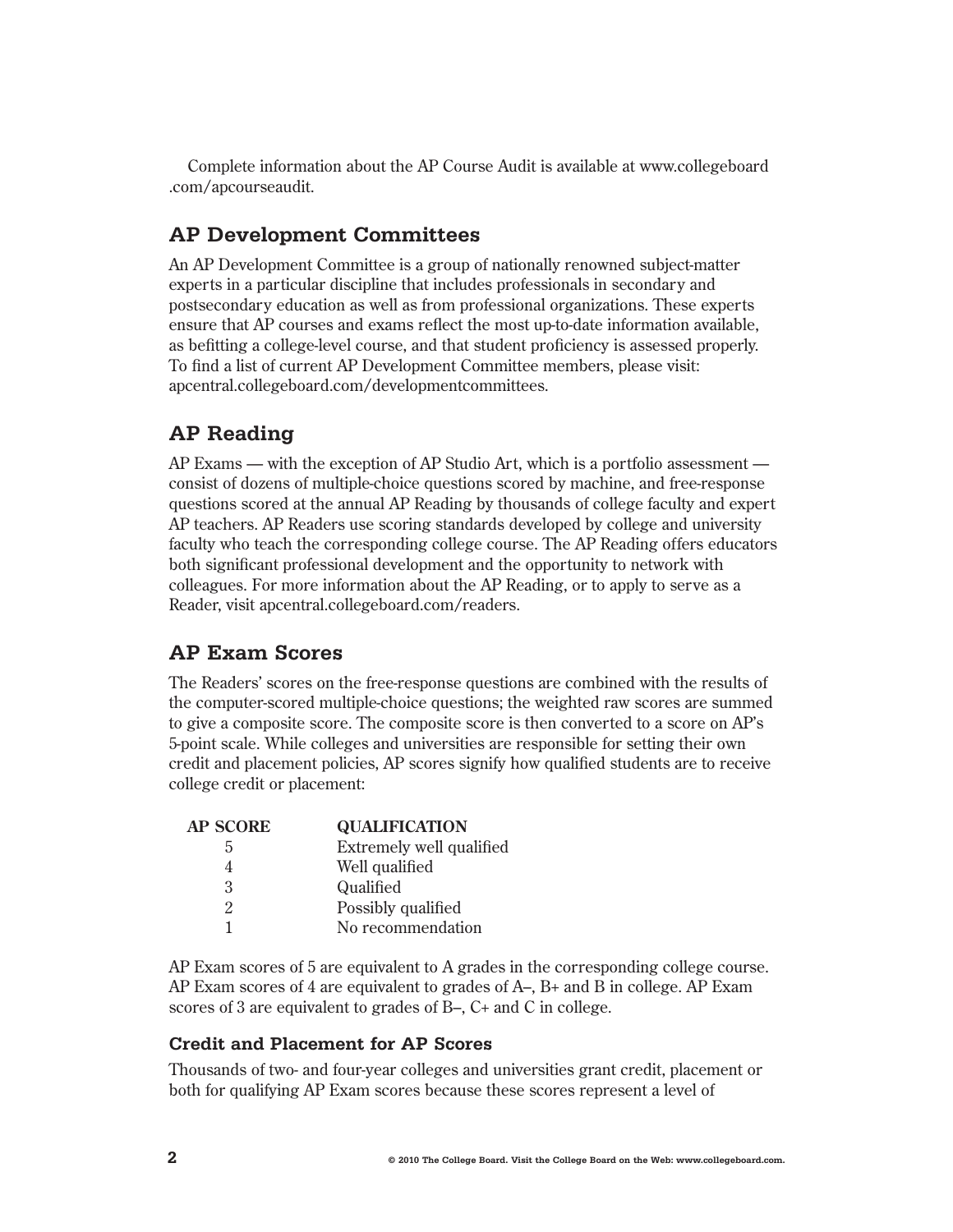achievement equivalent to that of students who have taken the comparable college course. This college-level equivalency is ensured through several AP Program processes:

- College faculty are involved in course and exam development and other AP activities. Currently, college faculty:
	- Serve as chairs and members of the committees that develop the Course Descriptions and exams for each AP course.
	- Are responsible for standard setting and are involved in the evaluation of student responses at the annual AP Reading. The Chief Reader for each AP exam is a college faculty member.
	- Lead professional development seminars for new and experienced AP teachers.
	- Serve as the senior reviewers in the annual AP Course Audit, ensuring AP teachers' syllabi meet the curriculum guidelines for college-level courses.
- AP courses and exams are reviewed and updated regularly based on the results of curriculum surveys at up to 200 colleges and universities, collaborations among the College Board and key educational and disciplinary organizations, and the interactions of committee members with professional organizations in their discipline.
- Periodic college comparability studies are undertaken in which the performance of college students on a selection of AP Exam questions is compared with that of AP students to ensure that grades earned by college students are aligned with scores AP students earn on the exam.

For more information about the role of colleges and universities in the AP Program, visit the Value of AP to Colleges and Universities section of the College Board website at http://professionals.collegeboard.com/higher-ed/placement/ap.

## **Setting Credit and Placement Policies for AP Scores**

The College Board website for education professionals has a section specifically for colleges and universities that provides guidance in setting AP credit and placement policies. Visit http://professionals.collegeboard.com/higher-ed/placement/ap/policy.

Additional resources, including links to AP research studies, released exam questions and sample student responses at varying levels of achievement for each AP Exam are also available. To view student samples and scoring guidelines, visit http://apcentral .collegeboard.com/apc/public/exam/exam\_questions/index.html.

To review recent validity research studies, visit http://professionals.collegeboard .com/data-reports-research/cb/ap.

The "AP Credit Policy Info" online search tool provides links to credit and placement policies at more than 1,000 colleges and universities. This tool helps students find the credit hours and/or advanced placement they may receive for qualifying exam scores within each AP subject at a specified institution. AP Credit Policy Info is available at www.collegeboard.com/ap/creditpolicy. If the information for your institution is not listed or is incorrect, please contact aphighered@collegeboard.org.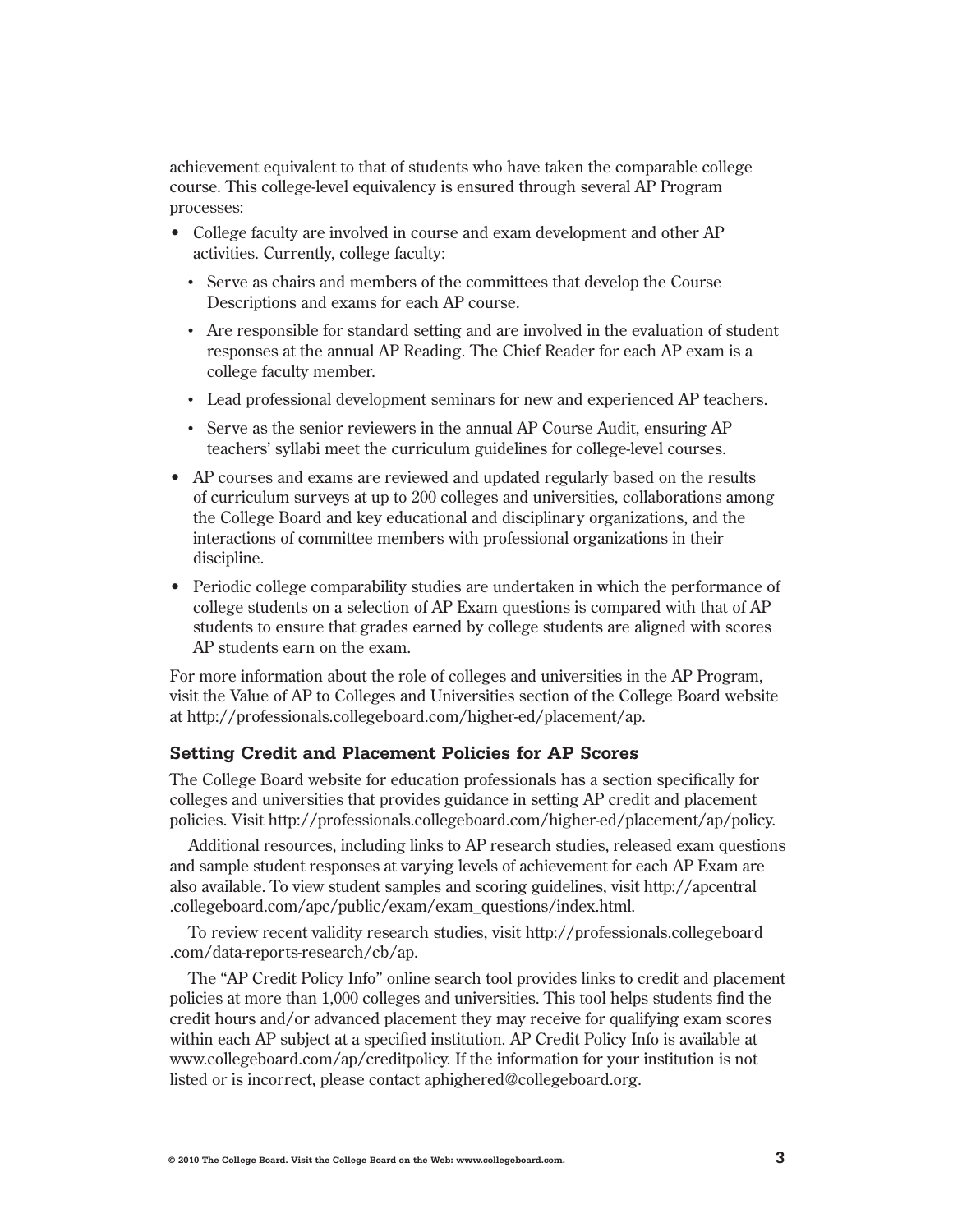# AP Statistics

# **I n t r o d u cti o n**

The Advanced Placement Program offers a course description and exam in statistics to secondary school students who wish to complete studies equivalent to a onesemester, introductory, non-calculus-based, college course in statistics.

Statistics and mathematics educators who serve as members of the AP Statistics Development Committee have prepared the Course Description and exam to reflect the content of a typical introductory college course in statistics. The exam is representative of such a course and therefore is considered appropriate for the measurement of skills and knowledge in the field of introductory statistics.

In colleges and universities, the number of students who take a statistics course is almost as large as the number of students who take a calculus course. A July 2002 article in the *Chronicle of Higher Education* reports that the enrollment in statistics courses from 1990 to 2000 increased by 45 percent — one testament to the growth of statistics in those institutions. An introductory statistics course, similar to the AP Statistics course, is typically required for majors such as social sciences, health sciences and business. Every semester about 236,000 college and university students enroll in an introductory statistics course offered by a mathematics or statistics department. In addition, a large number of students enroll in an introductory statistics course offered by other departments. Science, engineering and mathematics majors usually take an upper-level calculus-based course in statistics, for which the AP Statistics course is effective preparation.

# **T h e C o u r s e**

The purpose of the AP course in statistics is to introduce students to the major concepts and tools for collecting, analyzing and drawing conclusions from data. Students are exposed to four broad conceptual themes:

- 1. Exploring Data: Describing patterns and departures from patterns
- 2. Sampling and Experimentation: Planning and conducting a study
- 3. Anticipating Patterns: Exploring random phenomena using probability and simulation
- 4. Statistical Inference: Estimating population parameters and testing hypotheses

Students who successfully complete the course and exam may receive credit, advanced placement or both for a one-semester introductory college statistics course. This does not necessarily imply that the high school course should be one semester long. Each high school needs to determine the length of its AP Statistics course to best serve the needs of its students. Statistics, like some other AP courses, could be effectively studied in a one-semester, a two-trimester or a one-year course. Most schools, however, offer it as a one-year course.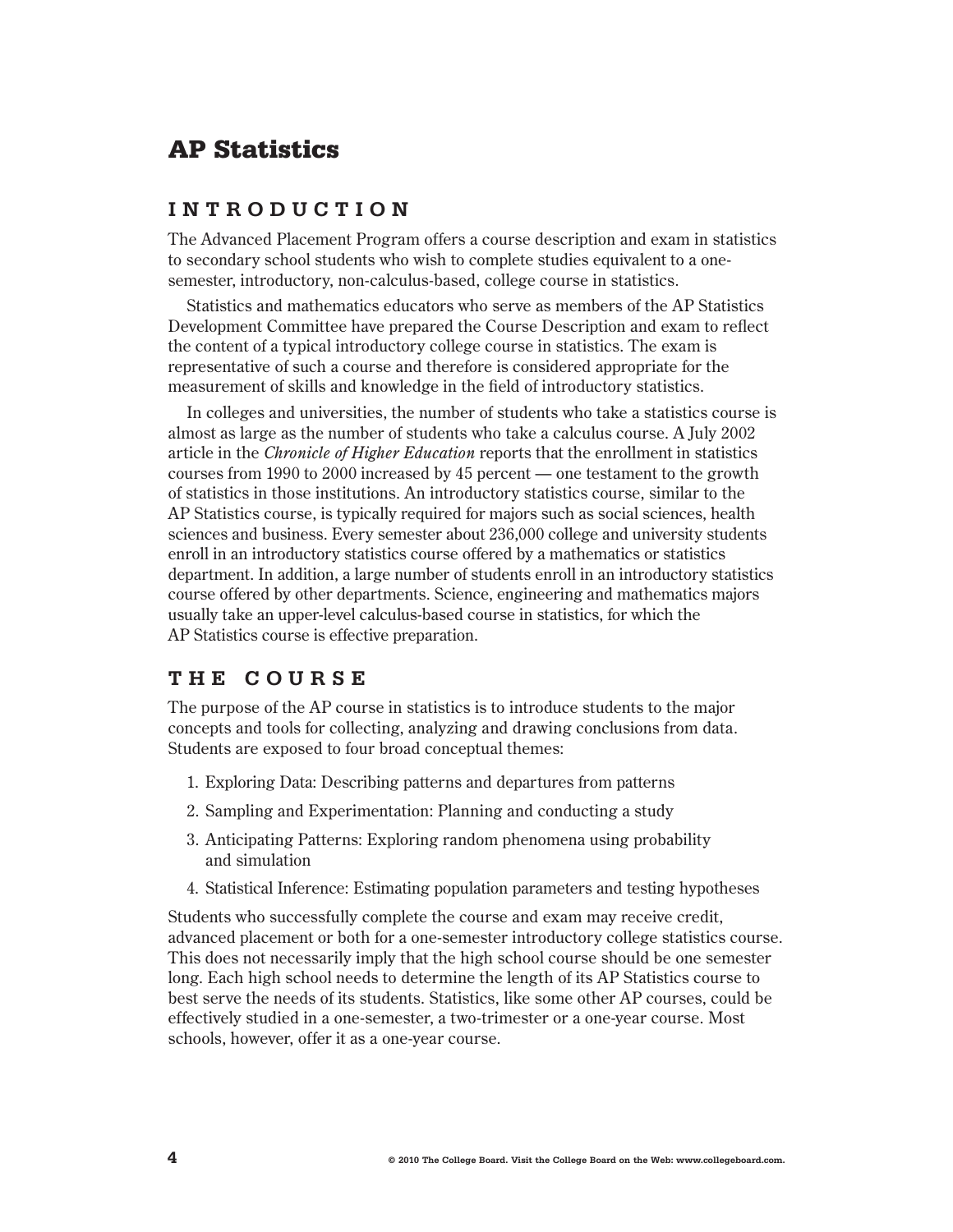# **Student Selection**

The College Board and the Advanced Placement Program encourage teachers, AP Coordinators and school administrators to make equitable access a guiding principle for their AP programs. The College Board is committed to the principle that all students deserve an opportunity to participate in rigorous and academically challenging courses and programs. All students who are willing to accept the challenge of a rigorous academic curriculum should be considered for admission to AP courses. The Board encourages the elimination of barriers that restrict access to AP courses for students from ethnic, racial and socioeconomic groups that have been traditionally underrepresented in the AP Program. Schools should make every effort to ensure that their AP classes reflect the diversity of their student population.

The AP Statistics course is an excellent option for any secondary school student who has successfully completed a second-year course in algebra and who possesses sufficient mathematical maturity and quantitative reasoning ability.

Because second-year algebra is the prerequisite course, AP Statistics usually will be taken in either the junior or senior year. The decisions about whether to take AP Statistics and when to take it depend on a student's plans:

- Students planning to take a science course in their senior year will benefit greatly from taking AP Statistics in their junior year.
- For students who would otherwise take no mathematics in their senior year, AP Statistics allows them to continue to develop their quantitative skills.
- Students who wish to leave open the option of taking calculus in college should include precalculus in their high school program and perhaps take AP Statistics concurrently with precalculus.

Students with the appropriate mathematical background are encouraged to take both AP Statistics and AP Calculus in high school.

Students who take the AP Statistics course are strongly encouraged to take the exam.

# **Teaching the Course**

The AP Statistics course lends itself naturally to a mode of teaching that engages students in constructing their own knowledge. For example, students working individually or in small groups can plan and perform data collection and analyses where the teacher serves in the role of a consultant, rather than a director. This approach gives students ample opportunity to think through problems, make decisions and share questions and conclusions with other students as well as with the teacher.

Important components of the course should include the use of technology, projects and laboratories, cooperative group problem-solving, and writing, as a part of concept-oriented instruction and assessment. This approach to teaching AP Statistics will allow students to build interdisciplinary connections with other subjects and with their world outside school.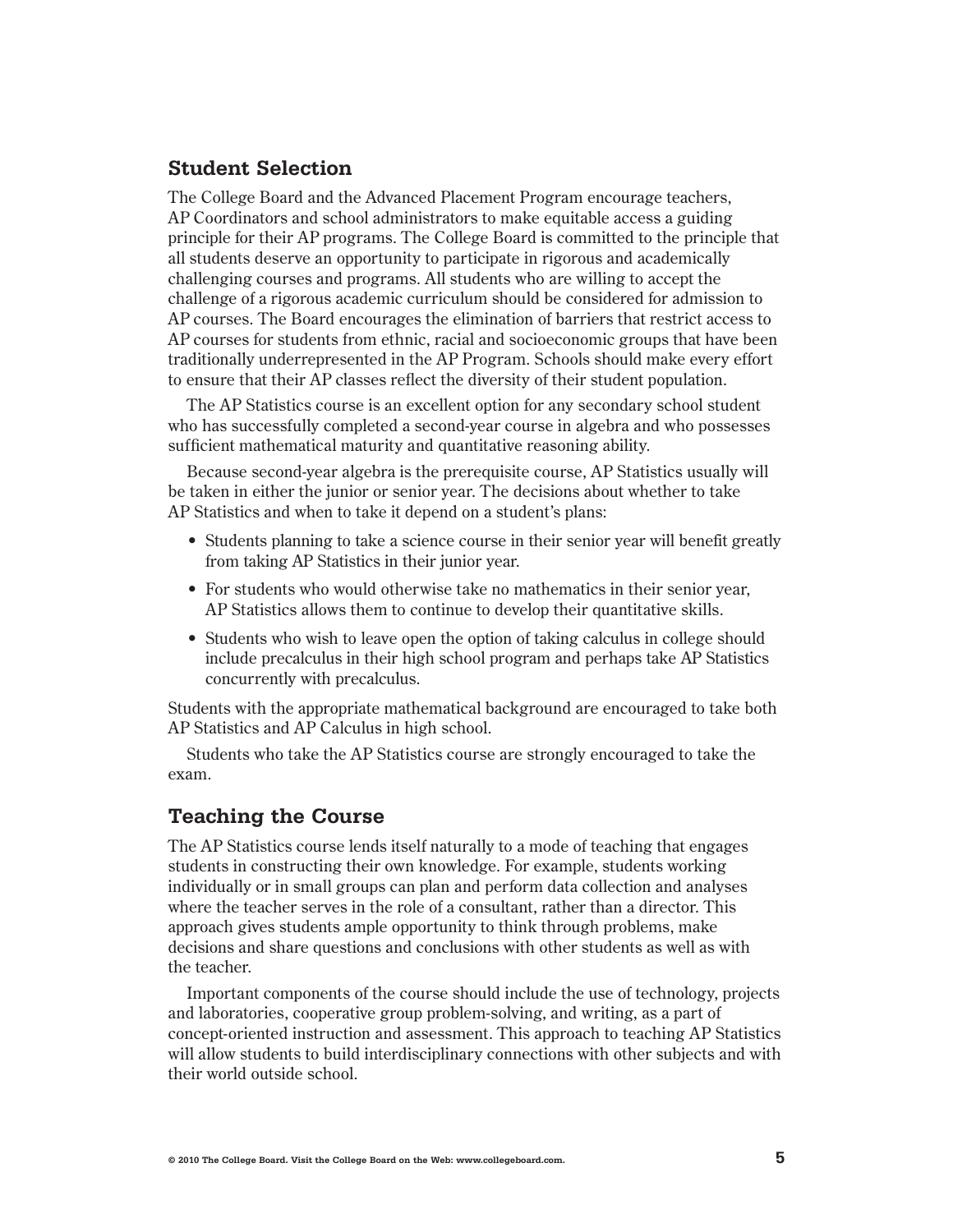The AP Statistics course depends heavily on the availability of technology suitable for the interactive, investigative aspects of data analysis. Therefore, schools should make every effort to provide students and teachers easy access to computers to facilitate the teaching and learning of statistics.

Providing instructional information and educational opportunities for teachers is an important component of the AP Program. The College Board offers workshops, summer courses and institutes for teachers in all AP courses. Further information about these and other training opportunities may be obtained at AP Central (apcentral.collegeboard.com) and from your College Board regional office (contact information is on the inside back cover). The Teachers' Resources section of AP Central offers reviews of textbooks, articles, websites and other teaching resources. The electronic discussion groups (EDGs) accessible through AP Central also provide a moderated forum for exchanging ideas, insights and practices among members of the AP professional community.

Additionally, the following publications provide some insight into the philosophy of the AP Statistics course.

- Cobb, George, "Teaching Statistics: More Data, Less Lecturing." 1992. In *Heeding the Call for Change: Suggestions for Curricular Action,* ed. Lynn Arthur. Washington, D.C.: Mathematical Association of America. To order MAA publications call 800-331-1622 or go to www.maa.org.
- Gordon, Florence and Sheldon, eds. 1992. *Statistics for the Twenty-First Century,* MAA Notes No. 26. Washington, D.C.: Mathematical Association of America.
- Moore, Thomas, ed. 2000. *Teaching Statistics: Resources for Undergraduate Instructors,* MAA Notes Vol. 52. Washington, D.C.: Mathematical Association of America.

National Council of Teachers of Mathematics. 2003. *Principles and Standards for School Mathematics,* 3rd ed. Reston, Va.: National Council of Teachers of Mathematics. www.nctm.org.

# **Course Content Overview**

The topics for AP Statistics are divided into four major themes: exploratory analysis (20–30 percent of the exam), planning and conducting a study (10–15 percent of the exam), probability (20–30 percent of the exam), and statistical inference (30–40 percent of the exam).

I. *Exploratory analysis of data makes use of graphical and numerical techniques to study patterns and departures from patterns.* In examining distributions of data, students should be able to detect important characteristics, such as shape, location, variability and unusual values. From careful observations of patterns in data, students can generate conjectures about relationships among variables. The notion of how one variable may be associated with another permeates almost all of statistics, from simple comparisons of proportions through linear regression. The difference between association and causation must accompany this conceptual development throughout.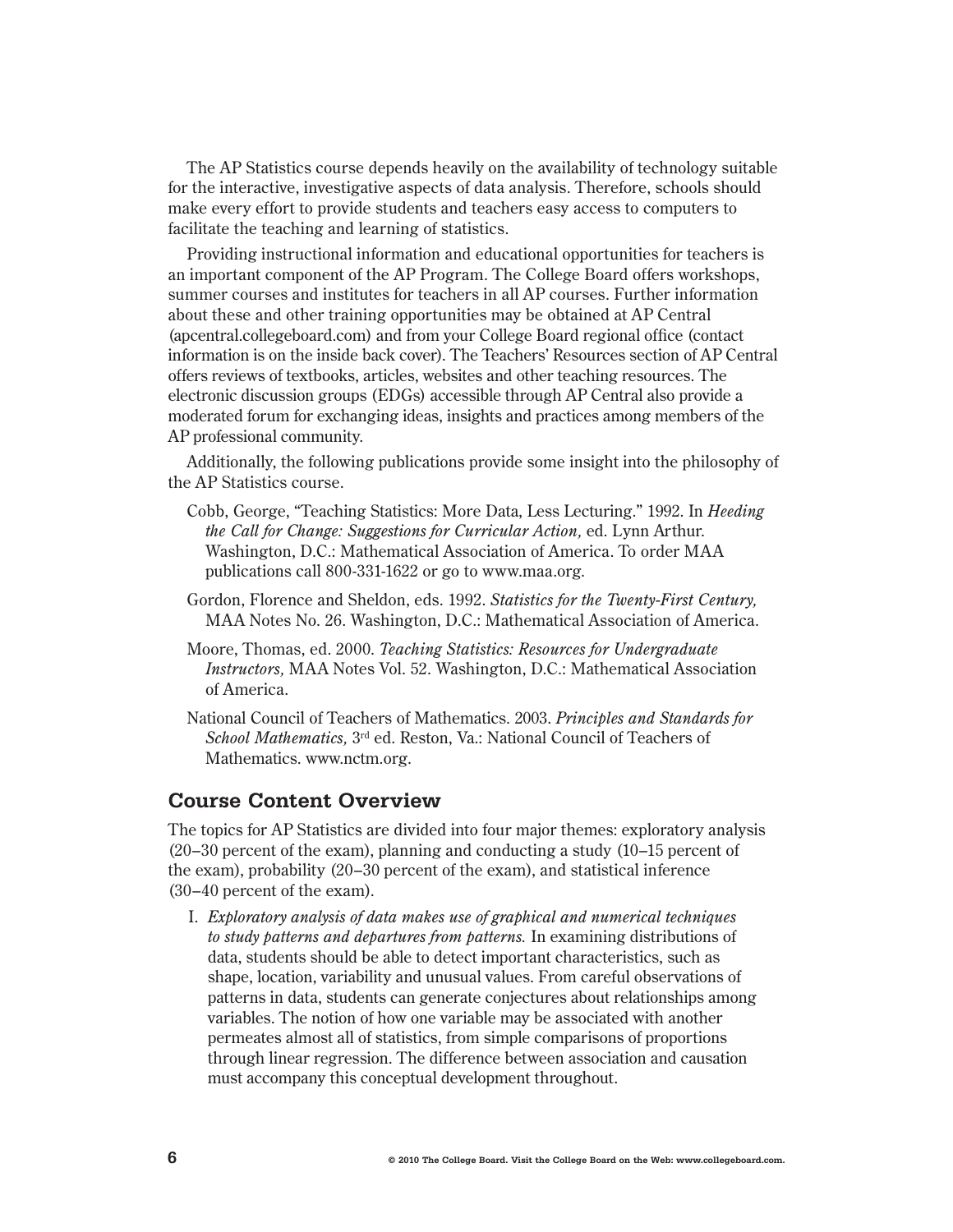- II. *Data must be collected according to a well-developed plan if valid information is to be obtained.* If data are to be collected to provide an answer to a question of interest, a careful plan must be developed. Both the type of analysis that is appropriate and the nature of conclusions that can be drawn from that analysis depend in a critical way on how the data was collected. Collecting data in a reasonable way, through either sampling or experimentation, is an essential step in the data analysis process.
- III. *Probability is the tool used for anticipating what the distribution of data should look like under a given model.* Random phenomena are not haphazard: they display an order that emerges only in the long run and is described by a distribution. The mathematical description of variation is central to statistics. The probability required for statistical inference is not primarily axiomatic or combinatorial but is oriented toward using probability distributions to describe data.
- IV. *Statistical inference guides the selection of appropriate models.* Models and data interact in statistical work: models are used to draw conclusions from data, while the data are allowed to criticize and even falsify the model through inferential and diagnostic methods. Inference from data can be thought of as the process of selecting a reasonable model, including a statement in probability language, of how confident one can be about the selection.

# **T o p ic O u t l i n e**

Following is an outline of the major topics covered by the AP Statistics Exam. The ordering here is intended to define the scope of the course but not necessarily the sequence. The percentages in parentheses for each content area indicate the coverage for that content area in the exam.

I. Exploring Data: Describing patterns and departures from patterns (20%–30%)

 *Exploratory analysis of data makes use of graphical and numerical techniques to study patterns and departures from patterns. Emphasis should be placed on interpreting information from graphical and numerical displays and summaries*.

- A. Constructing and interpreting graphical displays of distributions of univariate data (dotplot, stemplot, histogram, cumulative frequency plot)
	- 1. Center and spread
	- 2. Clusters and gaps
	- 3. Outliers and other unusual features
	- 4. Shape
- B. Summarizing distributions of univariate data
	- 1. Measuring center: median, mean
	- 2. Measuring spread: range, interquartile range, standard deviation
	- 3. Measuring position: quartiles, percentiles, standardized scores (z-scores)
	- 4. Using boxplots
	- 5. The effect of changing units on summary measures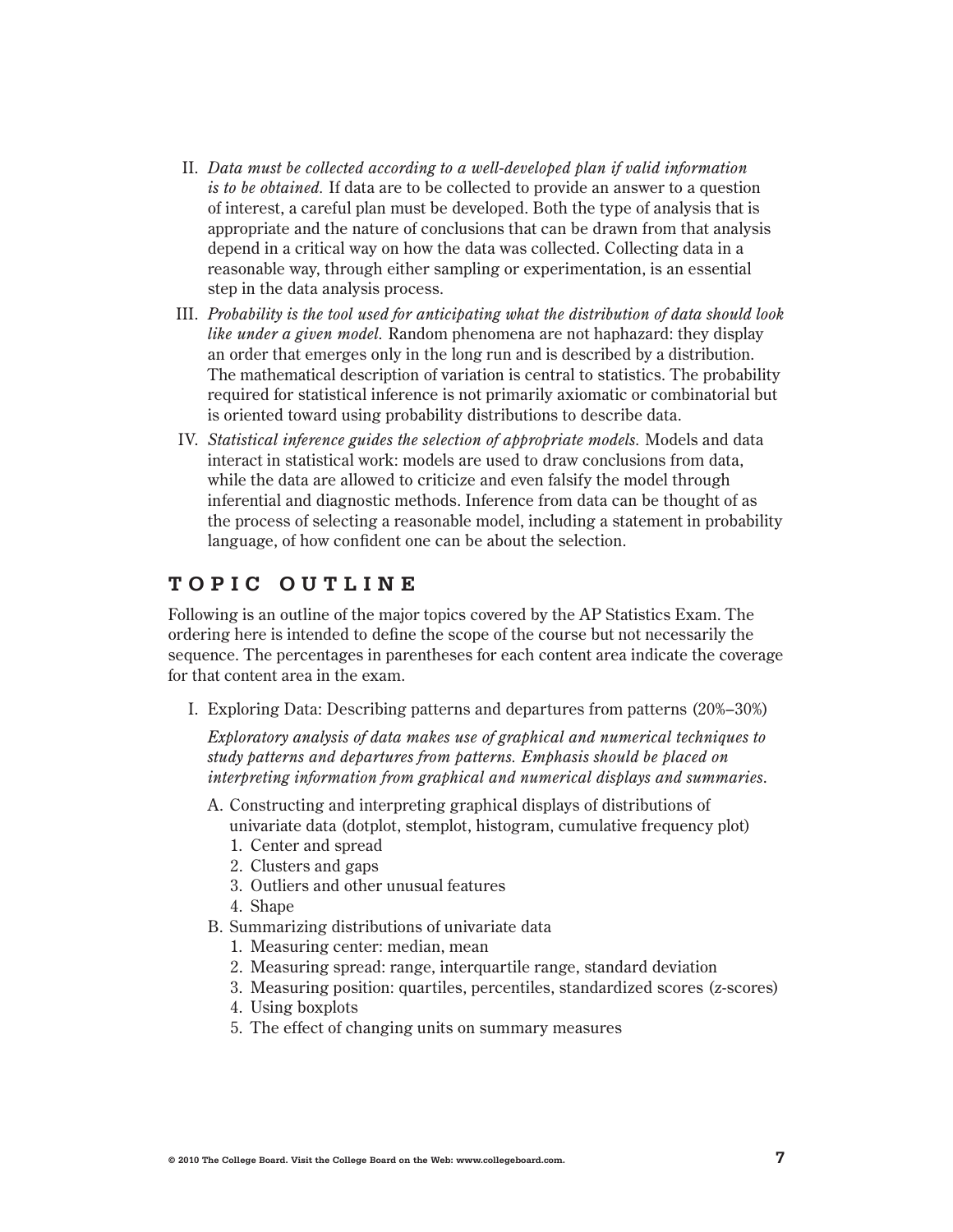- C. Comparing distributions of univariate data (dotplots, back-to-back stemplots, parallel boxplots)
	- 1. Comparing center and spread: within group, between group variation
	- 2. Comparing clusters and gaps
	- 3. Comparing outliers and other unusual features
	- 4. Comparing shapes
- D. Exploring bivariate data
	- 1. Analyzing patterns in scatterplots
	- 2. Correlation and linearity
	- 3. Least-squares regression line
	- 4. Residual plots, outliers and influential points
	- 5. Transformations to achieve linearity: logarithmic and
		- power transformations
- E. Exploring categorical data
	- 1. Frequency tables and bar charts
	- 2. Marginal and joint frequencies for two-way tables
	- 3. Conditional relative frequencies and association
	- 4. Comparing distributions using bar charts
- II. Sampling and Experimentation: Planning and conducting a study (10%–15%)

# *Data must be collected according to a well-developed plan if valid information on a conjecture is to be obtained. This plan includes clarifying the question and deciding upon a method of data collection and analysis.*

## A. Overview of methods of data collection

- 1. Census
- 2. Sample survey
- 3. Experiment
- 4. Observational study
- B. Planning and conducting surveys
	- 1. Characteristics of a well-designed and well-conducted survey
	- 2. Populations, samples and random selection
	- 3. Sources of bias in sampling and surveys
	- 4. Sampling methods, including simple random sampling, stratified random sampling and cluster sampling
- C. Planning and conducting experiments
	- 1. Characteristics of a well-designed and well-conducted experiment
	- 2. Treatments, control groups, experimental units, random assignments and replication
	- 3. Sources of bias and confounding, including placebo effect and blinding
	- 4. Completely randomized design
	- 5. Randomized block design, including matched pairs design
- D. Generalizability of results and types of conclusions that can be drawn from observational studies, experiments and surveys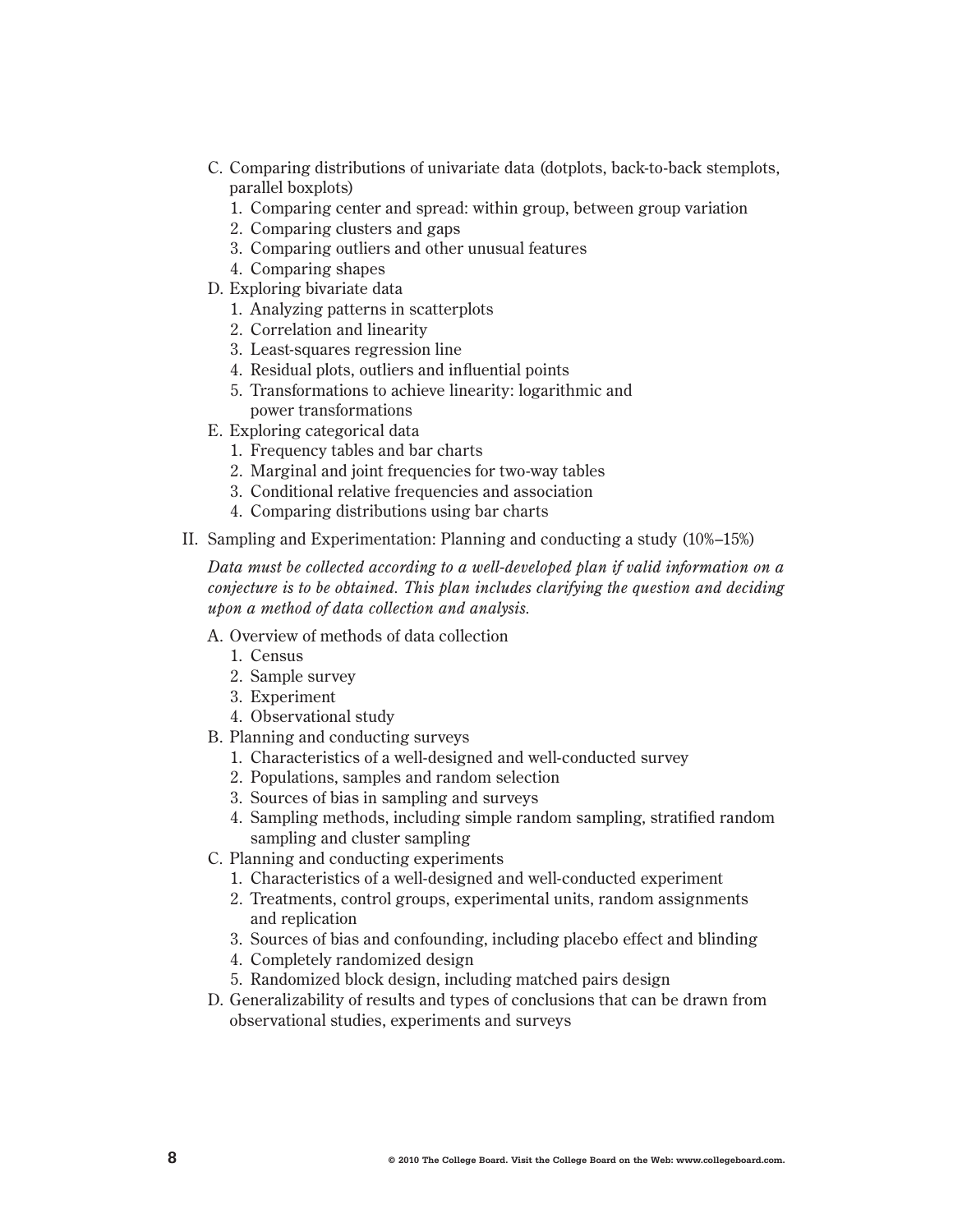III. Anticipating Patterns: Exploring random phenomena using probability and simulation (20%–30%)

 *Probability is the tool used for anticipating what the distribution of data should look like under a given model.*

- A. Probability
	- 1. Interpreting probability, including long-run relative frequency interpretation
	- 2. "Law of Large Numbers" concept
	- 3. Addition rule, multiplication rule, conditional probability and independence
	- 4. Discrete random variables and their probability distributions, including binomial and geometric
	- 5. Simulation of random behavior and probability distributions
	- 6. Mean (expected value) and standard deviation of a random variable, and linear transformation of a random variable
- B. Combining independent random variables
	- 1. Notion of independence versus dependence
	- 2. Mean and standard deviation for sums and differences of independent random variables
- C. The normal distribution
	- 1. Properties of the normal distribution
	- 2. Using tables of the normal distribution
	- 3. The normal distribution as a model for measurements
- D. Sampling distributions
	- 1. Sampling distribution of a sample proportion
	- 2. Sampling distribution of a sample mean
	- 3. Central Limit Theorem
	- 4. Sampling distribution of a difference between two independent sample proportions
	- 5. Sampling distribution of a difference between two independent sample means
	- 6. Simulation of sampling distributions
	- 7. t-distribution
	- 8. Chi-square distribution
- IV. Statistical Inference: Estimating population parameters and testing hypotheses (30%–40%)

## *Statistical inference guides the selection of appropriate models.*

- A. Estimation (point estimators and confidence intervals)
	- 1. Estimating population parameters and margins of error
	- 2. Properties of point estimators, including unbiasedness and variability
	- 3. Logic of confidence intervals, meaning of confidence level and confidence intervals, and properties of confidence intervals
	- 4. Large sample confidence interval for a proportion
	- 5. Large sample confidence interval for a difference between two proportions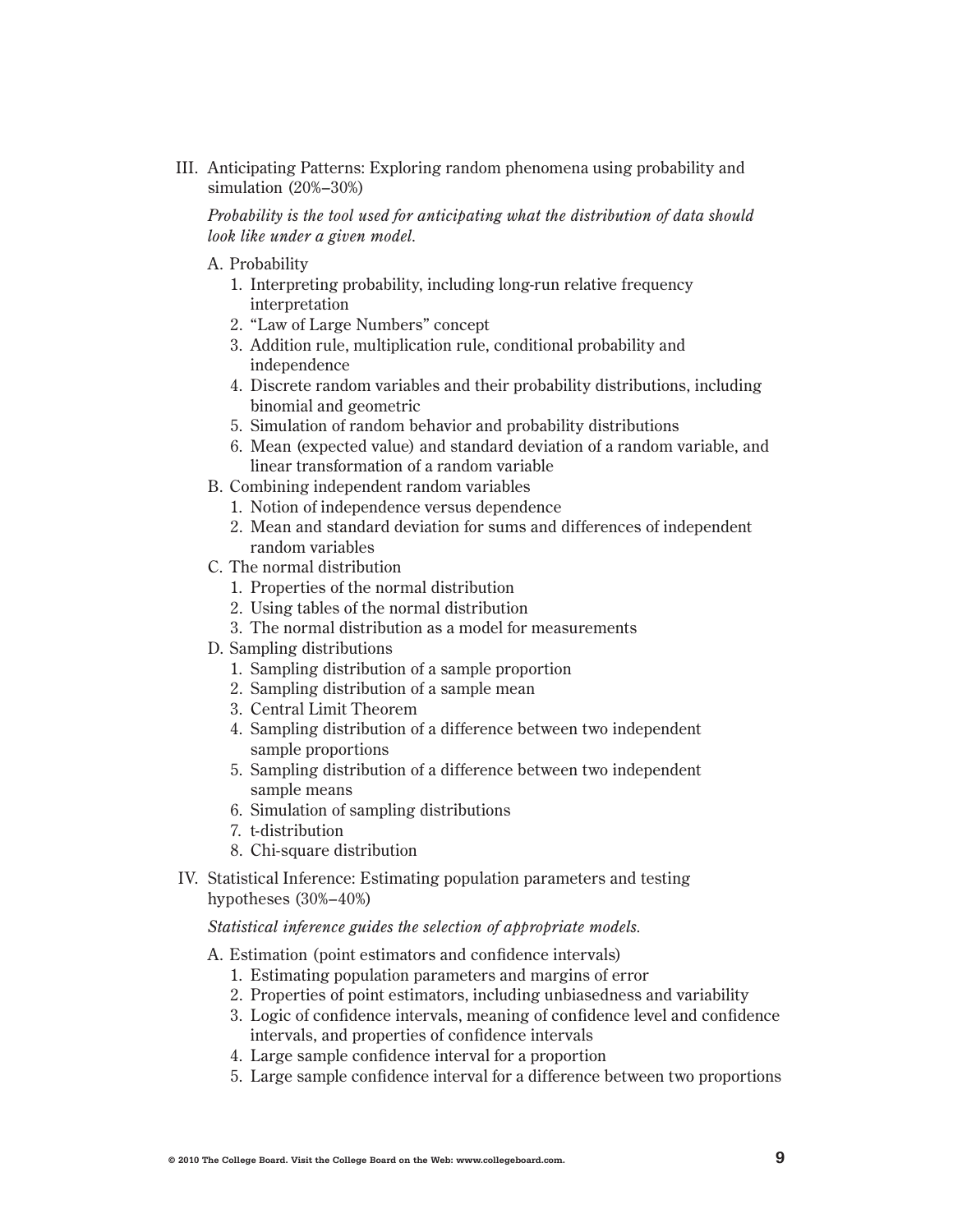- 6. Confidence interval for a mean
- 7. Confidence interval for a difference between two means (unpaired and paired)
- 8. Confidence interval for the slope of a least-squares regression line
- B. Tests of significance
	- 1. Logic of significance testing, null and alternative hypotheses; p-values; one- and two-sided tests; concepts of Type I and Type II errors; concept of power
	- 2. Large sample test for a proportion
	- 3. Large sample test for a difference between two proportions
	- 4. Test for a mean
	- 5. Test for a difference between two means (unpaired and paired)
	- 6. Chi-square test for goodness of fit, homogeneity of proportions, and independence (one- and two-way tables)
	- 7. Test for the slope of a least-squares regression line

## **The Use of Technology**

The AP Statistics course adheres to the philosophy and methods of modern data analysis. Although the distinction between graphing calculators and computers is becoming blurred as technology advances, at present the fundamental tool of data analysis is the computer. The computer does more than eliminate the drudgery of hand computation and graphing — it is an essential tool for structured inquiry.

Data analysis is a journey of discovery. It is an iterative process that involves a dialogue between the data and a mathematical model. As more is learned about the data, the model is refined and new questions are formed. The computer aids in this journey in some essential ways. First, it produces graphs that are specifically designed for data analysis. These graphical displays make it easier to observe patterns in data, to identify important subgroups of the data and to locate any unusual data points. Second, the computer allows the student to fit complex mathematical models to the data and to assess how well the model fits the data by examining the residuals. Finally, the computer is helpful in identifying an observation that has an undue influence on the analysis and in isolating its effects.

In addition to its use in data analysis, the computer facilitates the simulation approach to probability that is emphasized in the AP Statistics course. Probabilities of random events, probability distributions of random variables and sampling distributions of statistics can be studied conceptually, using simulation. This frees the student and teacher from a narrow approach that depends on a few simple probabilistic models.

Because the computer is central to what statisticians do, it is considered essential for teaching the AP Statistics course. However, it is not yet possible for students to have access to a computer during the AP Statistics Exam. Without a computer and under the conditions of a timed exam, students cannot be asked to perform the amount of computation that is needed for many statistical investigations. Consequently, standard computer output will be provided as necessary and students will be expected to interpret it. (See two examples of computer output in the Multiple-Choice Questions section on pages 21 and 23.)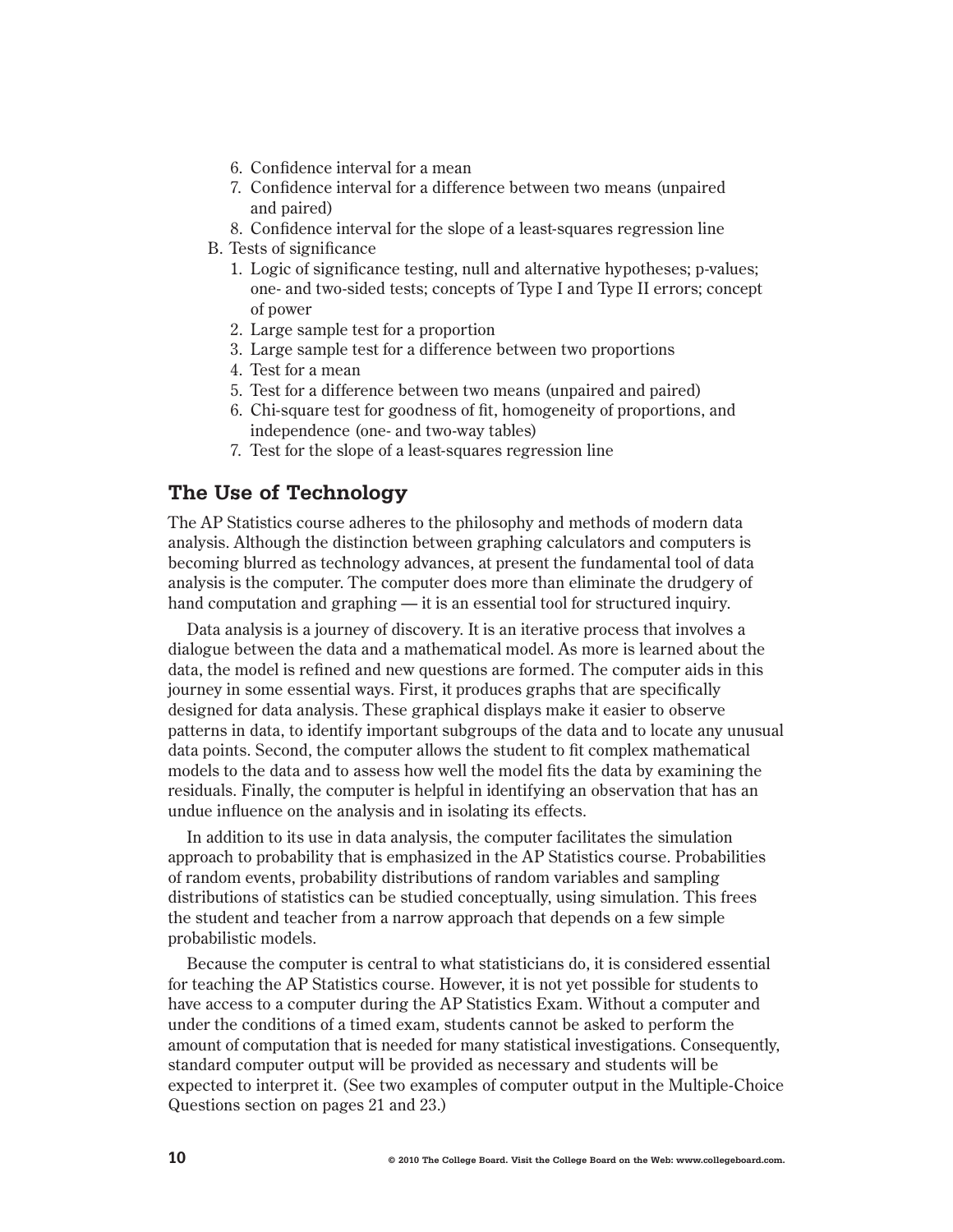A graphing calculator is a useful computational aid, particularly in analyzing small data sets, but should not be considered equivalent to a computer in the teaching of statistics. If a graphing calculator is used in the course, its computational capabilities should include standard statistical univariate and bivariate summaries through linear regression. Its graphical capabilities should include common univariate and bivariate displays such as histograms, boxplots and scatterplots. Students find calculators where data are entered into a spreadsheet format particularly easy to use. Ideally, students should have access to both computers and calculators for work in and outside the classroom.

Currently, the graphing calculator is the only computational aid that is available to students for use as a tool for data analysis on the AP Exam. Students who utilize graphing calculators on the exam should be aware of the following policy.

It is not only inappropriate, but unethical, for students who are taking the AP Statistics Exam to have access to any information in their graphing calculators or elsewhere that is not directly related to upgrading the statistical functionality of older graphing calculators to make them comparable to statistical features found on newer models.

During the exam, students are not permitted to have access to any information in their graphing calculators or elsewhere that is not directly related to upgrading the statistical functionality of older graphing calculators to make them comparable to statistical features found on newer models.

Acceptable upgrades include improving the calculator's computational functionalities and/or graphical functionalities for data that students key into the calculator while taking the exam.

Unacceptable enhancements include, but are not limited to, keying or scanning text or response templates into the calculator. Students attempting to augment the capabilities of their graphing calculators in any way other than for the purpose of upgrading features, as described above, will be considered to be cheating on the exam.

# **Formulas and Tables**

Students enrolled in the AP Statistics course should concentrate their time and effort on developing a thorough understanding of the fundamental concepts of statistics. They do not need to memorize formulas.

The following list of formulas and tables will be furnished to students taking the AP Statistics Exam. Teachers are encouraged to familiarize their students with the form and notation of these formulas by making them accessible at the appropriate times during the course.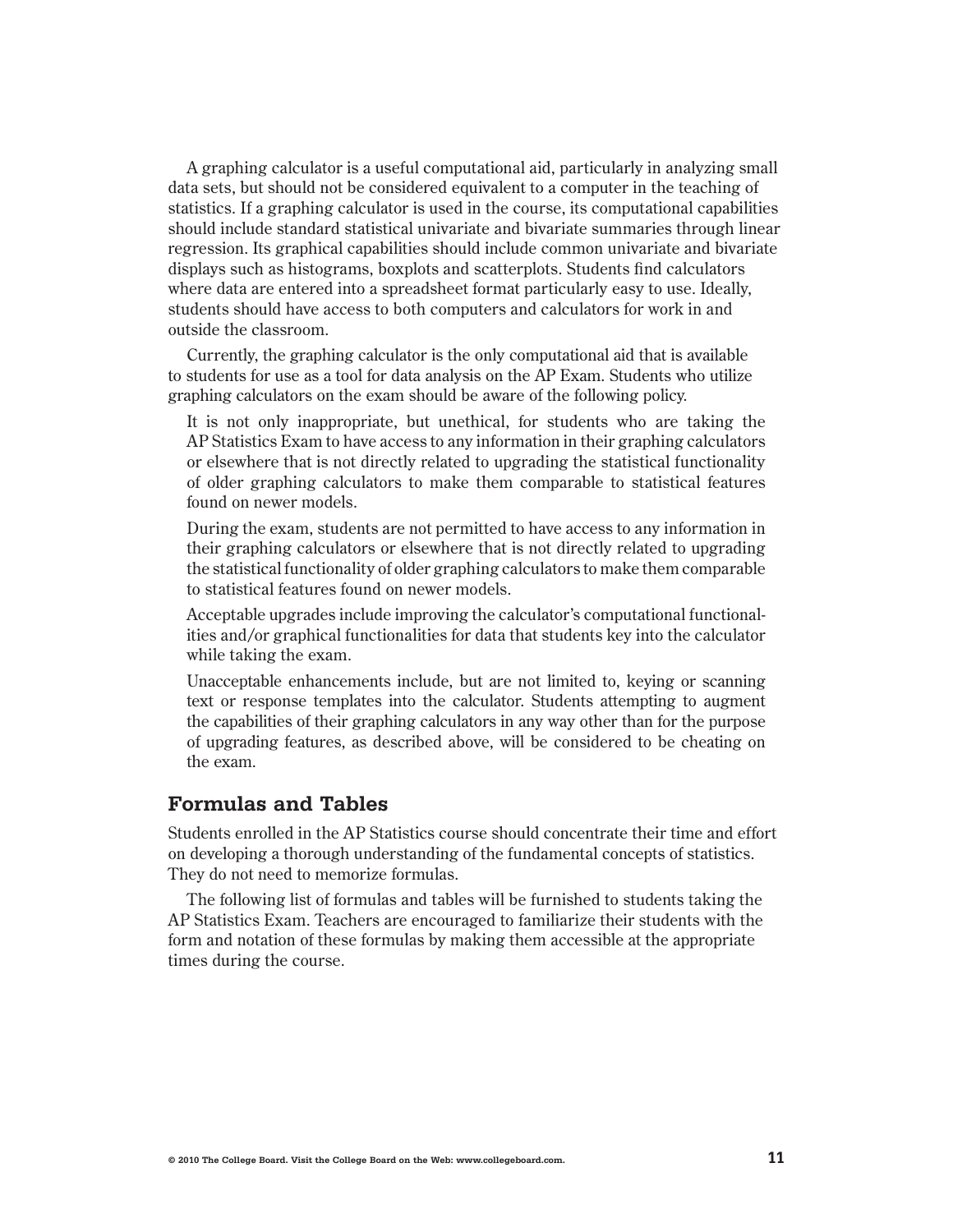# **I. Descriptive Statistics**

$$
\bar{x} = \frac{\sum x_i}{n}
$$
\n
$$
s_x = \sqrt{\frac{1}{n-1} \sum (x_i - \bar{x})^2}
$$
\n
$$
s_p = \sqrt{\frac{(n_1 - 1)s_1^2 + (n_2 - 1)s_2^2}{(n_1 - 1) + (n_2 - 1)}}
$$
\n
$$
\hat{y} = b_0 + b_1 x
$$
\n
$$
b_1 = \frac{\sum (x_i - \bar{x})(y_i - \bar{y})}{\sum (x_i - \bar{x})^2}
$$
\n
$$
b_0 = \bar{y} - b_1 \bar{x}
$$
\n
$$
r = \frac{1}{n-1} \sum \left(\frac{x_i - \bar{x}}{s_x}\right) \left(\frac{y_i - \bar{y}}{s_y}\right)
$$
\n
$$
b_1 = r \frac{s_y}{s_x}
$$
\n
$$
s_{b_1} = \frac{\sqrt{\sum (y_i - \hat{y}_i)^2}}{\sqrt{\sum (x_i - \bar{x})^2}}
$$

 $\backslash$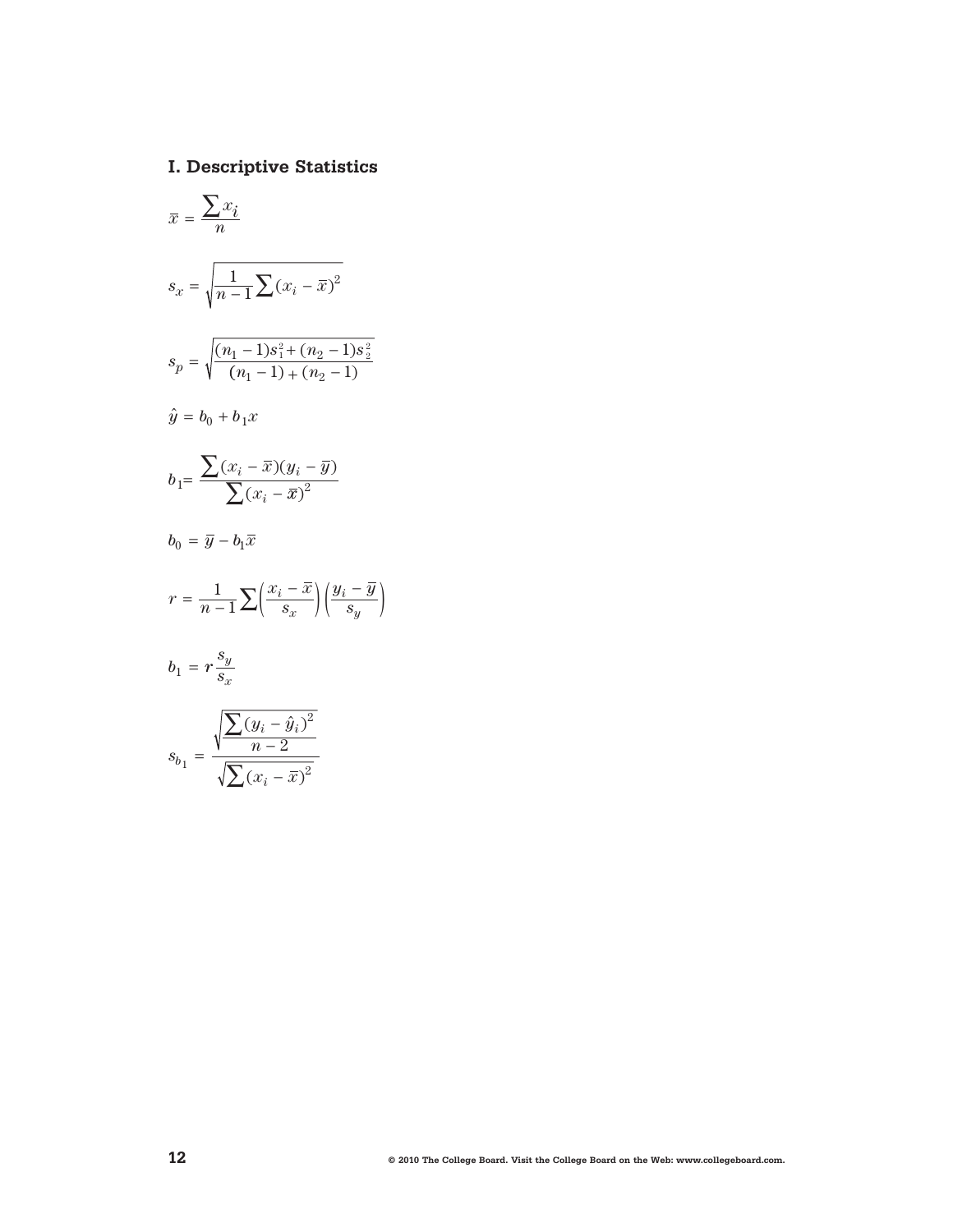# **II. Probability**

$$
P(A \cup B) = P(A) + P(B) - P(A \cap B)
$$
  

$$
P(A|B) = \frac{P(A \cap B)}{P(B)}
$$
  

$$
E(X) = \mu_x = \sum x_i p_i
$$
  

$$
Var(X) = \sigma_x^2 = \sum (x_i - \mu_x)^2 p_i
$$

If  $X$  has a binomial distribution with parameters  $n$  and  $p$ , then:

$$
P(X = k) = {n \choose k} p^{k} (1 - p)^{n - k}
$$
  

$$
\mu_x = np
$$
  

$$
\sigma_x = \sqrt{np(1 - p)}
$$
  

$$
\mu_{\hat{p}} = p
$$
  

$$
\sigma_{\hat{p}} = \sqrt{\frac{p(1 - p)}{n}}
$$

If  $\bar{x}$  is the mean of a random sample of size *n* from an infinite population with mean  $\mu$ and standard deviation  $\sigma$ , then:

$$
\mu_{\bar{x}}\,=\,\mu
$$

$$
\sigma_{\overline{x}} = \frac{\sigma}{\sqrt{n}}
$$

## **III. Inferential Statistics**

Standardized test statistic: statistic – parameter<br>standard deviation of statistic

Confidence interval: statistic  $\pm$  (critical value) • (standard deviation of statistic)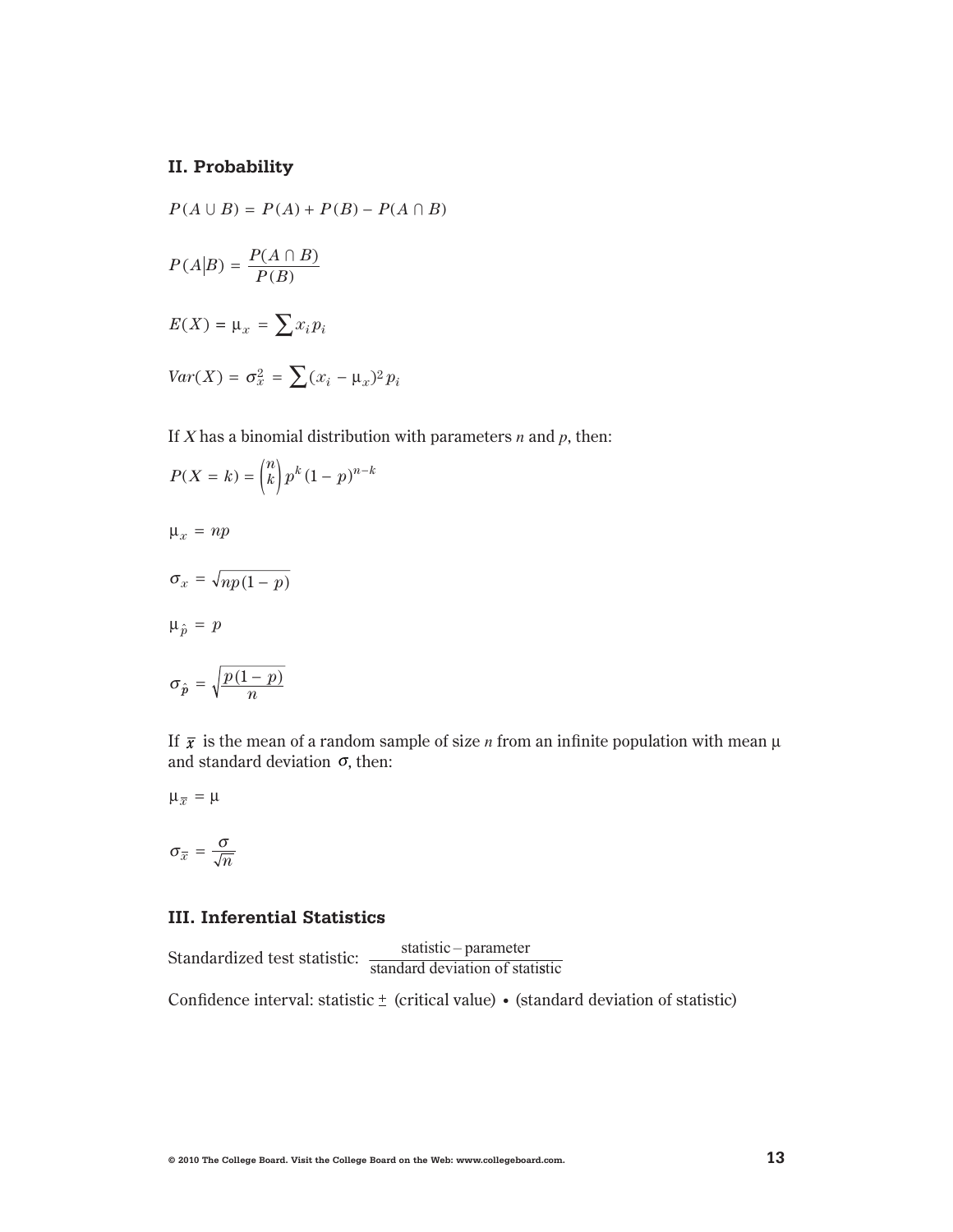# **Single-Sample**

| <b>Statistic</b>  | <b>Standard Deviation</b><br>of Statistic |
|-------------------|-------------------------------------------|
| Sample Mean       | $\ln$                                     |
| Sample Proportion | - p)                                      |

# **Two-Sample**

| <b>Statistic</b>                    | <b>Standard Deviation</b><br>of Statistic                |
|-------------------------------------|----------------------------------------------------------|
| Difference of<br>sample means       | $\sqrt{\frac{\sigma_1^2}{n_1} + \frac{\sigma_2^2}{n_2}}$ |
|                                     | Special case when<br>$\sigma_1 = \sigma_2$               |
|                                     | $\sigma \sqrt{\frac{1}{n} + \frac{1}{n_{\rm s}}}$        |
| Difference of<br>sample proportions | $\frac{p_1(1-p_1)}{n_1} + \frac{p_2(1-p_2)}{n_2}$        |
|                                     | Special case when<br>$p_{1} = p_{2}$                     |
|                                     | $\sqrt{p(1-p)}\sqrt{\frac{1}{n}} + \frac{1}{n_{\circ}}$  |

Chi-square test statistic = 
$$
\sum \frac{\text{(observed - expected)}^2}{\text{expected}}
$$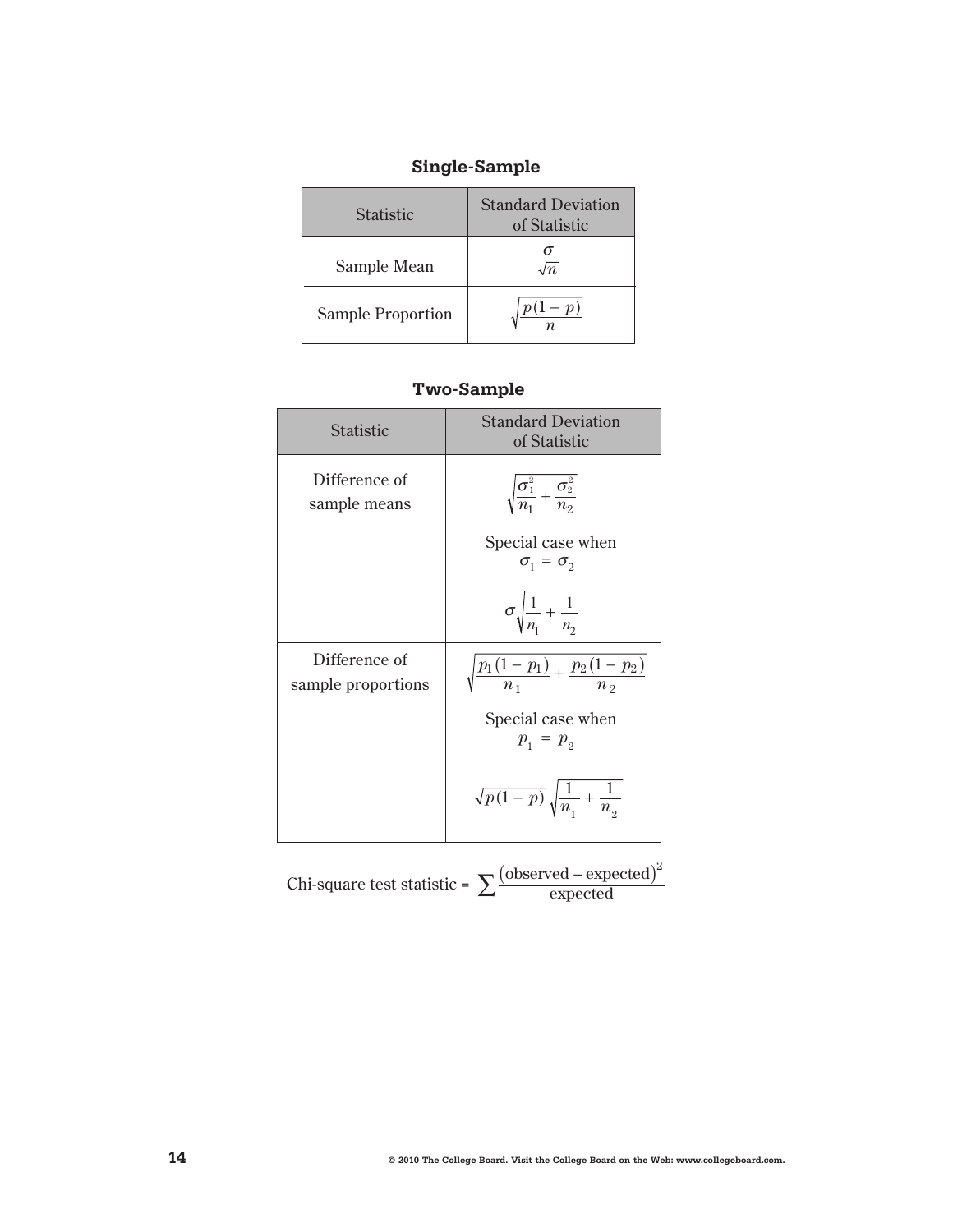

Table entry for *z* is the probability lying below *z*.

| <b>Table A</b>   |         | Standard normal probabilities |       |           |           |           |           |           |           |       |  |
|------------------|---------|-------------------------------|-------|-----------|-----------|-----------|-----------|-----------|-----------|-------|--|
| $\boldsymbol{z}$ | .00     | .01                           | .02   | .03       | .04       | .05       | .06       | .07       | $.08\,$   | .09   |  |
| $-3.4$           | .0003   | .0003                         | .0003 | .0003     | .0003     | .0003     | .0003     | .0003     | .0003     | .0002 |  |
| $-3.3$           | .0005   | .0005                         | .0005 | .0004     | .0004     | .0004     | .0004     | .0004     | .0004     | .0003 |  |
| $-3.2$           | .0007   | .0007                         | .0006 | .0006     | .0006     | .0006     | .0006     | .0005     | .0005     | .0005 |  |
| $-3.1$           | .0010   | .0009                         | .0009 | .0009     | .0008     | .0008     | .0008     | .0008     | .0007     | .0007 |  |
| $-3.0$           | .0013   | .0013                         | .0013 | .0012     | .0012     | .0011     | .0011     | .0011     | .0010     | .0010 |  |
| $-2.9$           | .0019   | .0018                         | .0018 | .0017     | .0016     | .0016     | .0015     | .0015     | .0014     | .0014 |  |
| $-2.8$           | .0026   | .0025                         | .0024 | .0023     | .0023     | .0022     | .0021     | .0021     | .0020     | .0019 |  |
| $-2.7$           | .0035   | .0034                         | .0033 | .0032     | .0031     | .0030     | .0029     | .0028     | .0027     | .0026 |  |
| $-2.6$           | .0047   | .0045                         | .0044 | .0043     | .0041     | .0040     | .0039     | .0038     | .0037     | .0036 |  |
| $-2.5$           | .0062   | .0060                         | .0059 | .0057     | .0055     | .0054     | .0052     | .0051     | .0049     | .0048 |  |
| $-2.4$           | .0082   | .0080                         | .0078 | .0075     | .0073     | .0071     | .0069     | .0068     | .0066     | .0064 |  |
| $-2.3$           | $.0107$ | .0104                         | .0102 | .0099     | $.0096\,$ | $.0094\,$ | .0091     | .0089     | .0087     | .0084 |  |
| $-2.2$           | .0139   | .0136                         | .0132 | .0129     | .0125     | .0122     | .0119     | .0116     | .0113     | .0110 |  |
| $-2.1$           | .0179   | .0174                         | .0170 | .0166     | .0162     | $.0158\,$ | $.0154\,$ | .0150     | .0146     | .0143 |  |
| $-2.0$           | .0228   | .0222                         | .0217 | $.0212\,$ | .0207     | .0202     | .0197     | .0192     | .0188     | .0183 |  |
| $-1.9$           | .0287   | .0281                         | .0274 | .0268     | $.0262\,$ | $.0256\,$ | .0250     | $.0244\,$ | .0239     | .0233 |  |
| $-1.8$           | .0359   | .0351                         | .0344 | .0336     | .0329     | .0322     | .0314     | .0307     | .0301     | .0294 |  |
| $-1.7$           | .0446   | $.0436\,$                     | .0427 | .0418     | .0409     | .0401     | .0392     | .0384     | .0375     | .0367 |  |
| $-1.6$           | .0548   | $.0537\,$                     | .0526 | .0516     | $.0505\,$ | .0495     | .0485     | .0475     | .0465     | .0455 |  |
| $-1.5$           | .0668   | .0655                         | .0643 | .0630     | .0618     | .0606     | .0594     | .0582     | .0571     | .0559 |  |
| $-1.4$           | .0808   | .0793                         | .0778 | $.0764\,$ | .0749     | $.0735\,$ | .0721     | .0708     | .0694     | .0681 |  |
| $-1.3$           | .0968   | .0951                         | .0934 | .0918     | .0901     | .0885     | .0869     | .0853     | .0838     | .0823 |  |
| $-1.2$           | .1151   | $.1131\,$                     | .1112 | $.1093\,$ | $.1075\,$ | $.1056\,$ | $.1038\,$ | $.1020\,$ | .1003     | .0985 |  |
| $-1.1$           | .1357   | .1335                         | .1314 | $.1292\,$ | .1271     | $.1251\,$ | $.1230\,$ | .1210     | .1190     | .1170 |  |
| $-1.0$           | .1587   | .1562                         | .1539 | .1515     | .1492     | .1469     | .1446     | .1423     | .1401     | .1379 |  |
| $-0.9$           | .1841   | .1814                         | .1788 | .1762     | $.1736\,$ | .1711     | .1685     | .1660     | .1635     | .1611 |  |
| $-0.8$           | .2119   | .2090                         | .2061 | $.2033\,$ | .2005     | .1977     | .1949     | .1922     | .1894     | .1867 |  |
| $-0.7$           | .2420   | .2389                         | .2358 | .2327     | .2296     | .2266     | .2236     | .2206     | .2177     | .2148 |  |
| $-0.6$           | .2743   | .2709                         | .2676 | .2643     | .2611     | .2578     | .2546     | .2514     | .2483     | .2451 |  |
| $-0.5$           | .3085   | .3050                         | .3015 | .2981     | .2946     | .2912     | .2877     | .2843     | .2810     | .2776 |  |
| $-0.4$           | .3446   | .3409                         | .3372 | .3336     | .3300     | .3264     | .3228     | .3192     | $.3156\,$ | .3121 |  |
| $-0.3$           | .3821   | .3783                         | .3745 | .3707     | .3669     | .3632     | .3594     | .3557     | .3520     | .3483 |  |
| $-0.2$           | .4207   | .4168                         | .4129 | .4090     | $.4052\,$ | $.4013\,$ | .3974     | .3936     | .3897     | .3859 |  |
| $-0.1$           | .4602   | .4562                         | .4522 | .4483     | .4443     | .4404     | .4364     | .4325     | .4286     | .4247 |  |
| $-0.0$           | .5000   | .4960                         | .4920 | .4880     | .4840     | .4801     | .4761     | .4721     | .4681     | .4641 |  |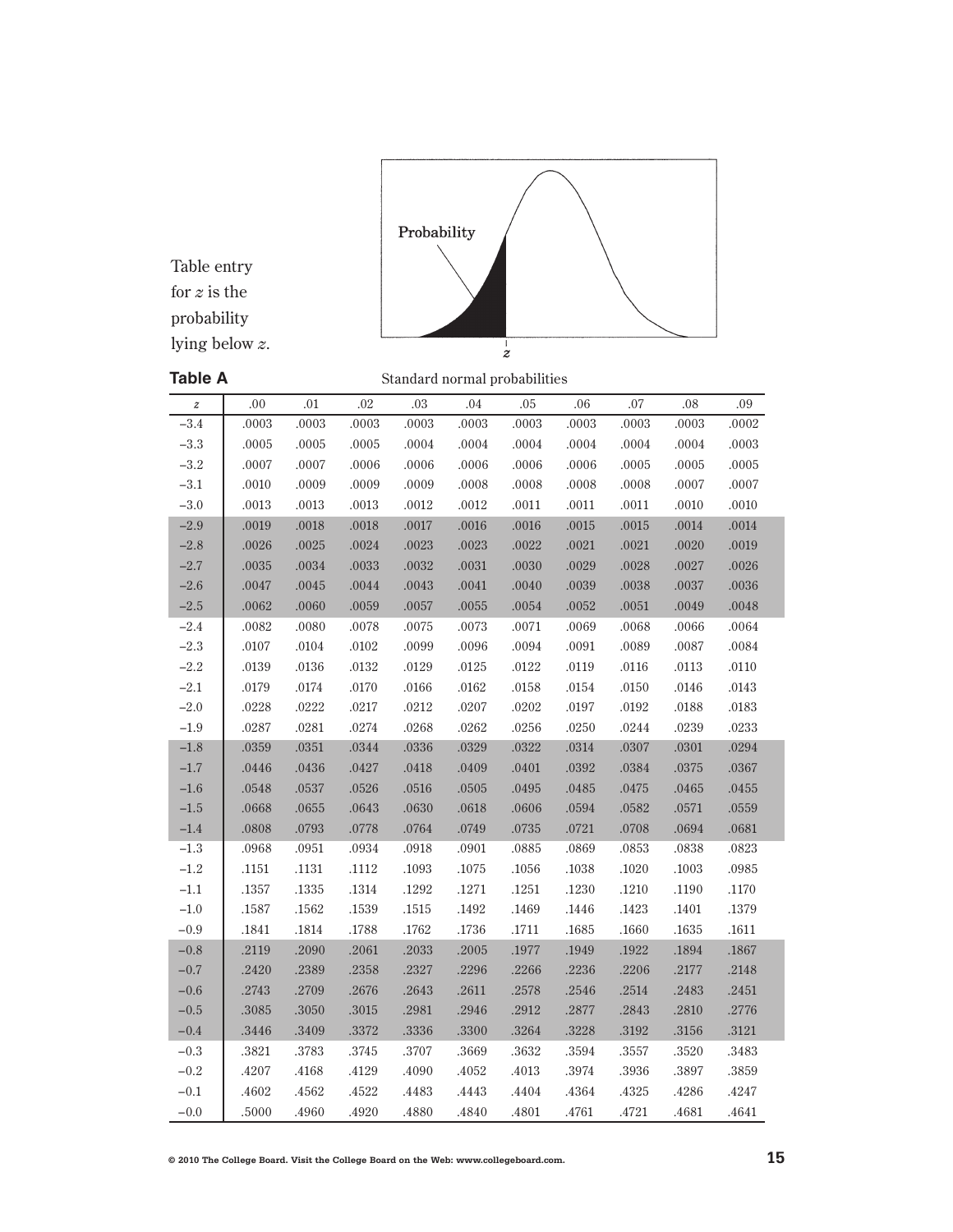

Table entry for *z* is the probability lying below *z*.

|                  | Table A (Continued) |       |       |       | Standard normal probabilities |       |           |       |       |           |
|------------------|---------------------|-------|-------|-------|-------------------------------|-------|-----------|-------|-------|-----------|
| $\boldsymbol{z}$ | .00                 | .01   | .02   | .03   | .04                           | .05   | .06       | .07   | .08   | .09       |
| 0.0              | .5000               | .5040 | .5080 | .5120 | .5160                         | .5199 | .5239     | .5279 | .5319 | .5359     |
| $0.1\,$          | .5398               | .5438 | .5478 | .5517 | .5557                         | .5596 | .5636     | .5675 | .5714 | .5753     |
| 0.2              | .5793               | .5832 | .5871 | .5910 | .5948                         | .5987 | .6026     | .6064 | .6103 | .6141     |
| $\rm 0.3$        | .6179               | .6217 | .6255 | .6293 | .6331                         | .6368 | .6406     | .6443 | .6480 | .6517     |
| 0.4              | .6554               | .6591 | .6628 | .6664 | .6700                         | .6736 | .6772     | .6808 | .6844 | .6879     |
| 0.5              | .6915               | .6950 | .6985 | .7019 | .7054                         | .7088 | .7123     | .7157 | .7190 | .7224     |
| 0.6              | .7257               | .7291 | .7324 | .7357 | .7389                         | .7422 | .7454     | .7486 | .7517 | .7549     |
| 0.7              | .7580               | .7611 | .7642 | .7673 | .7704                         | .7734 | .7764     | .7794 | .7823 | .7852     |
| 0.8              | .7881               | .7910 | .7939 | .7967 | .7995                         | .8023 | .8051     | .8078 | .8106 | .8133     |
| 0.9              | .8159               | .8186 | .8212 | .8238 | .8264                         | .8289 | .8315     | .8340 | .8365 | .8389     |
| 1.0              | .8413               | .8438 | .8461 | .8485 | .8508                         | .8531 | .8554     | .8577 | .8599 | .8621     |
| $1.1\,$          | .8643               | .8665 | .8686 | .8708 | .8729                         | .8749 | .8770     | .8790 | .8810 | .8830     |
| $1.2\,$          | .8849               | .8869 | .8888 | .8907 | .8925                         | .8944 | .8962     | .8980 | .8997 | $.9015\,$ |
| 1.3              | .9032               | .9049 | .9066 | .9082 | .9099                         | .9115 | .9131     | .9147 | .9162 | .9177     |
| $1.4\,$          | .9192               | .9207 | .9222 | .9236 | .9251                         | .9265 | .9279     | .9292 | .9306 | .9319     |
| $1.5\,$          | .9332               | .9345 | .9357 | .9370 | .9382                         | .9394 | $.9406\,$ | .9418 | .9429 | .9441     |
| 1.6              | .9452               | .9463 | .9474 | .9484 | .9495                         | .9505 | .9515     | .9525 | .9535 | .9545     |
| $1.7\,$          | .9554               | .9564 | .9573 | .9582 | .9591                         | .9599 | .9608     | .9616 | .9625 | .9633     |
| 1.8              | .9641               | .9649 | .9656 | .9664 | .9671                         | .9678 | .9686     | .9693 | .9699 | .9706     |
| 1.9              | .9713               | .9719 | .9726 | .9732 | .9738                         | .9744 | .9750     | .9756 | .9761 | .9767     |
| 2.0              | .9772               | .9778 | .9783 | .9788 | .9793                         | .9798 | .9803     | .9808 | .9812 | .9817     |
| 2.1              | .9821               | .9826 | .9830 | .9834 | .9838                         | .9842 | .9846     | .9850 | .9854 | .9857     |
| $2.2\,$          | .9861               | .9864 | .9868 | .9871 | .9875                         | .9878 | .9881     | .9884 | .9887 | .9890     |
| $2.3\,$          | .9893               | .9896 | .9898 | .9901 | .9904                         | .9906 | .9909     | .9911 | .9913 | .9916     |
| 2.4              | .9918               | .9920 | .9922 | .9925 | .9927                         | .9929 | .9931     | .9932 | .9934 | .9936     |
| $2.5\,$          | .9938               | .9940 | .9941 | .9943 | $.9945\,$                     | .9946 | .9948     | .9949 | .9951 | .9952     |
| 2.6              | .9953               | .9955 | .9956 | .9957 | .9959                         | .9960 | .9961     | .9962 | .9963 | .9964     |
| 2.7              | .9965               | .9966 | .9967 | .9968 | .9969                         | .9970 | .9971     | .9972 | .9973 | .9974     |
| 2.8              | .9974               | .9975 | .9976 | .9977 | .9977                         | .9978 | .9979     | .9979 | .9980 | .9981     |
| 2.9              | .9981               | .9982 | .9982 | .9983 | .9984                         | .9984 | .9985     | .9985 | .9986 | .9986     |
| 3.0              | .9987               | .9987 | .9987 | .9988 | .9988                         | .9989 | .9989     | .9989 | .9990 | .9990     |
| 3.1              | .9990               | .9991 | .9991 | .9991 | .9992                         | .9992 | .9992     | .9992 | .9993 | .9993     |
| 3.2              | .9993               | .9993 | .9994 | .9994 | .9994                         | .9994 | .9994     | .9995 | .9995 | .9995     |
| 3.3              | .9995               | .9995 | .9995 | .9996 | .9996                         | .9996 | .9996     | .9996 | .9996 | .9997     |
| 3.4              | .9997               | .9997 | .9997 | .9997 | .9997                         | .9997 | .9997     | .9997 | .9997 | .9998     |

**© 2010 The College Board. Visit the College Board on the Web: www.collegeboard.com.**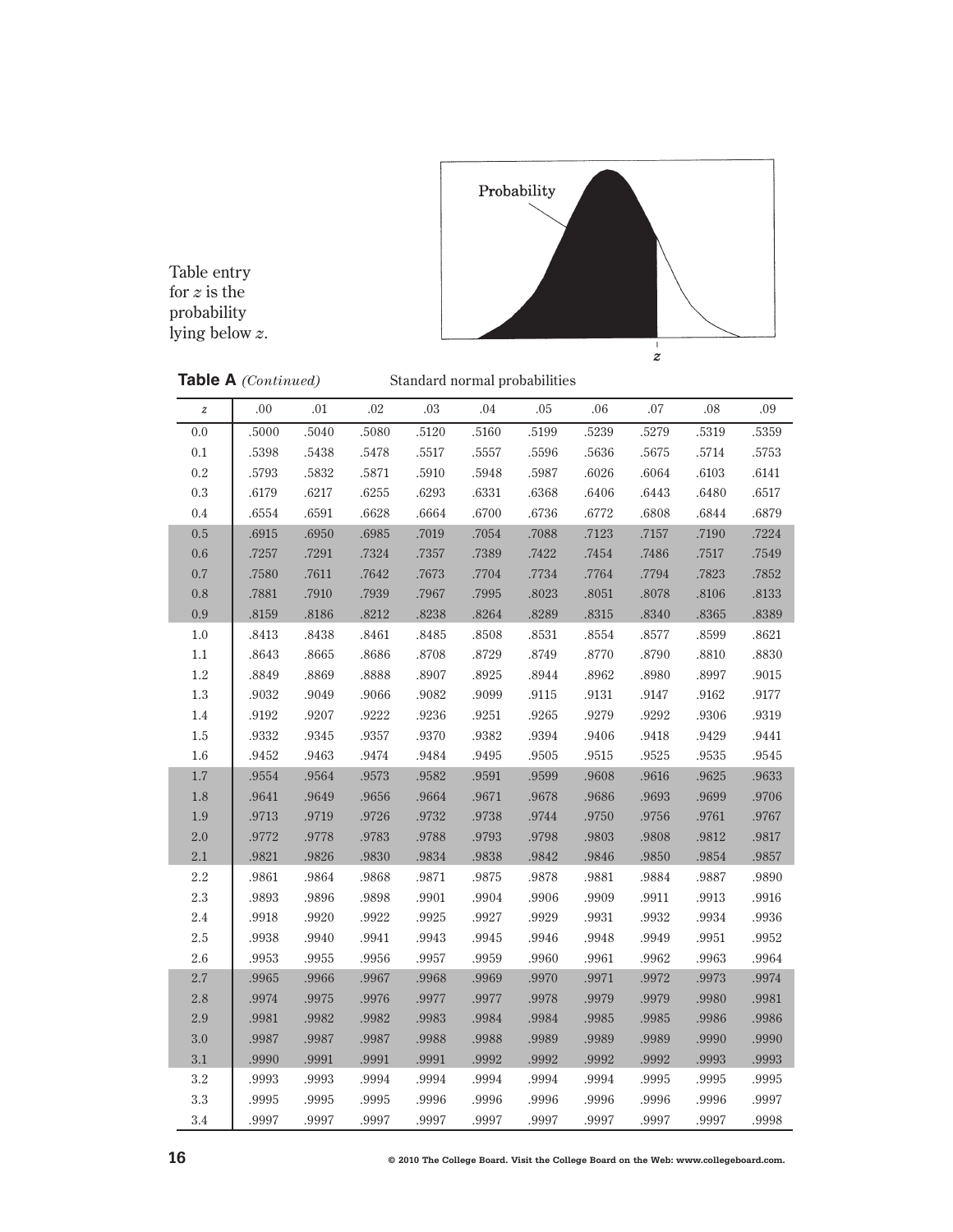Table entry for *p* and *C* is the point  $t^\ast$  with probability *p* lying above it and probability *C* lying between –*t*\* and *t*\*.



| <b>Table B</b>          | $t$ distribution critical values |          |           |       |       |       |                      |       |           |       |       |       |
|-------------------------|----------------------------------|----------|-----------|-------|-------|-------|----------------------|-------|-----------|-------|-------|-------|
|                         | Tail probability p               |          |           |       |       |       |                      |       |           |       |       |       |
| df                      | .25                              | .20      | .15       | .10   | .05   | .025  | .02                  | .01   | .005      | .0025 | .001  | .0005 |
| $\overline{1}$          | 1.000                            | 1.376    | 1.963     | 3.078 | 6.314 | 12.71 | 15.89                | 31.82 | 63.66     | 127.3 | 318.3 | 636.6 |
| $\overline{\mathbf{c}}$ | .816                             | 1.061    | 1.386     | 1.886 | 2.920 | 4.303 | 4.849                | 6.965 | 9.925     | 14.09 | 22.33 | 31.60 |
| 3                       | .765                             | .978     | 1.250     | 1.638 | 2.353 | 3.182 | 3.482                | 4.541 | 5.841     | 7.453 | 10.21 | 12.92 |
| $\overline{4}$          | .741                             | .941     | 1.190     | 1.533 | 2.132 | 2.776 | 2.999                | 3.747 | 4.604     | 5.598 | 7.173 | 8.610 |
| 5                       | .727                             | .920     | 1.156     | 1.476 | 2.015 | 2.571 | 2.757                | 3.365 | 4.032     | 4.773 | 5.893 | 6.869 |
| $\boldsymbol{6}$        | .718                             | .906     | 1.134     | 1.440 | 1.943 | 2.447 | 2.612                | 3.143 | 3.707     | 4.317 | 5.208 | 5.959 |
| $\overline{7}$          | .711                             | .896     | 1.119     | 1.415 | 1.895 | 2.365 | 2.517                | 2.998 | 3.499     | 4.029 | 4.785 | 5.408 |
| 8                       | .706                             | .889     | 1.108     | 1.397 | 1.860 | 2.306 | 2.449                | 2.896 | $3.355\,$ | 3.833 | 4.501 | 5.041 |
| $\overline{9}$          | .703                             | .883     | 1.100     | 1.383 | 1.833 | 2.262 | 2.398                | 2.821 | 3.250     | 3.690 | 4.297 | 4.781 |
| $10$                    | .700                             | .879     | 1.093     | 1.372 | 1.812 | 2.228 | 2.359                | 2.764 | 3.169     | 3.581 | 4.144 | 4.587 |
| $11\,$                  | .697                             | .876     | 1.088     | 1.363 | 1.796 | 2.201 | 2.328                | 2.718 | 3.106     | 3.497 | 4.025 | 4.437 |
| $12\,$                  | .695                             | .873     | 1.083     | 1.356 | 1.782 | 2.179 | 2.303                | 2.681 | 3.055     | 3.428 | 3.930 | 4.318 |
| $13\,$                  | .694                             | .870     | 1.079     | 1.350 | 1.771 | 2.160 | 2.282                | 2.650 | 3.012     | 3.372 | 3.852 | 4.221 |
| 14                      | .692                             | .868     | 1.076     | 1.345 | 1.761 | 2.145 | 2.264                | 2.624 | 2.977     | 3.326 | 3.787 | 4.140 |
| 15                      | .691                             | .866     | 1.074     | 1.341 | 1.753 | 2.131 | 2.249                | 2.602 | 2.947     | 3.286 | 3.733 | 4.073 |
| 16                      | .690                             | .865     | 1.071     | 1.337 | 1.746 | 2.120 | 2.235                | 2.583 | 2.921     | 3.252 | 3.686 | 4.015 |
| 17                      | .689                             | .863     | 1.069     | 1.333 | 1.740 | 2.110 | 2.224                | 2.567 | 2.898     | 3.222 | 3.646 | 3.965 |
| 18                      | .688                             | .862     | 1.067     | 1.330 | 1.734 | 2.101 | 2.214                | 2.552 | 2.878     | 3.197 | 3.611 | 3.922 |
| 19                      | .688                             | .861     | 1.066     | 1.328 | 1.729 | 2.093 | 2.205                | 2.539 | 2.861     | 3.174 | 3.579 | 3.883 |
| 20                      | .687                             | .860     | 1.064     | 1.325 | 1.725 | 2.086 | 2.197                | 2.528 | 2.845     | 3.153 | 3.552 | 3.850 |
| 21                      | .686                             | .859     | 1.063     | 1.323 | 1.721 | 2.080 | 2.189                | 2.518 | 2.831     | 3.135 | 3.527 | 3.819 |
| $22\,$                  | .686                             | .858     | 1.061     | 1.321 | 1.717 | 2.074 | 2.183                | 2.508 | 2.819     | 3.119 | 3.505 | 3.792 |
| $23\,$                  | .685                             | $.858\,$ | 1.060     | 1.319 | 1.714 | 2.069 | $2.177\,$            | 2.500 | 2.807     | 3.104 | 3.485 | 3.768 |
| 24                      | .685                             | .857     | 1.059     | 1.318 | 1.711 | 2.064 | 2.172                | 2.492 | 2.797     | 3.091 | 3.467 | 3.745 |
| $25\,$                  | .684                             | .856     | 1.058     | 1.316 | 1.708 | 2.060 | 2.167                | 2.485 | 2.787     | 3.078 | 3.450 | 3.725 |
| 26                      | .684                             | .856     | 1.058     | 1.315 | 1.706 | 2.056 | 2.162                | 2.479 | 2.779     | 3.067 | 3.435 | 3.707 |
| 27                      | .684                             | .855     | 1.057     | 1.314 | 1.703 | 2.052 | 2.158                | 2.473 | 2.771     | 3.057 | 3.421 | 3.690 |
| 28                      | .683                             | .855     | 1.056     | 1.313 | 1.701 | 2.048 | 2.154                | 2.467 | 2.763     | 3.047 | 3.408 | 3.674 |
| 29                      | .683                             | .854     | 1.055     | 1.311 | 1.699 | 2.045 | 2.150                | 2.462 | 2.756     | 3.038 | 3.396 | 3.659 |
| 30                      | .683                             | .854     | 1.055     | 1.310 | 1.697 | 2.042 | 2.147                | 2.457 | 2.750     | 3.030 | 3.385 | 3.646 |
| 40                      | .681                             | .851     | 1.050     | 1.303 | 1.684 | 2.021 | 2.123                | 2.423 | 2.704     | 2.971 | 3.307 | 3.551 |
| $50\,$                  | .679                             | .849     | 1.047     | 1.299 | 1.676 | 2.009 | 2.109                | 2.403 | 2.678     | 2.937 | 3.261 | 3.496 |
| $60\,$                  | .679                             | .848     | 1.045     | 1.296 | 1.671 | 2.000 | 2.099                | 2.390 | 2.660     | 2.915 | 3.232 | 3.460 |
| 80                      | .678                             | $.846\,$ | 1.043     | 1.292 | 1.664 | 1.990 | 2.088                | 2.374 | 2.639     | 2.887 | 3.195 | 3.416 |
| $100\,$                 | .677                             | .845     | 1.042     | 1.290 | 1.660 | 1.984 | 2.081                | 2.364 | 2.626     | 2.871 | 3.174 | 3.390 |
| 1000                    | .675                             | $.842\,$ | $1.037\,$ | 1.282 | 1.646 | 1.962 | 2.056                | 2.330 | 2.581     | 2.813 | 3.098 | 3.300 |
| $\infty$                | .674                             | .841     | 1.036     | 1.282 | 1.645 | 1.960 | 2.054                | 2.326 | 2.576     | 2.807 | 3.091 | 3.291 |
|                         | 50%                              | 60%      | 70%       | 80%   | 90%   | 95%   | 96%                  | 98%   | 99%       | 99.5% | 99.8% | 99.9% |
|                         |                                  |          |           |       |       |       | $Confidence level C$ |       |           |       |       |       |

Confidence level *C*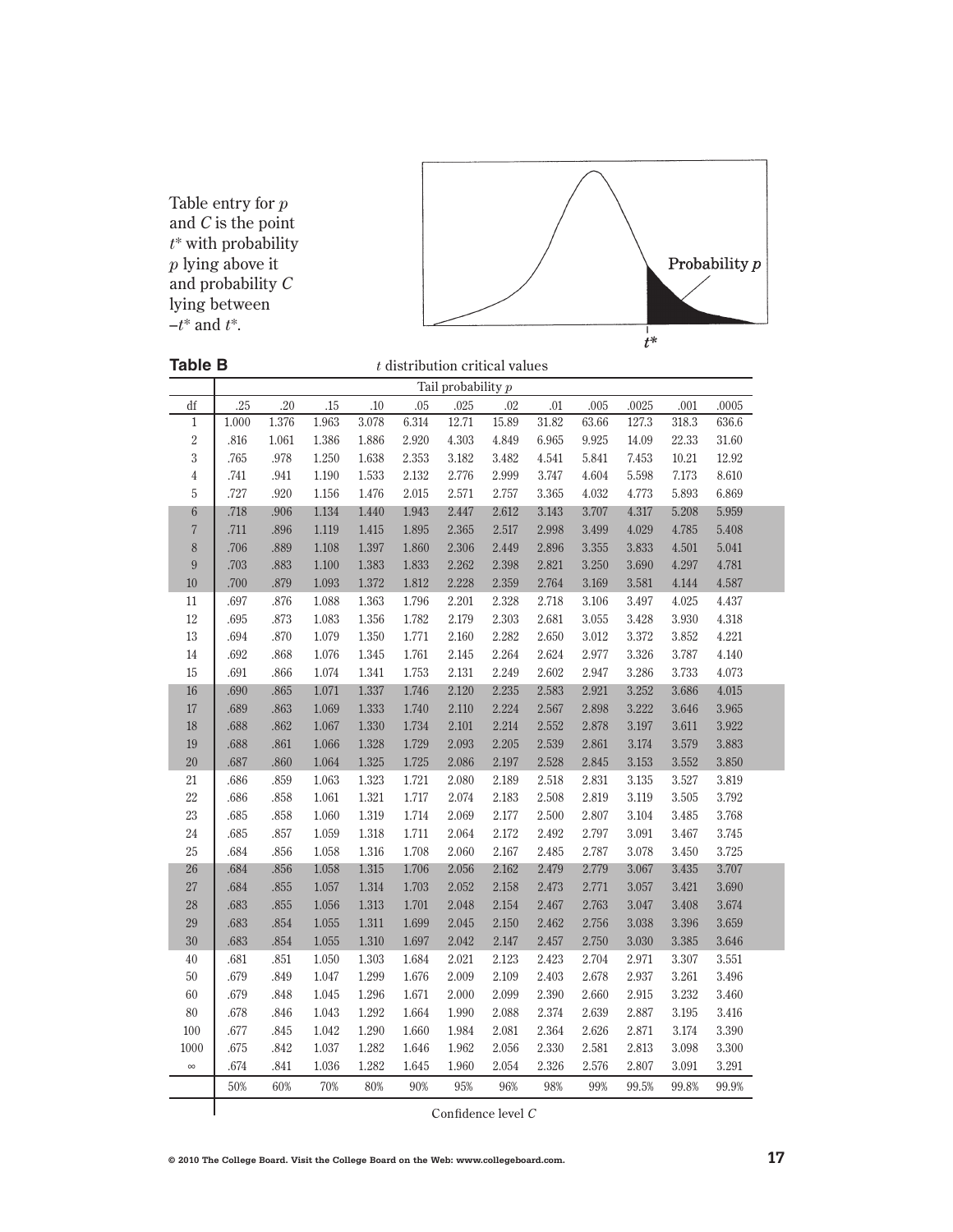

Table entry for *p* is the point  $(\chi^2)$  with probability *p* lying above it.

| <b>Table C</b>   |                    |           |           |                     |           | $\chi^2$ critical values |           |           |           |           |           |  |
|------------------|--------------------|-----------|-----------|---------------------|-----------|--------------------------|-----------|-----------|-----------|-----------|-----------|--|
|                  | Tail probability p |           |           |                     |           |                          |           |           |           |           |           |  |
| df               | .25                | .20       | .15       | .10                 | .05       | .025                     | .02       | .01       | .005      | .0025     | .001      |  |
| $\mathbf{1}$     | $1.32\,$           | $1.64\,$  | $2.07\,$  | $2.71\,$            | $3.84\,$  | $5.02\,$                 | 5.41      | 6.63      | 7.88      | 9.14      | 10.83     |  |
| $\sqrt{2}$       | $2.77\,$           | $3.22\,$  | $3.79\,$  | $4.61\,$            | 5.99      | 7.38                     | $7.82\,$  | $9.21\,$  | 10.60     | 11.98     | 13.82     |  |
| $\overline{3}$   | $4.11\,$           | 4.64      | 5.32      | 6.25                | 7.81      | $\rm 9.35$               | $\,9.84$  | 11.34     | 12.84     | 14.32     | 16.27     |  |
| $\overline{4}$   | 5.39               | 5.99      | 6.74      | $7.78\,$            | $\,9.49$  | $11.14\,$                | $11.67\,$ | 13.28     | 14.86     | 16.42     | 18.47     |  |
| $\bf 5$          | 6.63               | $7.29\,$  | $8.12\,$  | $\boldsymbol{9.24}$ | $11.07\,$ | 12.83                    | 13.39     | 15.09     | $16.75\,$ | 18.39     | 20.51     |  |
| $\boldsymbol{6}$ | 7.84               | $8.56\,$  | $9.45\,$  | $10.64\,$           | 12.59     | 14.45                    | $15.03\,$ | $16.81\,$ | $18.55\,$ | 20.25     | 22.46     |  |
| $\overline{7}$   | 9.04               | 9.80      | $10.75\,$ | 12.02               | 14.07     | $16.01\,$                | 16.62     | 18.48     | 20.28     | 22.04     | 24.32     |  |
| 8                | 10.22              | 11.03     | 12.03     | 13.36               | $15.51\,$ | 17.53                    | 18.17     | 20.09     | 21.95     | 23.77     | 26.12     |  |
| $\boldsymbol{9}$ | 11.39              | 12.24     | 13.29     | 14.68               | 16.92     | 19.02                    | 19.68     | 21.67     | 23.59     | 25.46     | 27.88     |  |
| 10               | 12.55              | 13.44     | 14.53     | 15.99               | 18.31     | $20.48\,$                | $21.16\,$ | 23.21     | 25.19     | 27.11     | 29.59     |  |
| 11               | 13.70              | 14.63     | 15.77     | 17.28               | 19.68     | 21.92                    | 22.62     | 24.72     | 26.76     | 28.73     | $31.26\,$ |  |
| $12\,$           | 14.85              | 15.81     | 16.99     | 18.55               | 21.03     | 23.34                    | $24.05\,$ | 26.22     | 28.30     | 30.32     | 32.91     |  |
| $13\,$           | $15.98\,$          | $16.98\,$ | 18.20     | 19.81               | 22.36     | $24.74\,$                | $25.47\,$ | 27.69     | 29.82     | $31.88\,$ | $34.53\,$ |  |
| $14\,$           | 17.12              | 18.15     | 19.41     | 21.06               | 23.68     | $26.12\,$                | $26.87\,$ | 29.14     | $31.32\,$ | 33.43     | 36.12     |  |
| 15               | 18.25              | 19.31     | 20.60     | $22.31\,$           | 25.00     | 27.49                    | 28.26     | 30.58     | 32.80     | 34.95     | 37.70     |  |
| $16\,$           | $19.37\,$          | $20.47\,$ | $21.79\,$ | 23.54               | 26.30     | $28.85\,$                | 29.63     | 32.00     | 34.27     | 36.46     | $39.25\,$ |  |
| $17\,$           | 20.49              | $21.61\,$ | 22.98     | 24.77               | 27.59     | $30.19\,$                | $31.00\,$ | 33.41     | 35.72     | $37.95\,$ | 40.79     |  |
| $18\,$           | 21.60              | 22.76     | $24.16\,$ | 25.99               | 28.87     | $31.53\,$                | 32.35     | 34.81     | 37.16     | 39.42     | 42.31     |  |
| 19               | 22.72              | 23.90     | 25.33     | 27.20               | 30.14     | 32.85                    | 33.69     | 36.19     | 38.58     | 40.88     | 43.82     |  |
| $20\,$           | 23.83              | 25.04     | 26.50     | 28.41               | 31.41     | $34.17\,$                | 35.02     | $37.57\,$ | 40.00     | 42.34     | 45.31     |  |
| $21\,$           | 24.93              | $26.17\,$ | 27.66     | 29.62               | $32.67\,$ | $35.48\,$                | 36.34     | 38.93     | 41.40     | 43.78     | 46.80     |  |
| 22               | 26.04              | 27.30     | 28.82     | $30.81\,$           | 33.92     | 36.78                    | 37.66     | 40.29     | 42.80     | 45.20     | 48.27     |  |
| $23\,$           | 27.14              | 28.43     | 29.98     | $32.01\,$           | 35.17     | 38.08                    | 38.97     | 41.64     | 44.18     | 46.62     | 49.73     |  |
| $24\,$           | 28.24              | $29.55\,$ | $31.13\,$ | 33.20               | $36.42\,$ | 39.36                    | 40.27     | 42.98     | 45.56     | 48.03     | 51.18     |  |
| 25               | 29.34              | 30.68     | 32.28     | 34.38               | 37.65     | 40.65                    | 41.57     | 44.31     | 46.93     | 49.44     | 52.62     |  |
| 26               | 30.43              | 31.79     | 33.43     | 35.56               | 38.89     | 41.92                    | 42.86     | 45.64     | 48.29     | 50.83     | 54.05     |  |
| 27               | $31.53\,$          | 32.91     | $34.57\,$ | 36.74               | 40.11     | 43.19                    | 44.14     | 46.96     | 49.64     | 52.22     | $55.48\,$ |  |
| 28               | 32.62              | 34.03     | 35.71     | 37.92               | 41.34     | 44.46                    | 45.42     | 48.28     | 50.99     | 53.59     | 56.89     |  |
| 29               | 33.71              | 35.14     | 36.85     | 39.09               | 42.56     | 45.72                    | 46.69     | 49.59     | 52.34     | $54.97\,$ | 58.30     |  |
| 30               | 34.80              | $36.25\,$ | 37.99     | 40.26               | 43.77     | 46.98                    | 47.96     | 50.89     | 53.67     | 56.33     | 59.70     |  |
| 40               | 45.62              | 47.27     | 49.24     | 51.81               | 55.76     | 59.34                    | 60.44     | 63.69     | 66.77     | 69.70     | 73.40     |  |
| 50               | 56.33              | 58.16     | 60.35     | 63.17               | 67.50     | $71.42\,$                | $72.61\,$ | 76.15     | 79.49     | 82.66     | 86.66     |  |
| $60\,$           | 66.98              | 68.97     | 71.34     | 74.40               | 79.08     | 83.30                    | 84.58     | 88.38     | 91.95     | 95.34     | $99.61\,$ |  |
| $80\,$           | 88.13              | 90.41     | 93.11     | 96.58               | 101.9     | 106.6                    | 108.1     | 112.3     | 116.3     | $120.1\,$ | 124.8     |  |
| 100              | $109.1\,$          | 111.7     | 114.7     | $118.5\,$           | 124.3     | 129.6                    | 131.1     | 135.8     | 140.2     | 144.3     | 149.4     |  |

**© 2010 The College Board. Visit the College Board on the Web: www.collegeboard.com.**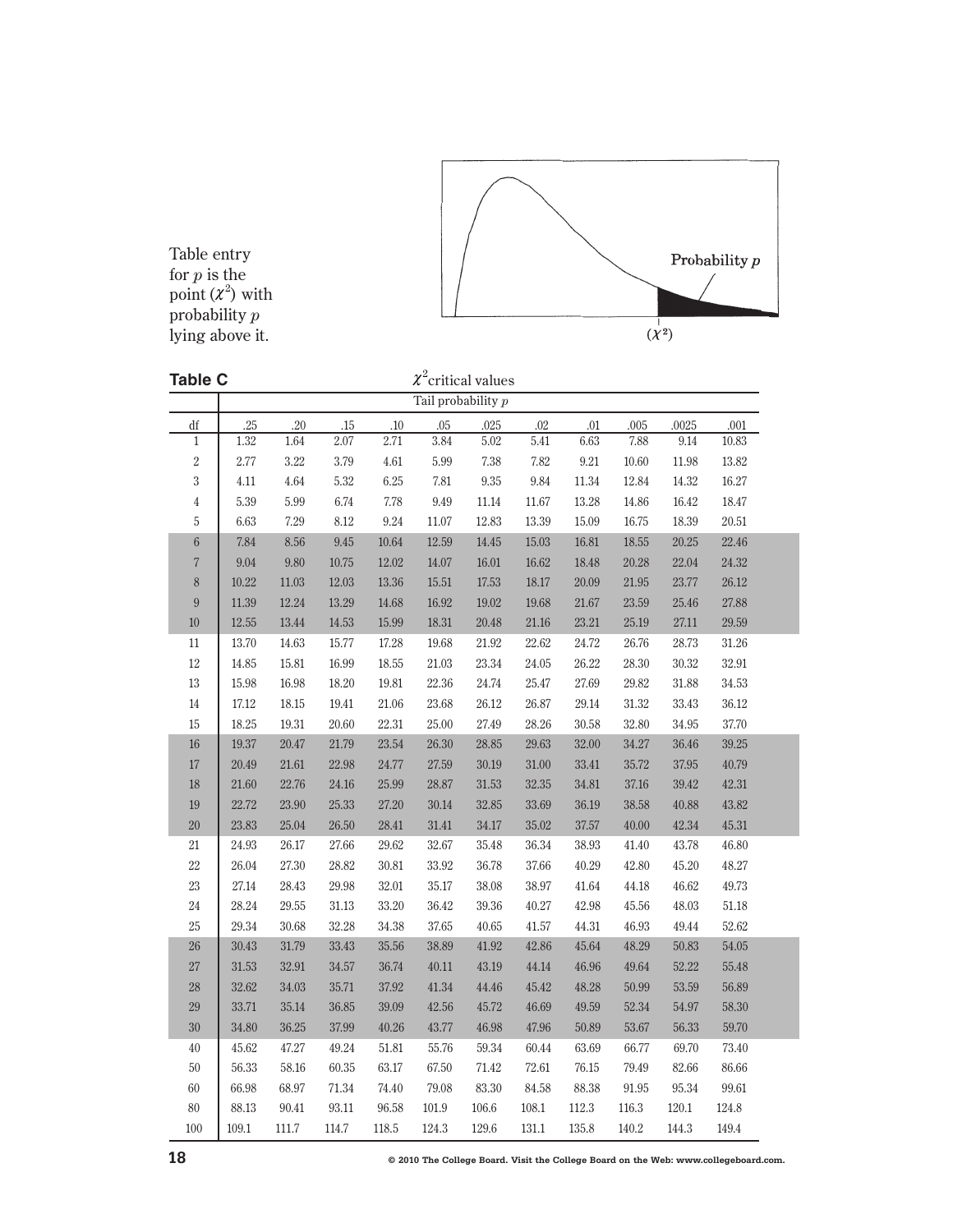## **T h e E x a m**

The AP Statistics Exam is 3 hours long and seeks to determine how well a student has mastered the concepts and techniques of the subject matter of the course. This paper-and-pencil exam consists of (1) a 90-minute multiple-choice section testing proficiency in a wide variety of topics, and (2) a 90-minute free-response section requiring the student to answer open-ended questions and to complete an investigative task involving more extended reasoning. In the determination of the score for the exam, the two sections will be given equal weight.

Each student will be expected to bring a graphing calculator with statistical capabilities to the exam. The expected computational and graphic features for these calculators are described in an earlier section. Minicomputers, pocket organizers, electronic writing pads (e.g., Newton) and calculators with *qwere* (i.e., typewriter) keyboards will not be allowed. Calculator memories will not be cleared. However, calculator memories may be used only for storing programs, not for storing notes. During the exam, students are not permitted to have access to any information in their graphing calculators or elsewhere that is not directly related to upgrading the statistical functionality of older graphing calculators to make them comparable to statistical features found on newer models. Acceptable upgrades include improving the calculator's computational functionalities and/or graphical functionalities for data that students key into the calculator while taking the exam. Unacceptable enhancements include, but are not limited to, keying or scanning text or response templates into the calculator. Students attempting to augment the capabilities of their graphing calculators in any way other than for the purpose of upgrading features as described above will be considered to be cheating on the exam. A student may bring up to two calculators to the exam.

# **Multiple-Choice Questions**

The following are examples of the kinds of multiple-choice questions found on the AP Statistics Exam; the answers to these questions follow question 18. The distribution of topics and the levels of difficulty are illustrative of the composition of the exam; however, this group of questions does not constitute a complete exam, nor does it show the complete range of questions that appear in an exam.

Multiple-choice scores are based on the number of questions answered correctly. Points are not deducted for incorrect answers, and no points are awarded for unanswered questions. Because no points are deducted for incorrect answers, students are encouraged to answer all multiple-choice questions. On difficult questions, students should eliminate as many incorrect answer choices as they can, and then make an educated guess among the remaining choices.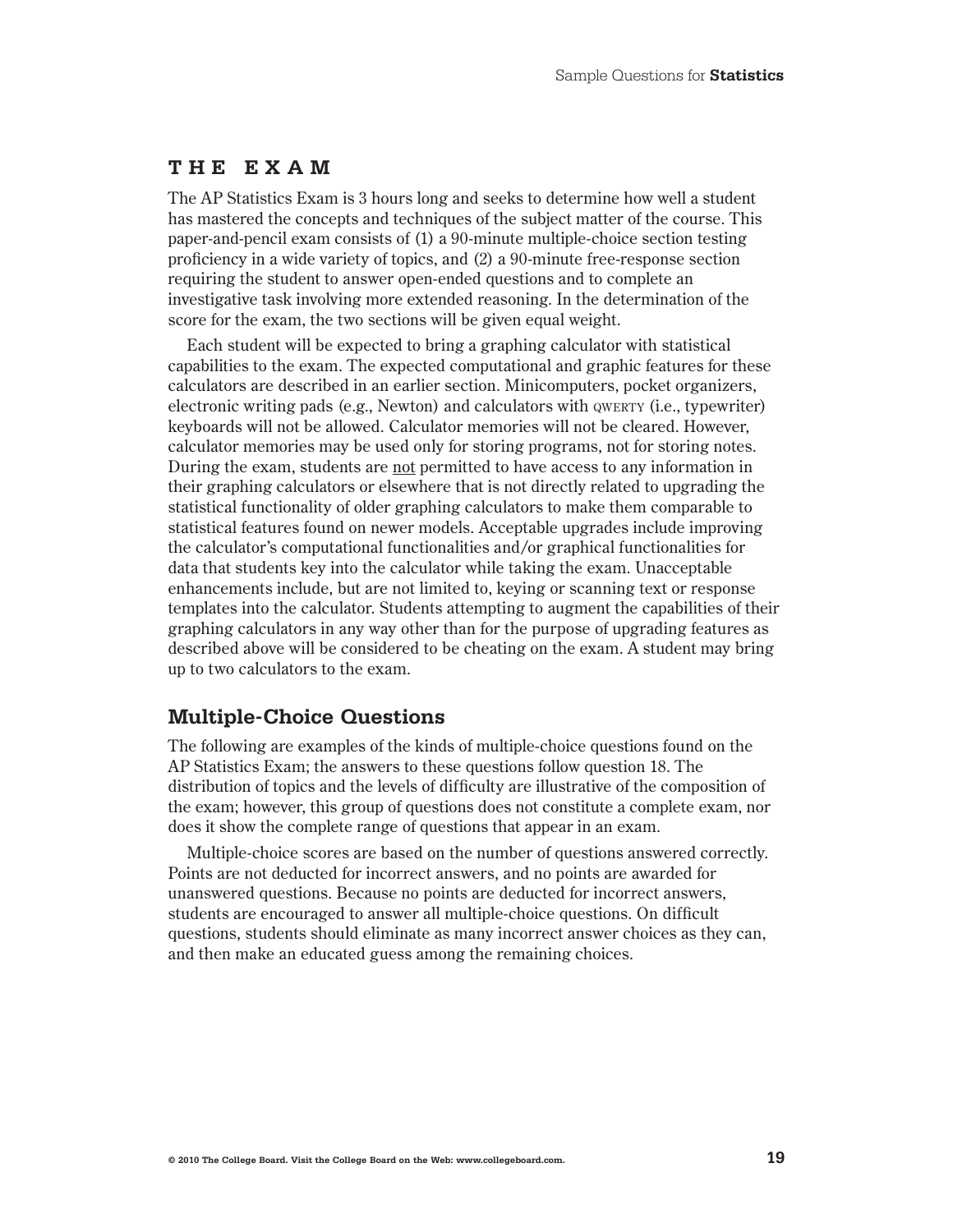

- 1. In the scatterplot of *y* versus  $x$  shown above, the least squares regression line is superimposed on the plot. Which of the following points has the largest residual?
	- (a) *A*
	- (b) *B*
	- (c) *C*
	- (d) *D*
	- (e) *E*
- 2. Under which of the following conditions is it preferable to use stratified random sampling rather than simple random sampling?
	- (a) The population can be divided into a large number of strata so that each stratum contains only a few individuals.
	- (b) The population can be divided into a small number of strata so that each stratum contains a large number of individuals.
	- (c) The population can be divided into strata so that the individuals in each stratum are as much alike as possible.
	- (b) The population can be divided into strata so that the individuals in each stratum are as different as possible.
	- (e) The population can be divided into strata of equal sizes so that each individual in the population still has the same chance of being selected.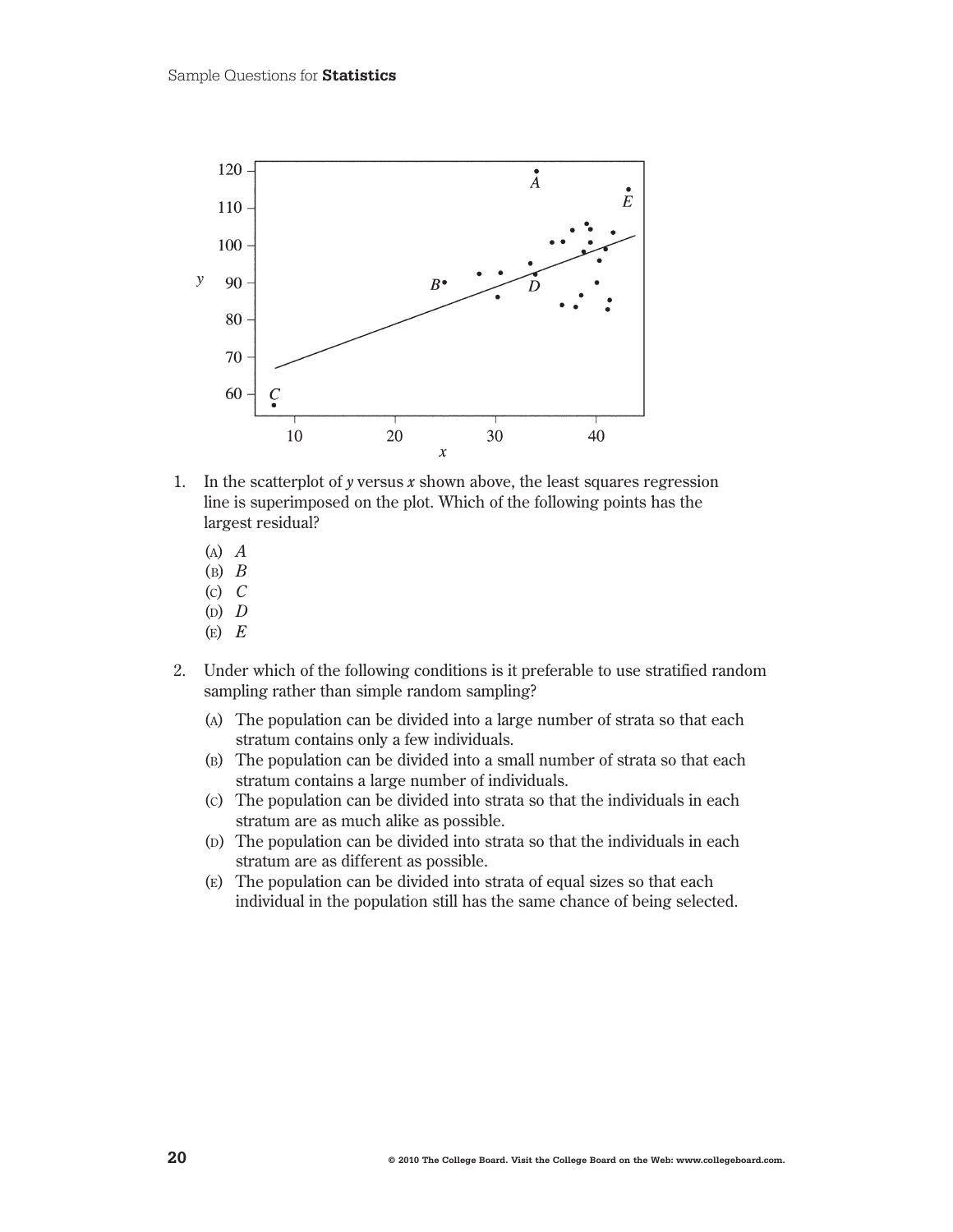- 3. All bags entering a research facility are screened. Ninety-seven percent of the bags that contain forbidden material trigger an alarm. Fifteen percent of the bags that do not contain forbidden material also trigger the alarm. If 1 out of every 1,000 bags entering the building contains forbidden material, what is the probability that a bag that triggers the alarm will actually contain forbidden material?
	- (a) 0.00097
	- (b) 0.00640
	- (c) 0.03000
	- $(D)$  0.14550
	- (e) 0.97000
- 4. A candy company claims that 10 percent of its candies are blue. A random sample of 200 of these candies is taken, and 16 are found to be blue. Which of the following tests would be most appropriate for establishing whether the candy company needs to change its claim?
	- (a) Matched pairs *t*-test
	- (b) One-sample proportion *z*-test
	- (c) Two-sample *t*-test
	- (d) Two-sample proportion *z*-test
	- (e) Chi-square test of association

|                   |                  | DESUNIT HYL STAHSHUS |                  |                  |                       |                 |
|-------------------|------------------|----------------------|------------------|------------------|-----------------------|-----------------|
| Variable<br>score | N<br>50          | Mean<br>1045.7       | Median<br>1024.7 | TrMean<br>1041.9 | <b>StDev</b><br>221.9 | SE Mean<br>31.4 |
| Variable<br>score | Minimum<br>628.9 | Maximum<br>1577.1    | ω1<br>877.7      | Q3<br>1219.5     |                       |                 |

DESCRIPTIVE STATISTICS

- 5. Some descriptive statistics for a set of test scores are shown above. For this test, a certain student has a standardized score of  $z = -1.2$ . What score did this student receive on the test?
	- (a) 266.28
	- (b) 779.42
	- (c) 1008.02
	- $(D)$  1083.38
	- (e) 1311.98
- 6. In a test of H<sub>0</sub>:  $\mu = 8$  *versus* H<sub>a</sub>:  $\mu \neq 8$ , a sample of size 220 leads to a *p*-value of 0.034. Which of the following must be true?
	- (A) A 95% confidence interval for  $\mu$  calculated from these data will not include  $\mu = 8$ .
	- (B) At the 5% level if  $H_0$  is rejected, the probability of a Type II error is 0.034.
	- (c) The 95% confidence interval for  $\mu$  calculated from these data will be centered at  $\mu = 8$ .
	- $\Delta$  The null hypothesis should not be rejected at the 5% level.
	- (e) The sample size is insufficient to draw a conclusion with 95% confidence.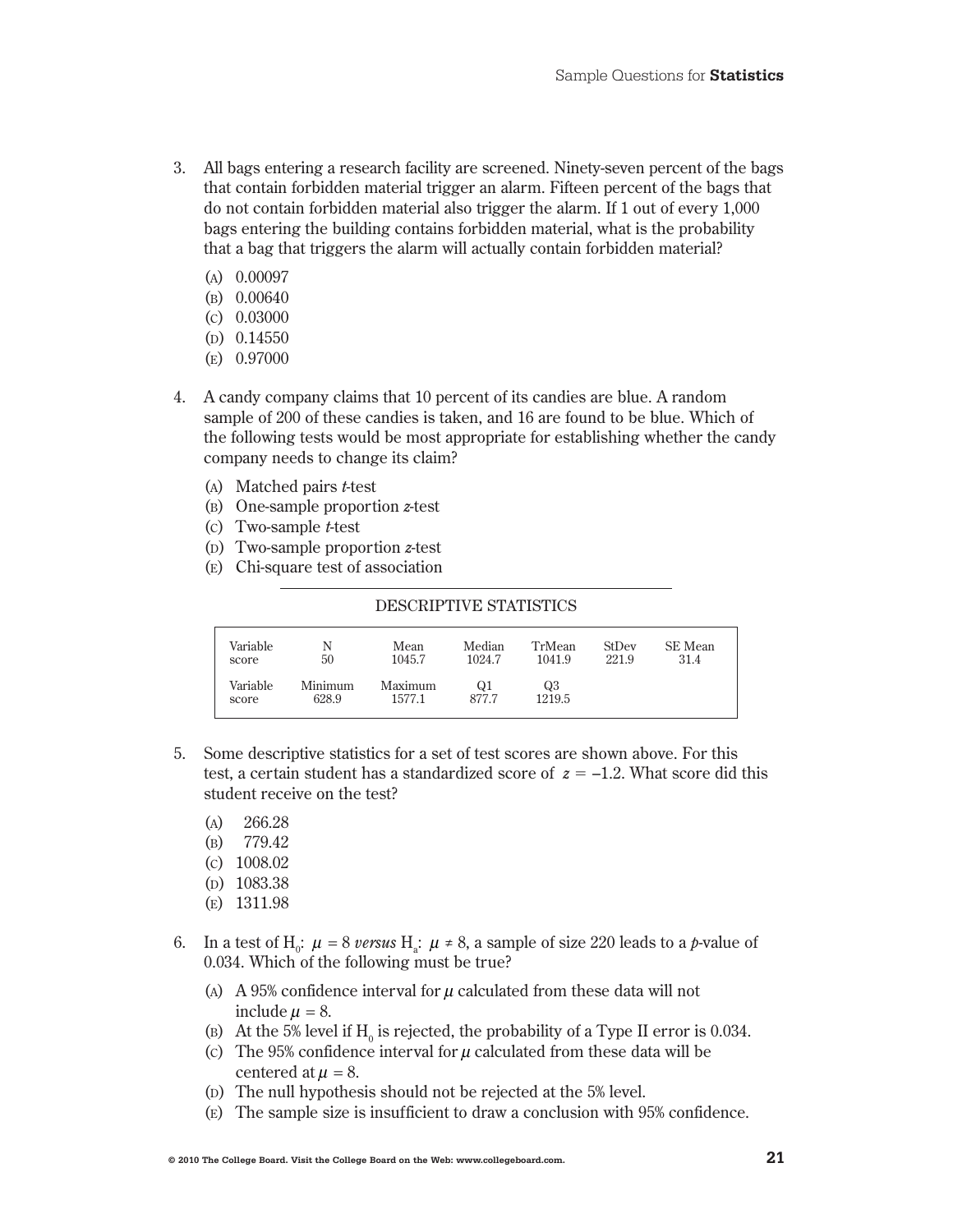- 7. A summer resort rents rowboats to customers but does not allow more than four people to a boat. Each boat is designed to hold no more than 800 pounds. Suppose the distribution of adult males who rent boats, including their clothes and gear, is normal with a mean of 190 pounds and standard deviation of 10 pounds. If the weights of individual passengers are independent, what is the probability that a group of four adult male passengers will exceed the acceptable weight limit of 800 pounds?
	- (a) 0.023
	- (b) 0.046
	- (c) 0.159
	- $(D)$  0.317
	- (e) 0.977
- 8. Consider a data set of positive values, at least two of which are not equal. Which of the following sample statistics will be changed when each value in this data set is multiplied by a constant whose absolute value is greater than 1?
	- I. The mean
	- II. The median
	- III. The standard deviation
	- (a) I only
	- (b) II only
	- (c) III only
	- $(D)$  I and II only
	- (e) I, II, and III
- 9. Each person in a simple random sample of 2,000 received a survey, and 317 people returned their survey. How could nonresponse cause the results of the survey to be biased?
	- (a) Those who did not respond reduced the sample size, and small samples have more bias than large samples.
	- (b) Those who did not respond caused a violation of the assumption of independence.
	- (c) Those who did not respond were indistinguishable from those who did not receive the survey.
	- $\alpha$ ) Those who did not respond represent a stratum, changing the simple random sample into a stratified random sample.
	- (e) Those who did respond may differ in some important way from those who did not respond.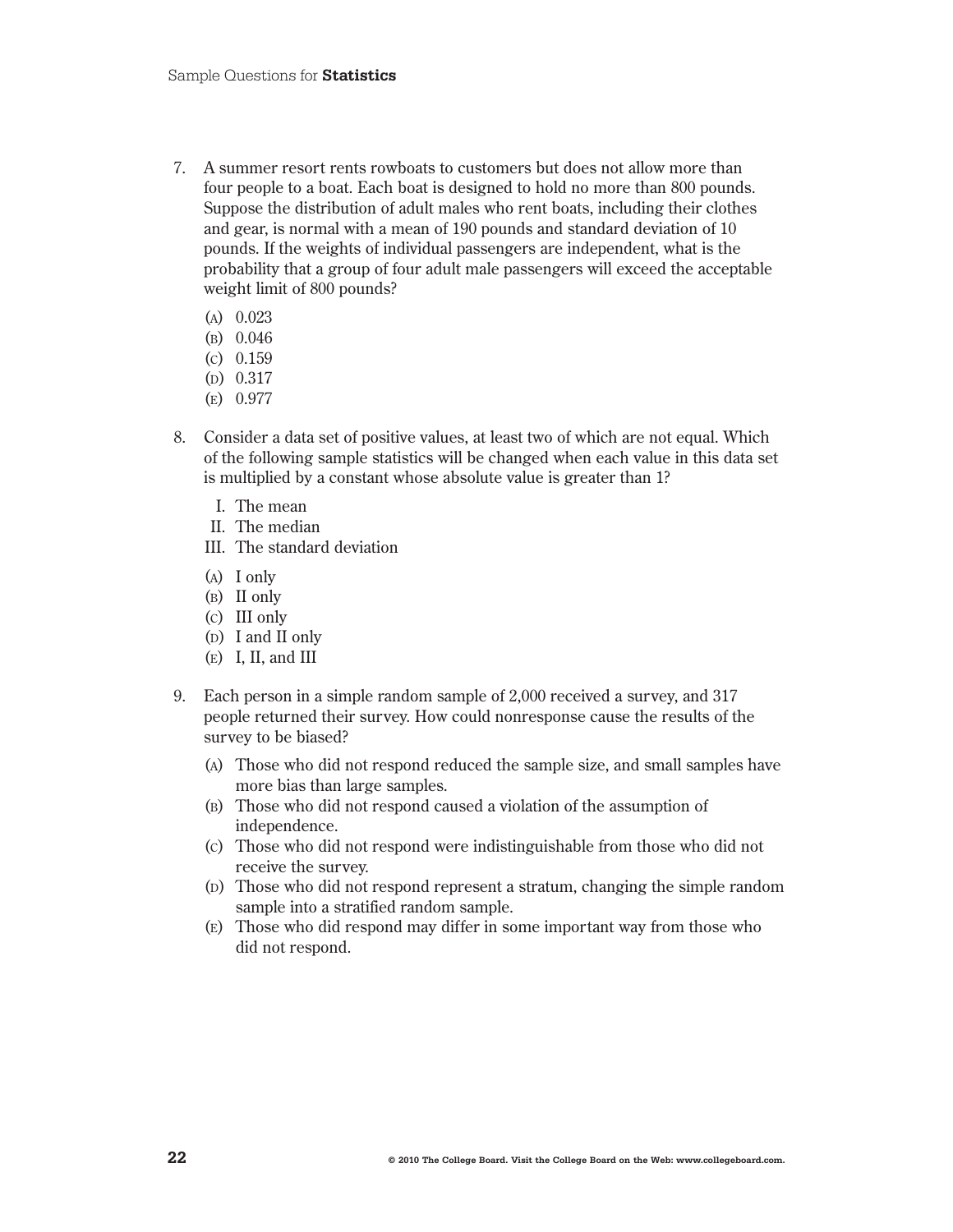- 10. In a certain game, a fair die is rolled and a player gains 20 points if the die shows a "6." If the die does not show a "6," the player loses 3 points. If the die were to be rolled 100 times, what would be the expected total gain or loss for the player?
	- (a) A gain of about 1,700 points
	- (b) A gain of about 583 points
	- (c) A gain of about 83 points
	- (b) A loss of about 250 points
	- (e) A loss of about 300 points
- 11. The Attila Barbell Company makes bars for weight lifting. The weights of the bars are independent and are normally distributed with a mean of 720 ounces (45 pounds) and a standard deviation of 4 ounces. The bars are shipped 10 in a box to the retailers. The weights of the empty boxes are normally distributed with a mean of 320 ounces and a standard deviation of 8 ounces. The weights of the boxes filled with 10 bars are expected to be normally distributed with a mean of 7,520 ounces and a standard deviation of
	- (A)  $\sqrt{12}$  ounces
	- (b)  $\sqrt{80}$  ounces
	- (c)  $\sqrt{224}$  ounces
	- $(b)$  48 ounces
	- (E)  $\sqrt{1.664}$  ounces
- 12. Exercise physiologists are investigating the relationship between lean body mass (in kilograms) and the resting metabolic rate (in calories per day) in sedentary males.

| Predictor   | Coef           | <b>StDev</b> | т                   | P     |
|-------------|----------------|--------------|---------------------|-------|
| Constant    | 264.0          | 276.9        | 0.95                | 0.363 |
| <b>Mass</b> | 22.563         | 6.360        | 3.55                | 0.005 |
| $S = 144.9$ | $R-Sq = 55.7%$ |              | $R-Sq(adj) = 51.3%$ |       |

 Based on the computer output above, which of the following is the best interpretation of the value of the slope of the regression line?

- (a) For each additional kilogram of lean body mass, the resting metabolic rate increases on average by 22.563 calories per day.
- (b) For each additional kilogram of lean body mass, the resting metabolic rate increases on average by 264.0 calories per day.
- (c) For each additional kilogram of lean body mass, the resting metabolic rate increases on average by 144.9 calories per day.
- (d) For each additional calorie per day for the resting metabolic rate, the lean body mass increases on average by 22.563 kilograms.
- (e) For each additional calorie per day for the resting metabolic rate, the lean body mass increases on average by 264.0 kilograms.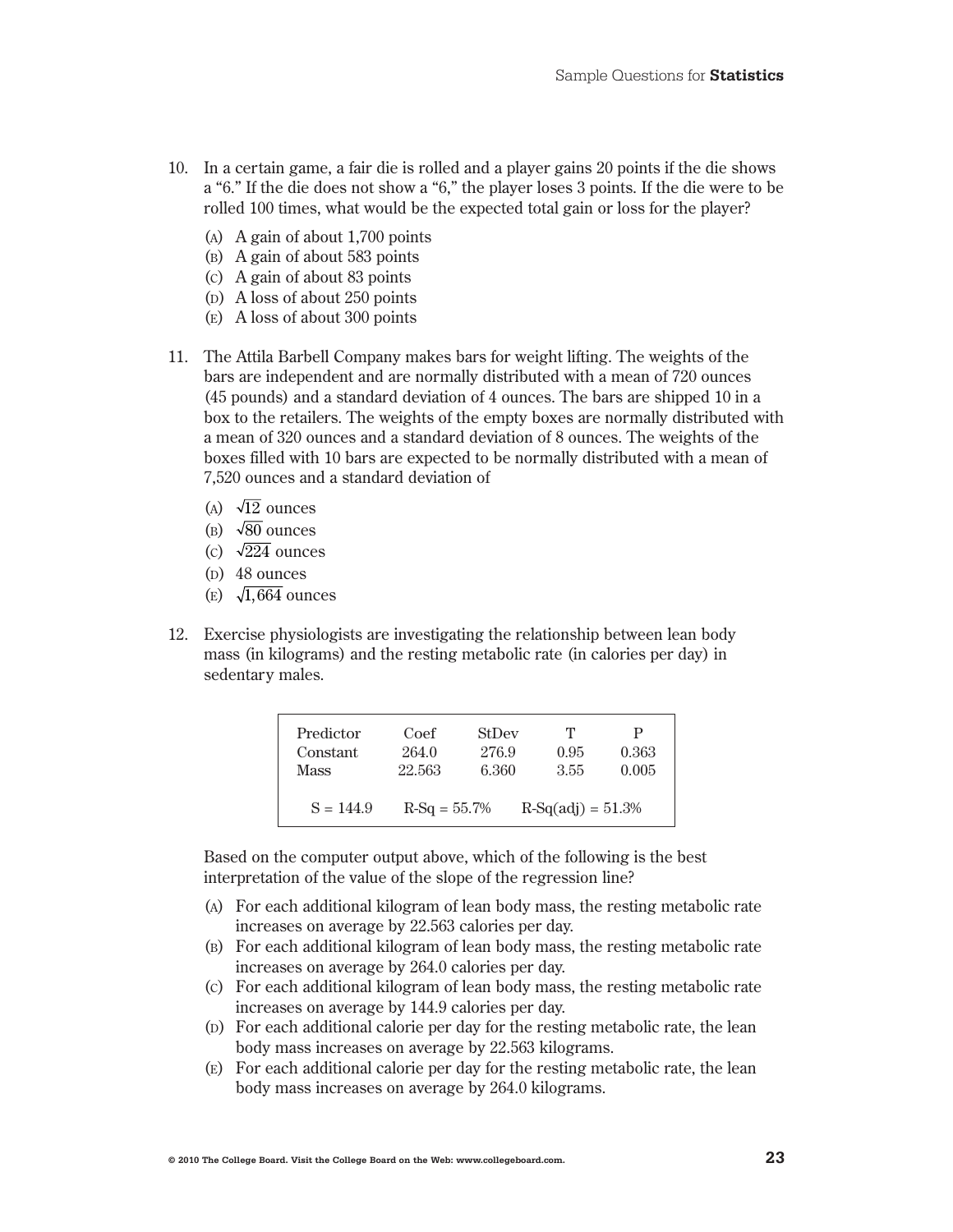13. An investigator was studying a territorial species of Central American termites, *Nasutitermes corniger*. Forty-nine termite pairs were randomly selected; both members of each of these pairs were from the same colony. Fifty-five additional termite pairs were randomly selected; the two members in each of these pairs were from different colonies. The pairs were placed in petri dishes and observed to see whether they exhibited aggressive behavior. The results are shown in the table below.

|                    | Aggressive | Nonaggressive | Total |
|--------------------|------------|---------------|-------|
| Same colony        | 40(33.5)   | 9(15.5)       | 49    |
| Different colonies | 31(37.5)   | 24 (17.5)     | 55    |
| Total              |            | 33            | 104   |

A Chi-square test for homogeneity was conducted, resulting in  $\chi^2$  = 7.638. The expected counts are shown in parentheses in the table. Which of the following sets of statements follows from these results?

- (A)  $\chi^2$  is not significant at the 0.05 level.
- (b)  $\chi^2$  is significant,  $0.01 < p < 0.05$ ; the counts in the table suggest that termite pairs from the same colony are less likely to be aggressive than termite pairs from different colonies.
- (c)  $\chi^2$  is significant,  $0.01 < p < 0.05$ ; the counts in the table suggest that termite pairs from different colonies are less likely to be aggressive than termite pairs from the same colony.
- (b)  $\chi^2$  is significant,  $p < 0.01$ ; the counts in the table suggest that termite pairs from the same colony are less likely to be aggressive than termite pairs from different colonies.
- (E)  $\chi^2$  is significant,  $p < 0.01$ ; the counts in the table suggest that termite pairs from different colonies are less likely to be aggressive than termite pairs from the same colony.
- 14. Consider *n* pairs of numbers  $(x_1, y_1)$ ,  $(x_2, y_2)$ , ..., and  $(x_n, y_n)$ . The mean and standard deviation of the *x*-values are  $\bar{x}$  = 5 and  $s_x$  = 4, respectively. The mean and standard deviation of the *y*-values are  $\bar{y}$  = 10 and  $s_y$  = 10, respectively. Of the following, which could be the least squares regression line?
	- (A)  $\hat{y} = -5.0 + 3.0x$
	- (a)  $\hat{y} = 3.0x$
	- (c)  $\hat{v} = 5.0 + 2.5x$
	- (b)  $\hat{y} = 8.5 + 0.3x$
	- $(k)$   $\hat{v} = 10.0 + 0.4x$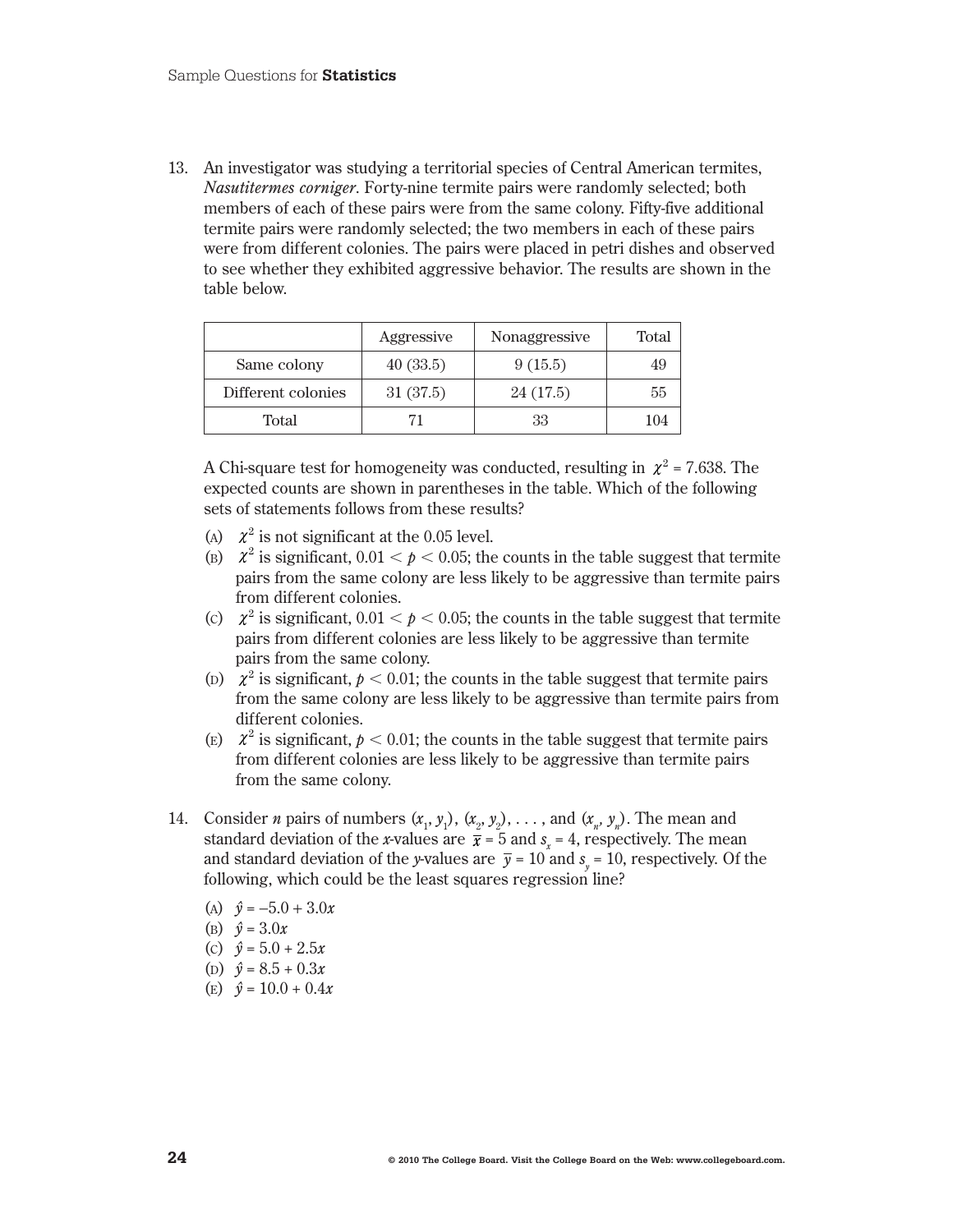- 15. The mayor of a large city will run for governor if he believes that more than 30 percent of the voters in the state already support him. He will have a survey firm ask a random sample of *n* voters whether or not they support him. He will use a large sample test for proportions to test the null hypothesis that the proportion of all voters who support him is 30 percent or less against the alternative that the percentage is higher than 30 percent. Suppose that 35 percent of all voters in the state actually support him. In which of the following situations would the power for this test be highest?
	- (a) The mayor uses a significance level of 0.01 and *n* = 250 voters.
	- (b) The mayor uses a significance level of 0.01 and *n* = 500 voters.
	- (c) The mayor uses a significance level of 0.01 and *n* = 1,000 voters.
	- (b) The mayor uses a significance level of 0.05 and  $n = 500$  voters.
	- (e) The mayor uses a significance level of 0.05 and *n* = 1,000 voters.
- 16. George and Michelle each claimed to have the better recipe for chocolate chip cookies. They decided to conduct a study to determine whose cookies were really better. They each baked a batch of cookies using their own recipe. George asked a random sample of his friends to taste his cookies and to complete a questionnaire on their quality. Michelle asked a random sample of her friends to complete the same questionnaire for her cookies. They then compared the results. Which of the following statements about this study is false?
	- (a) Because George and Michelle have a different population of friends, their sampling procedure makes it difficult to compare the recipes.
	- (b) Because George and Michelle each used only their own respective recipes, their cooking ability is confounded with the recipe quality.
	- (c) Because George and Michelle each used only the ovens in their houses, the recipe quality is confounded with the characteristics of the oven.
	- (d) Because George and Michelle used the same questionnaire, their results will generalize to the combined population of their friends.
	- (e) Because George and Michelle each baked one batch, there is no replication of the cookie recipes.
- 17. A large company is considering opening a franchise in St. Louis and wants to estimate the mean household income for the area using a simple random sample of households. Based on information from a pilot study, the company assumes that the standard deviation of household incomes is  $\sigma = \frac{1}{2}7,200$ . Of the following, which is the least number of households that should be surveyed to obtain an estimate that is within \$200 of the true mean household income with 95 percent confidence?
	- $(A)$  75
	- (b) 1,300
	- (c) 5,200
	- $(D)$  5,500
	- (e) 7,700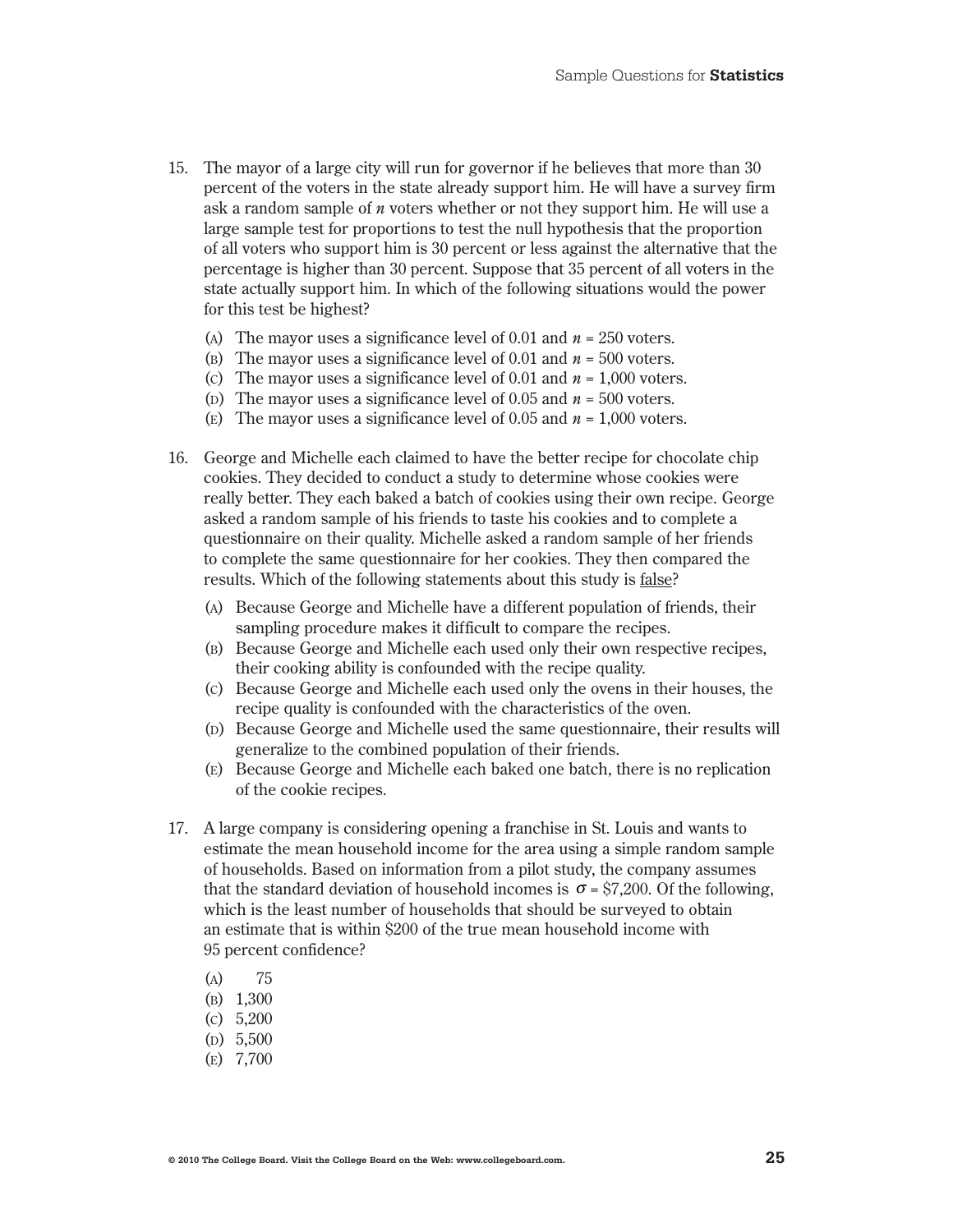- 18. Courtney has constructed a cricket out of paper and rubber bands. According to the instructions for making the cricket, when it jumps it will land on its feet half of the time and on its back the other half of the time. In the first 50 jumps, Courtney's cricket landed on its feet 35 times. In the next 10 jumps, it landed on its feet only twice. Based on this experience, Courtney can conclude that
	- (a) the cricket was due to land on its feet less than half the time during the final 10 jumps, since it had landed too often on its feet during the first 50 jumps
	- (b) a confidence interval for estimating the cricket's true probability of landing on its feet is wider after the final 10 jumps than it was before the final 10 jumps
	- (c) a confidence interval for estimating the cricket's true probability of landing on its feet after the final 10 jumps is exactly the same as it was before the final 10 jumps
	- $\alpha$ ) a confidence interval for estimating the cricket's true probability of landing on its feet is more narrow after the final 10 jumps than it was before the final 10 jumps
	- (e) a confidence interval for estimating the cricket's true probability of landing on its feet based on the initial 50 jumps does not include 0.2, so there must be a defect in the cricket's construction to account for the poor showing in the final 10 jumps

| <b>Answers to Multiple-Choice Questions</b> |         |         |          |          |          |  |  |  |
|---------------------------------------------|---------|---------|----------|----------|----------|--|--|--|
| $1 - A$                                     | $4 - R$ | $7 - A$ | $10 - C$ | $13 - E$ | $16 - p$ |  |  |  |
| $2 - c$                                     | $5 - B$ | $8 - E$ | $11 - c$ | $14 - p$ | $17 - c$ |  |  |  |
| $3 - B$                                     | $6 - A$ | $9 - E$ | $12 - A$ | $15 - E$ | $18 - p$ |  |  |  |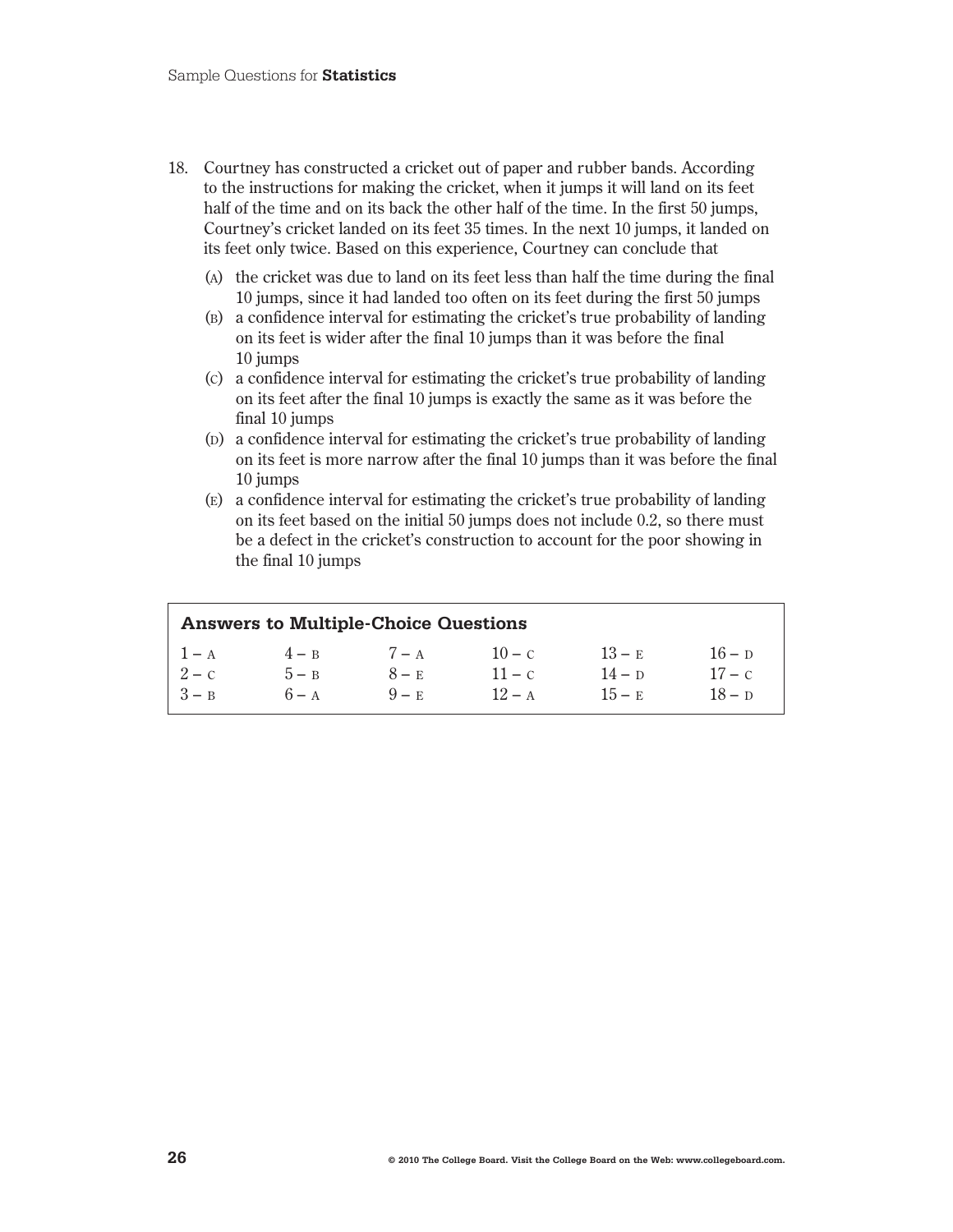# **Free-Response Questions**

In the free-response section of the AP Statistics Exam, students are asked to answer five questions and complete an investigative task. Each question is designed to be answered in approximately 12 minutes. The longer investigative task is designed to be answered in approximately 30 minutes.

Statistics is a discipline in which clear and complete communication is an essential skill. The free-response questions on the AP Statistics Exam require students to use their analytical, organizational and communication skills to formulate cogent answers and provide students with an opportunity to:

- Relate two or more different content areas (i.e., exploratory data analysis, experimental design and sampling, probability, and statistical inference) as they formulate a complete response or solution to a statistics or probability problem.
- Demonstrate their mastery of statistics in a response format that permits the students to determine *how* they will organize and present each response.

The purpose of the investigative task is not only to evaluate the student's understanding in several content areas but also to assess his or her ability to integrate statistical ideas and apply them in a new context or in a nonroutine way.

# **Scoring of Free-Response Questions**

The evaluation of student responses on the free-response section of the AP Statistics Exam reflects the dual importance of statistical knowledge and good communication. The free-response questions and the investigative task are scored "holistically"; that is, each question's response is evaluated as "a complete package." With holistic scoring, after reading through the details of a student's response, the scorer makes a judgment about the *overall quality* of the response. This is different from "analytic" scoring, where the individual components to be evaluated in a student's response are specified in advance, and each component is given a value counting toward the overall score.

Holistic scoring is well suited for questions where the student is required to synthesize information and respond at least partially in written paragraphs, and for questions that could potentially generate multiple and diverse, but equally correct, responses. For example, an open-ended question may present data from a real-life study and ask the student not only to analyze the data but also to comment on how the study's protocol might be improved. Comments on improving the protocol might focus on improving the sampling method, controlling confounding variables, or seeking more power by increasing the sample size. In this context, holistic scoring represents a recognition not only of the existence of multiple reasonable approaches to a statistical analysis, but a realization of the existence of a statistical synergy i.e., that a quality student response is more than just the sum of its parts.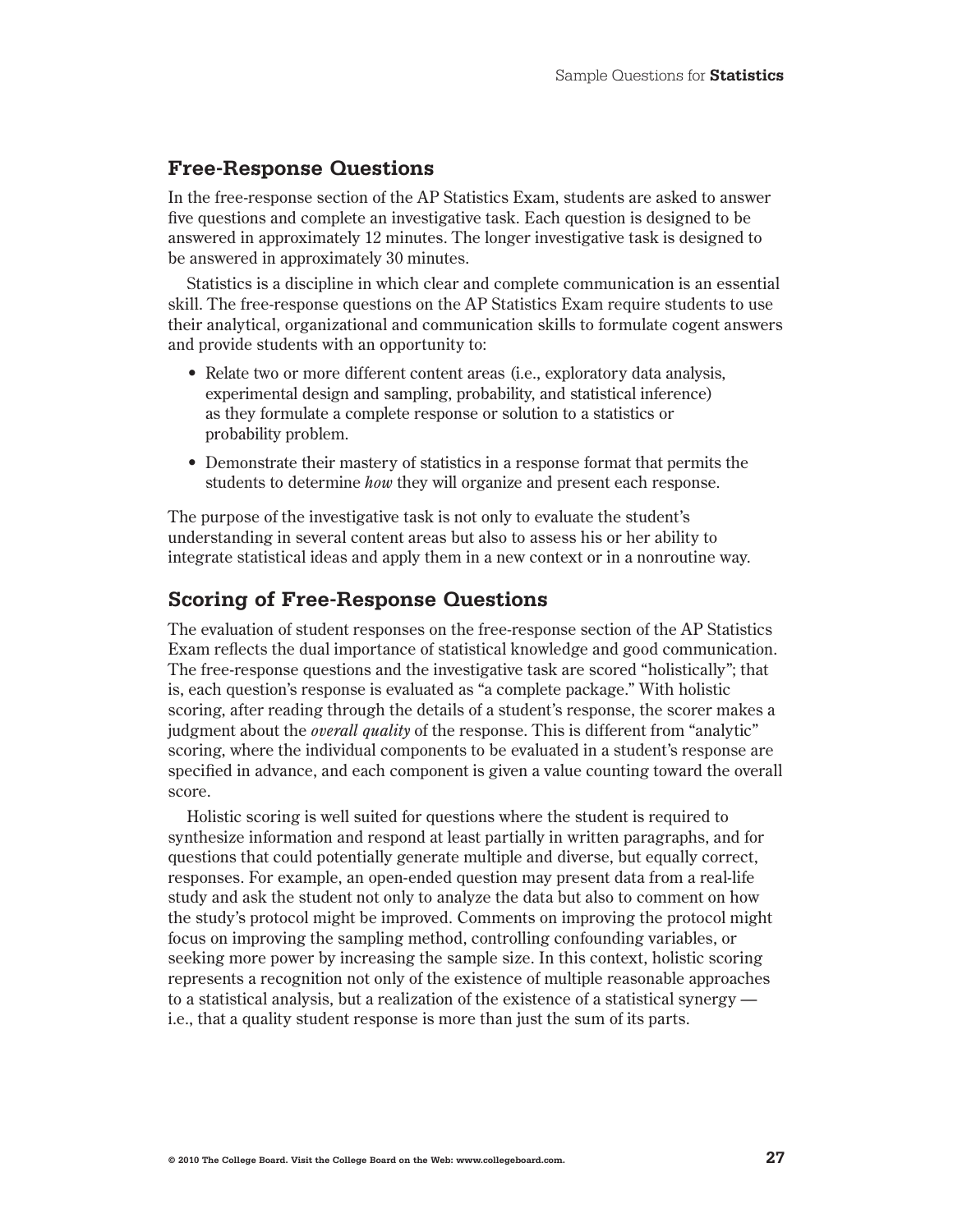The AP Statistics scoring guideline (rubric) for each free-response question has five categories, numerically scored on a 0 to 4 scale. Each of these categories represents a level of quality in the student response. These levels of quality are defined on two dimensions: statistical knowledge and communication. The specific rubrics for each question are tied to a general template, which represents the descriptions of the quality levels as envisioned by the Development Committee. This general template is given in the following table, "A Guide to Scoring Free-Response Statistics Questions."

| <b>Score</b><br><b>Descriptors</b> | <b>Statistical Knowledge</b>                                                                                                                                                                                                                                                                                                                 | <b>Communication</b>                                                                                                                                                                                                                                                                                                                           |
|------------------------------------|----------------------------------------------------------------------------------------------------------------------------------------------------------------------------------------------------------------------------------------------------------------------------------------------------------------------------------------------|------------------------------------------------------------------------------------------------------------------------------------------------------------------------------------------------------------------------------------------------------------------------------------------------------------------------------------------------|
|                                    | Identification of the important<br>components of the problem<br>Demonstration of the statistical<br>concepts and techniques that<br>result in a correct solution of<br>the problem                                                                                                                                                           | Explanation of what was<br>done and why, along<br>with a statement of<br>conclusions drawn in<br>context                                                                                                                                                                                                                                       |
| 4<br>Complete                      | • shows complete<br>understanding of the problem's<br>statistical components<br>• synthesizes a correct<br>relationship among these<br>components, perhaps with<br>novelty and creativity<br>uses appropriate and<br>correctly executed<br>statistical techniques<br>may have minor arithmetic<br>errors but answers are<br>still reasonable | • provides a clear,<br>organized, and complete<br>explanation, using<br>correct terminology, of<br>what was done and why<br>states appropriate<br>$\bullet$<br>assumptions and caveats<br>uses diagrams or plots<br>when appropriate to<br>aid in describing the<br>solution<br>states an appropriate and<br>complete conclusion in<br>context |

## **A GUIDE TO SCORING FREE-RESPONSE STATISTICS QUESTIONS: THE CATEGORY DESCRIPTORS**

İ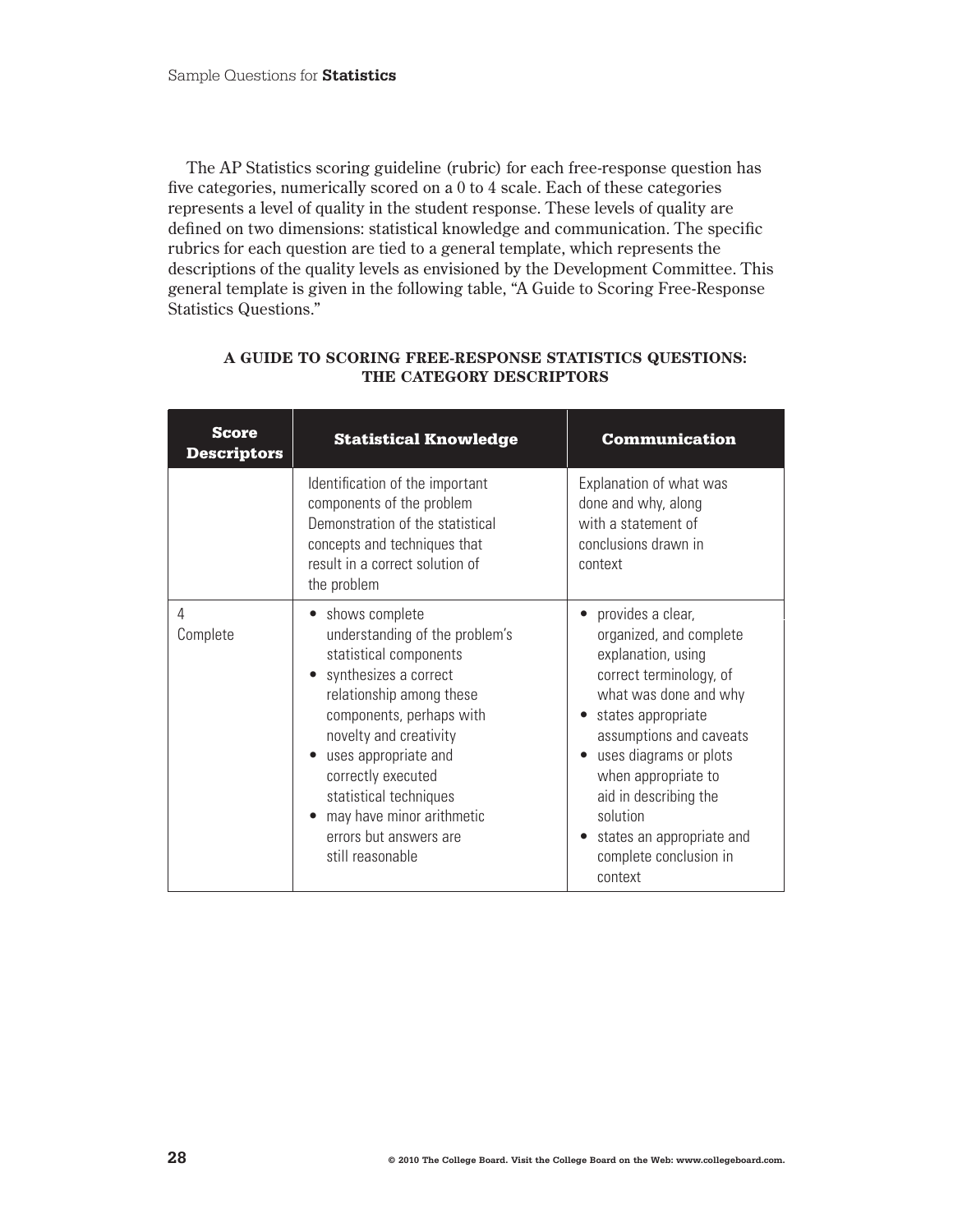| 3<br>Substantial | shows substantial<br>understanding of the problem's<br>statistical components<br>synthesizes a relationship<br>among these components,<br>perhaps with minor gaps<br>uses appropriate<br>statistical techniques<br>may have arithmetic errors<br>but answers are still<br>reasonable                                                                 | provides a clear but not<br>perfectly organized<br>explanation, using<br>correct terminology, of<br>what was done and why,<br>but explanation may be<br>slightly incomplete<br>may miss necessary<br>$\bullet$<br>assumptions or caveats<br>uses diagrams or plots<br>$\bullet$<br>when appropriate to<br>aid in describing the<br>solution<br>states a conclusion that<br>$\bullet$<br>follows from the<br>analysis but may be<br>somewhat incomplete |
|------------------|------------------------------------------------------------------------------------------------------------------------------------------------------------------------------------------------------------------------------------------------------------------------------------------------------------------------------------------------------|--------------------------------------------------------------------------------------------------------------------------------------------------------------------------------------------------------------------------------------------------------------------------------------------------------------------------------------------------------------------------------------------------------------------------------------------------------|
| 2<br>Developing  | shows some understanding<br>of the problem's statistical<br>components<br>shows little in the way of a<br>relationship among these<br>components<br>uses some appropriate<br>statistical techniques but<br>misses or misuses others<br>may have arithmetic errors that<br>result in unreasonable answers                                             | provides some<br>$\bullet$<br>explanation of what was<br>done, but explanation<br>may be vague and<br>difficult to interpret<br>and terminology may be<br>somewhat inappropriate<br>uses diagrams in an<br>$\bullet$<br>incomplete or ineffective<br>way, or diagrams may<br>be missing<br>states a conclusion that<br>is incomplete                                                                                                                   |
| Minimal          | shows limited understanding<br>of the problem's statistical<br>components by failing to<br>identify important components<br>shows little ability to<br>organize a solution and may<br>use irrelevant information<br>misuses or fails to use<br>appropriate statistical<br>techniques<br>has arithmetic errors that<br>result in unreasonable answers | provides minimal or<br>unclear explanation of<br>what was done or why<br>it was done, and<br>explanation may not<br>match the presented<br>solution<br>fails to use diagrams<br>$\bullet$<br>or plots, or uses<br>them incorrectly<br>states an incorrect<br>conclusion or fails to<br>state a conclusion                                                                                                                                              |
| 0                | shows little to no understanding<br>of statistical components                                                                                                                                                                                                                                                                                        | provides no explanation<br>of a legitimate strategy                                                                                                                                                                                                                                                                                                                                                                                                    |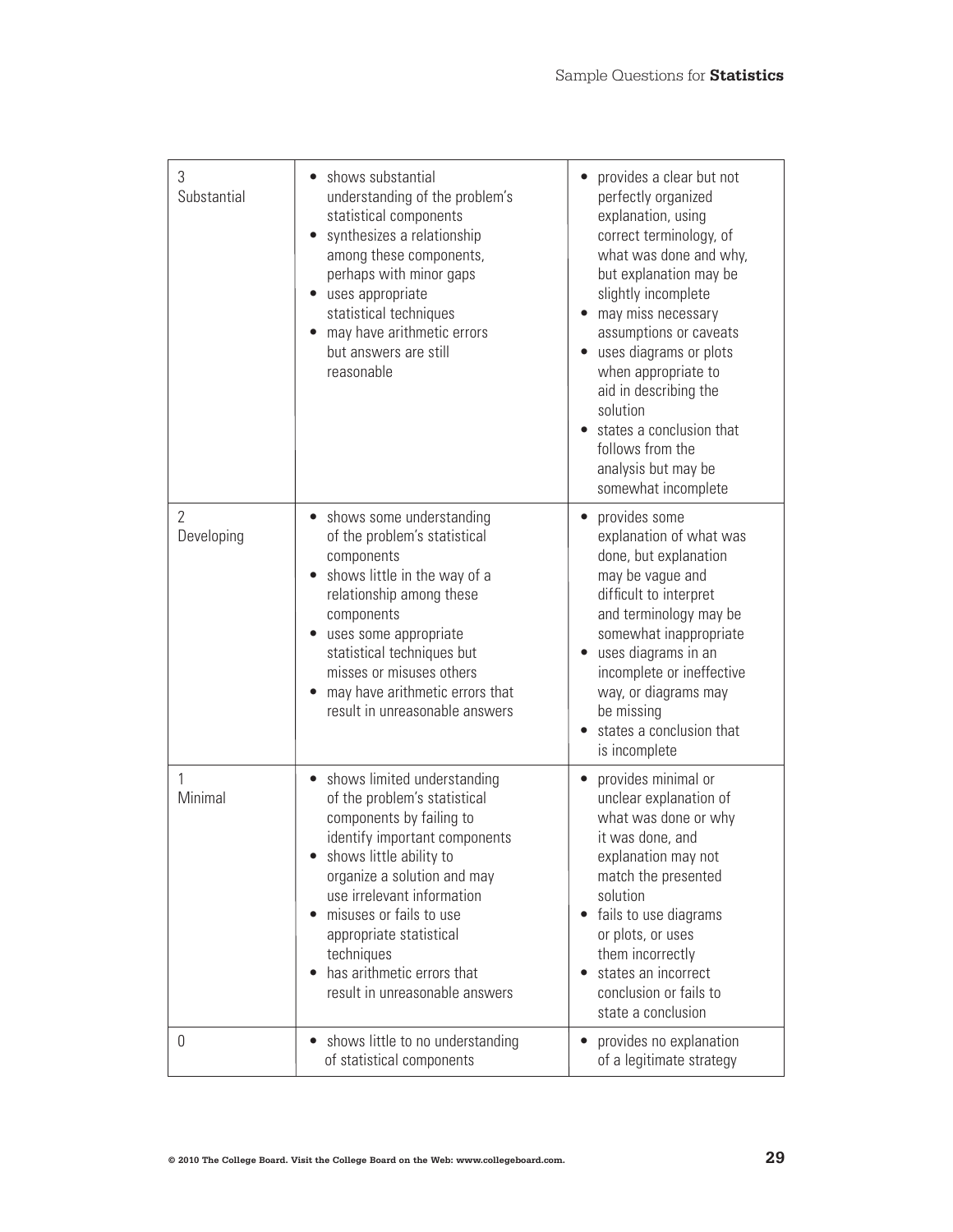Some important points that students should remember when answering free-response questions on the AP Statistics Exam are given below.

- 1. Read the questions carefully and answer them in context; for example, the results of a hypothesis test should always be followed by a conclusion in context, and a confidence interval should always be followed by an interpretation of the interval in context. Explanations and conclusions in context are always required for a complete answer.
- 2. Know the vocabulary of statistics, and use that vocabulary correctly in all written responses.
- 3. Remember to define all symbols. Specifically, remember to distinguish between population parameters and sample statistics.
- 4. Remember to state and check all necessary assumptions when performing hypothesis tests and constructing interval estimates.
- 5. Be able to interpret data displayed in a variety of ways, including graphs and computer outputs. Be able to represent data in a variety of forms and base sound statistical arguments on these representations.

AP Central contains free-response questions, scoring guidelines and selected student responses from past AP Statistics Exams. This is an excellent place to become more familiar with the content of past free-response questions and how they were scored.

The following questions are examples of free-response questions. These questions were administered as part of a previous year's exam.

1. The summary statistics for the number of inches of rainfall in Los Angeles for 117 years, beginning in 1877, are shown below.

| ٦T       | <b>MEAN</b> | <b>DIAN</b><br>MET   | <b>TRME A N</b> | .TDEV | <b>MEAN</b> |
|----------|-------------|----------------------|-----------------|-------|-------------|
| 117<br>. | 14.941      | $\Delta E$<br>10.VIV | 4               | 6.747 | າ ເວາ       |

|       | $\Delta$          | ೧' | $\sqrt{3}$         |
|-------|-------------------|----|--------------------|
| ェ・ししり | $\Omega$<br>0.100 |    | $E \cap$<br>10.400 |

- (a) Describe a procedure that uses these summary statistics to determine whether there are outliers.
- (b) Are there outliers in these data? Justify your answer based on the procedure that you described in part (a).
- (c) The news media reported that in a particular year, there were only 10 inches of rainfall. Use the information provided to comment on this reported statement.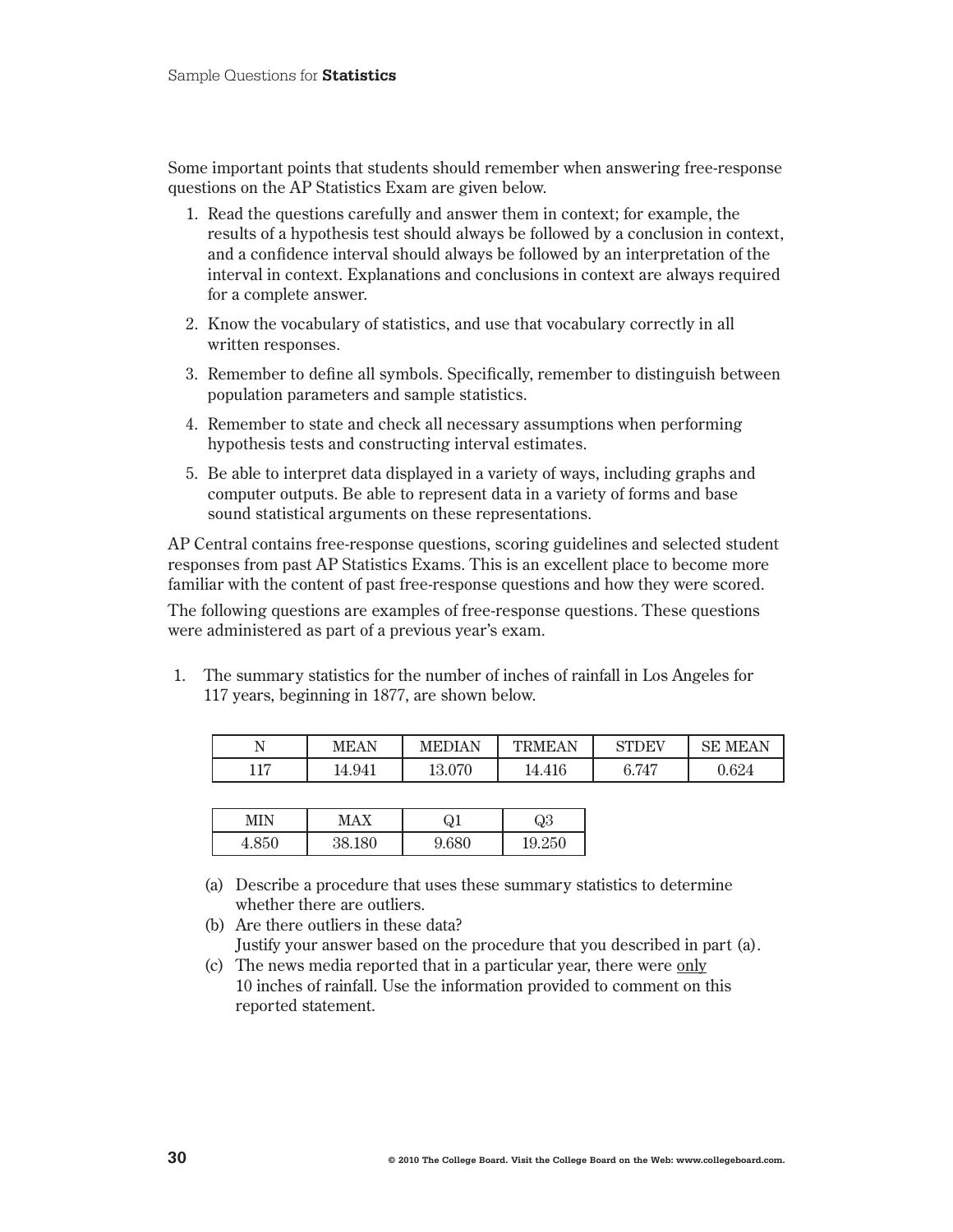2. A department supervisor is considering purchasing one of two comparable photocopy machines, *A* or *B*. Machine *A* costs \$10,000 and machine *B* costs \$10,500. This department replaces photocopy machines every three years. The repair contract for machine *A* costs \$50 per month and covers an unlimited number of repairs. The repair contract for machine *B* costs \$200 per repair. Based on past performance, the distribution of the number of repairs needed over any one-year period for machine *B* is shown below.

| Number of Repairs |  |  |
|-------------------|--|--|
| Probability       |  |  |

 You are asked to give a recommendation based on overall cost as to which machine, *A* or *B*, along with its repair contract, should be purchased. What would your recommendation be? Give a statistical justification to support your recommendation.

- 3. Every Monday a local radio station gives coupons away to 50 people who correctly answer a question about a news fact from the previous day's newspaper. The coupons given away are numbered from 1 to 50, with the first person receiving coupon 1, the second person receiving coupon 2, and so on, until all 50 coupons are given away. On the following Saturday, the radio station randomly draws numbers from 1 to 50 and awards cash prizes to the holders of the coupons with these numbers. Numbers continue to be drawn without replacement until the total amount awarded first equals or exceeds \$300. If selected, coupons 1 through 5 each have a cash value of \$200, coupons 6 through 20 each have a cash value of \$100, and coupons 21 through 50 each have a cash value of \$50.
	- (a) Explain how you would conduct a simulation using the random number table provided below to estimate the distribution of the number of prize winners each week.
	- (b) Perform your simulation three times. (That is, run three trials of your simulation.) Start at the leftmost digit in the first row of the table and move across. Make your procedure clear so that someone can follow what you did. You must do this by marking directly on or above the table. Report the number of winners in each of your three trials.

|  |  | 72749 13347 65030 26128 49067 02904 49953 74674 94617 13317 |  |  |
|--|--|-------------------------------------------------------------|--|--|
|  |  | 81638 36566 42709 33717 59943 12027 46547 61303 46699 76423 |  |  |
|  |  | 38449 46438 91579 01907 72146 05764 22400 94490 49833 09258 |  |  |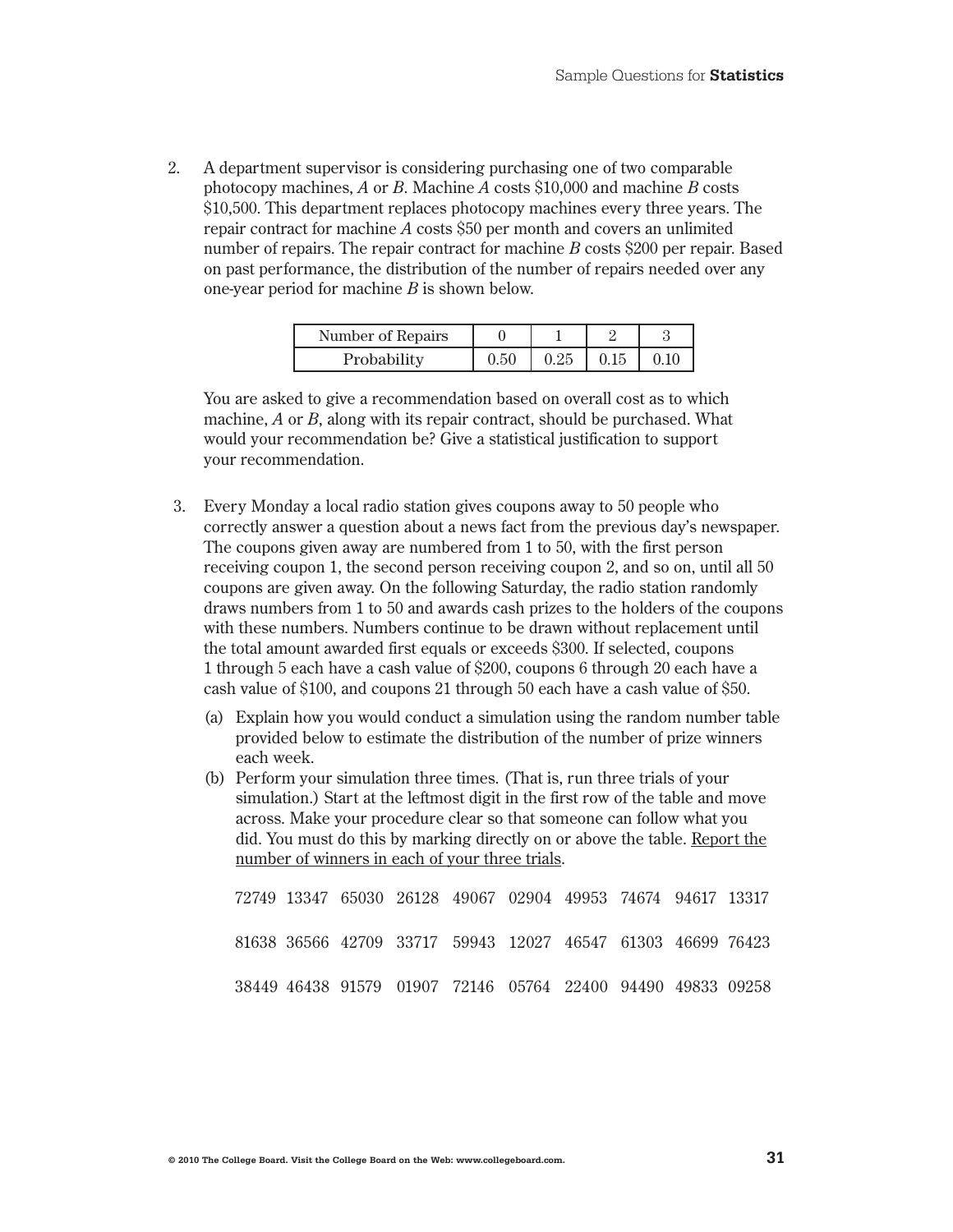4. Students are designing an experiment to compare the productivity of two varieties of dwarf fruit trees. The site for the experiment is a field that is bordered by a densely forested area on the west (left) side. The field has been divided into eight plots of approximately the same area. The students have decided that the test plots should be blocked. Four trees, two of each of the two varieties, will be assigned at random to the four plots within each block, with one tree planted in each plot.

 The two blocking schemes shown below are under consideration. For each scheme, one block is indicated by the white region and the other block is indicated by the gray region in the figures.



- (a) Which of the blocking schemes, A or B, is better for this experiment? Explain your answer.
- (b) Even though the students have decided to block, they must randomly assign the varieties of trees to the plots within each block. What is the purpose of this randomization in the context of this experiment?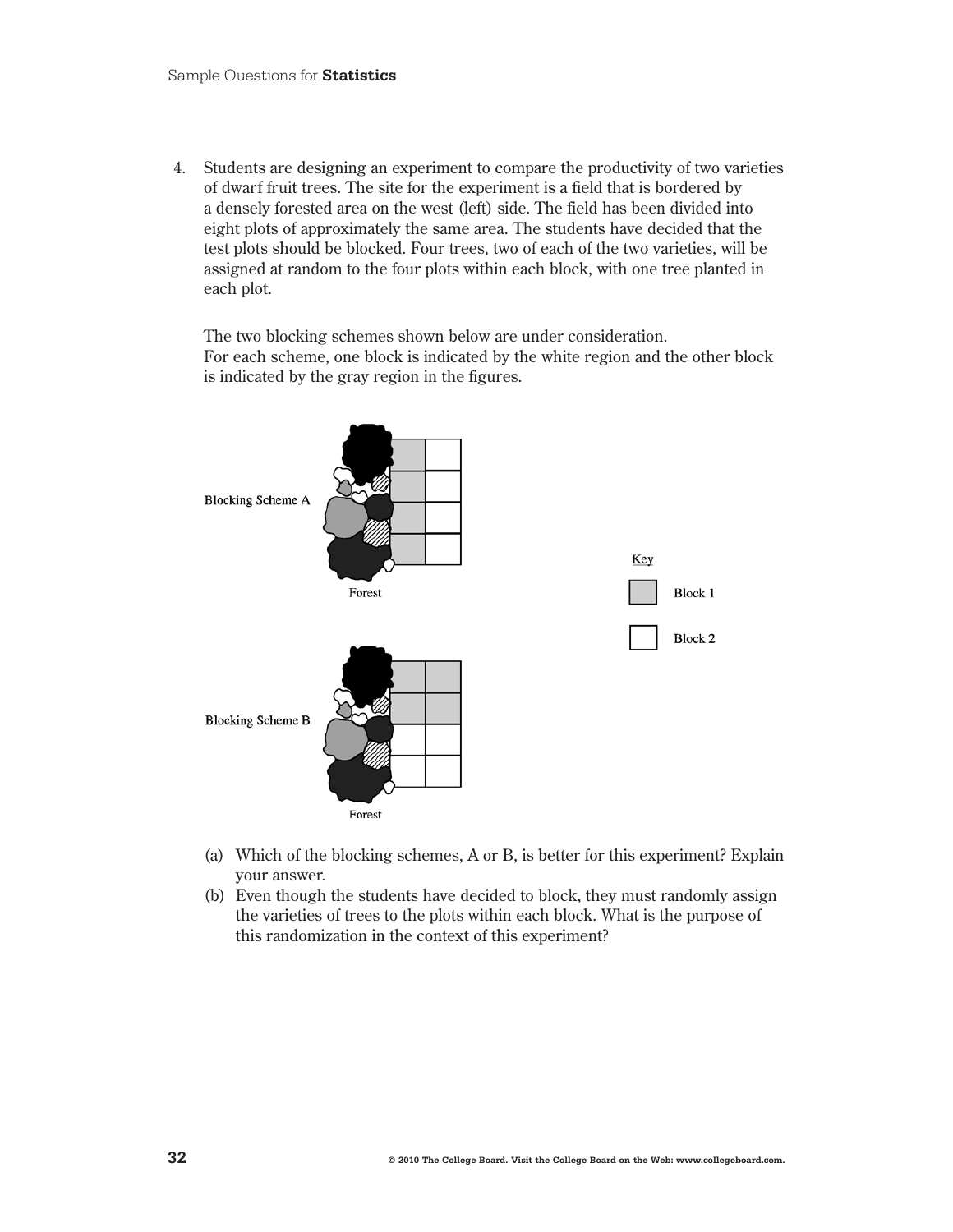5. A growing number of employers are trying to hold down the costs that they pay for medical insurance for their employees. As part of this effort, many medical insurance companies are now requiring clients to use generic brand medicines when filling prescriptions. An independent consumer advocacy group wanted to determine if there was a difference, in milligrams, in the amount of active ingredient between a certain "name" brand drug and its generic counterpart. Pharmacies may store drugs under different conditions. Therefore, the consumer group randomly selected ten different pharmacies in a large city and filled two prescriptions at each of these pharmacies, one for the "name" brand and the other for the generic brand of the drug. The consumer group's laboratory then tested a randomly selected pill from each prescription to determine the amount of active ingredient in the pill. The results are given in the following table.

# **ACTIVE INGREDIENT**

(in milligrams)

| Pharmacy      |     |     |     |     |     |     |     |     |     |         |
|---------------|-----|-----|-----|-----|-----|-----|-----|-----|-----|---------|
| Name brand    | 245 | 244 | 240 | 250 | 243 | 246 | 246 | 246 | 247 | $250\,$ |
| Generic brand | 246 | 240 | 235 | 237 | 243 | 239 | 241 | 238 | 238 | 234     |

Based on these results, what should the consumer group's laboratory report about the difference in the active ingredient in the two brands of pills? Give appropriate statistical evidence to support your response.

6. The statistics department at a large university is trying to determine if it is possible to predict whether an applicant will successfully complete the Ph.D. program or will leave before completing the program. The department is considering whether GPA (grade point average) in undergraduate statistics and mathematics courses (a measure of performance) and mean number of credit hours per semester (a measure of workload) would be helpful measures. To gather data, a random sample of 20 entering students from the past 5 years is taken. The data are given below.

| Student         |      | $\mathbf{D}$ | $\curvearrowright$ |      | E    | E    | $\sqrt{2}$<br>١T | Η    |      |      | T    |                             | M    |
|-----------------|------|--------------|--------------------|------|------|------|------------------|------|------|------|------|-----------------------------|------|
| GPA             | 3.8  | つに<br>ə.ə    | 4.0                | 3.9  | 2.9  | 3.5  | 3.5              | 4.0  | 3.9  | 3.0  | 3.4  | 0.7<br>$\upsilon$ . $\iota$ | 3.6  |
| Credit<br>hours | 12.7 | 13.1         | 12.5               | 13.0 | 15.0 | 14.7 | 14.5             | 12.0 | 13.1 | 15.3 | 14.6 | 12.5                        | 14.0 |

Successfully Completed Ph.D. Program

Did Not Complete Ph.D. Program

| Student         | N   |      |      | Q    | R    |      | $\tau$ |
|-----------------|-----|------|------|------|------|------|--------|
| GPA             | 3.6 | 2.9  | 3.1  | 3.5  | 3.9  | 3.6  | 3.3    |
| Credit<br>hours |     | 14.5 | 14.0 | 10.9 | 11.5 | 12.1 | 12.0   |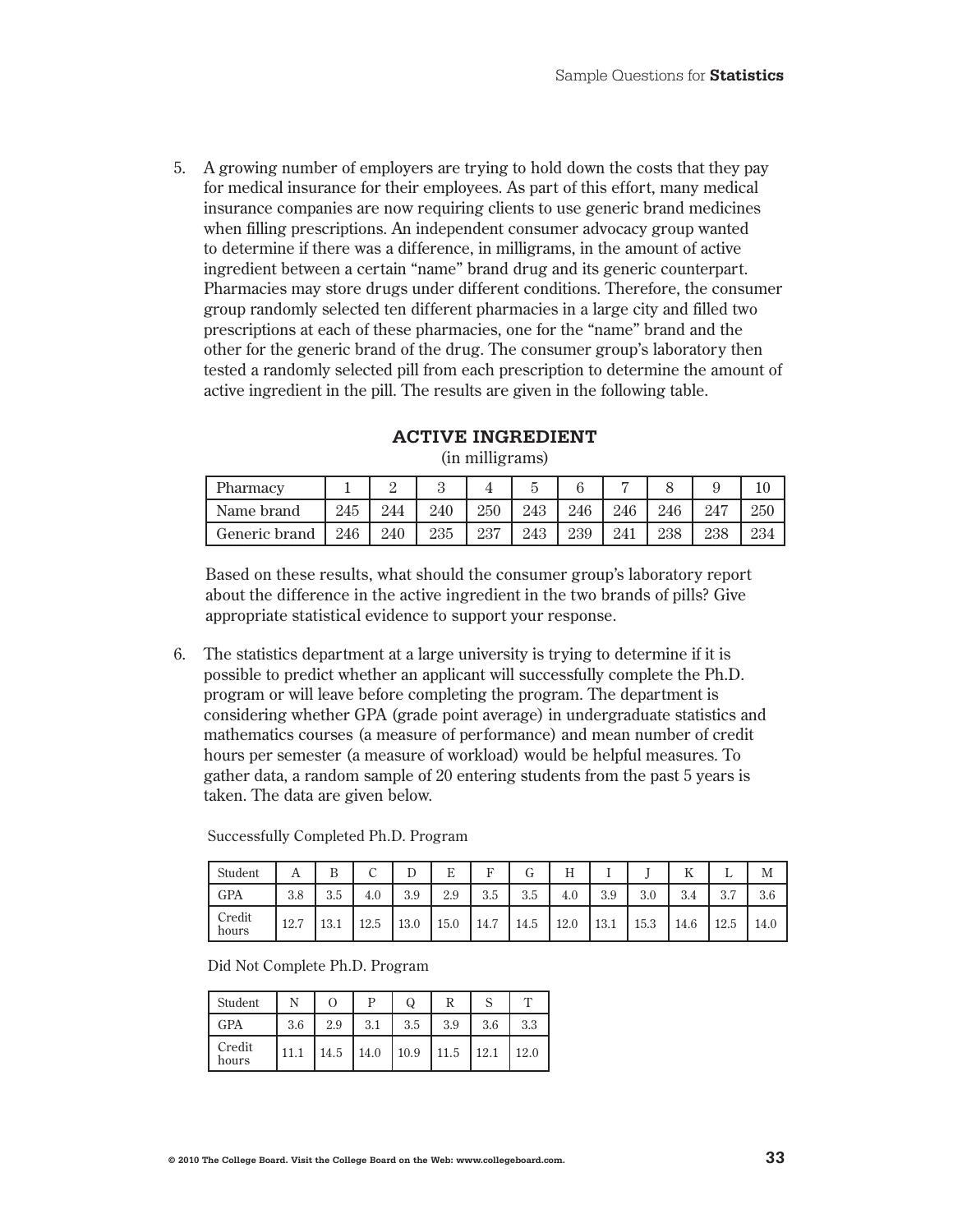The regression output below resulted from fitting a line to the data in each group. The residual plots (not shown) indicated no unusual patterns, and the assumptions necessary for inference were judged to be reasonable.

Successfully Completed Ph.D. Program

| Predictor    | Coef           | <b>StDev</b> | T       |       |
|--------------|----------------|--------------|---------|-------|
| Constant     | 23.514         | 1.684        | 13.95   | 0.000 |
| GPA          | $-2.7555$      | 0.4668       | $-5.90$ | 0.000 |
| $S = 0.5658$ | $R-Sq = 76.0%$ |              |         |       |

Did Not Complete Ph.D. Program

| Predictor    | Coef     | StDev          | $\tau$  |       |
|--------------|----------|----------------|---------|-------|
| Constant     | 24.200   | 3.474          | 6.97    | 0.001 |
| <b>GPA</b>   | $-3.485$ | 1.013          | $-3.44$ | 0.018 |
| $S = 0.8408$ |          | $R-Sq = 70.3%$ |         |       |

- (a) Use an appropriate graphical display to compare the GPAs for the two groups. Write a few sentences commenting on your display.
- (b) For the students who successfully completed the Ph.D. program, is there a significant relationship between GPA and mean number of credit hours per semester? Give a statistical justification to support your response.
- (c) If a new applicant has a GPA of 3.5 and a mean number of credit hours per semester of 14.0, do you think this applicant will successfully complete the Ph.D. program? Give a statistical justification to support your response.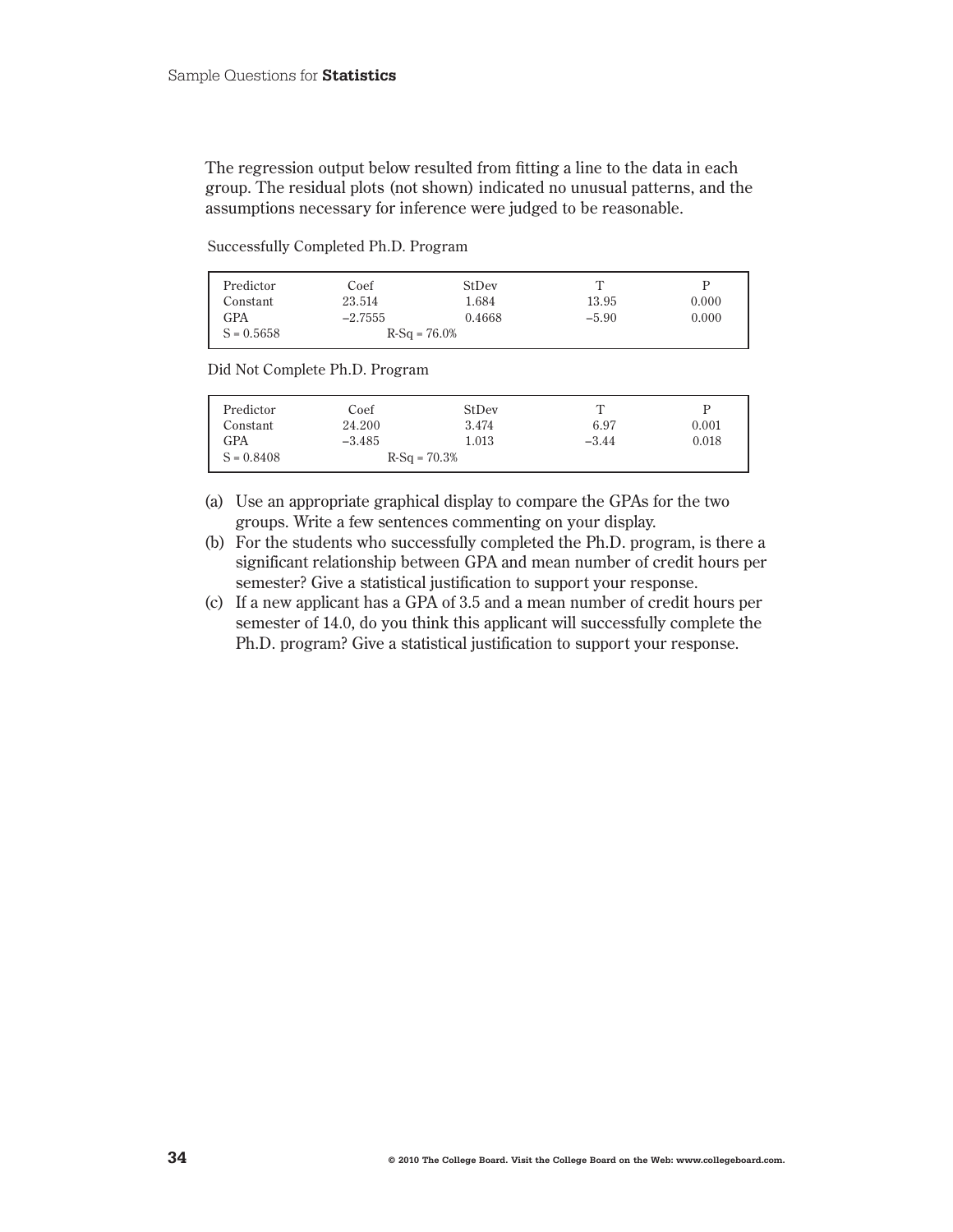# Teacher Support

# **AP Central® (apcentral.collegeboard.com)**

You can find the following Web resources at AP Central:

- AP Course Descriptions, information about the AP Course Audit, AP Exam questions and scoring guidelines, sample syllabi and feature articles.
- A searchable Institutes and Workshops database, providing information about professional development events.
- The Course Home Pages (apcentral.collegeboard.com/coursehomepages), which contain articles, teaching tips, activities, lab ideas and other course-specific content contributed by colleagues in the AP community.
- Moderated electronic discussion groups (EDGs) for each AP course, provided to facilitate the exchange of ideas and practices.

# **Additional Resources**

**Teacher's Guides** and **Course Descriptions** may be downloaded free of charge from AP Central; printed copies may be purchased through the College Board Store (store.collegeboard.com).

**Course Audit Resources.** For those looking for information on developing syllabi, the AP Course Audit website offers a host of valuable resources. Each subject has a syllabus development guide that includes the guidelines reviewers use to evaluate syllabi as well as multiple samples of evidence for each requirement. Four sample syllabi written by AP teachers and college faculty who teach the equivalent course at colleges and universities are also available. Along with a syllabus self-evaluation checklist and an example textbook list, a set of curricular/resource requirements is provided for each course that outlines the expectations that college faculty nationwide have established for college-level courses. Visit www.collegeboard.com/apcourseaudit for more information and to download these free resources.

**Released Exams.** Periodically the AP Program releases a complete copy of each exam. In addition to providing the multiple-choice questions and answers, the publication describes the process of scoring the free-response questions and includes examples of students' actual responses, the scoring standards and commentary that explains why the responses received the scores they did. Released Exams are available at the College Board Store (store.collegeboard.com).

Additional, **free AP resources** are available to help students, parents, AP Coordinators and high school and college faculty learn more about the AP Program and its courses and exams. Visit www.collegeboard.com/apfreepubs for details.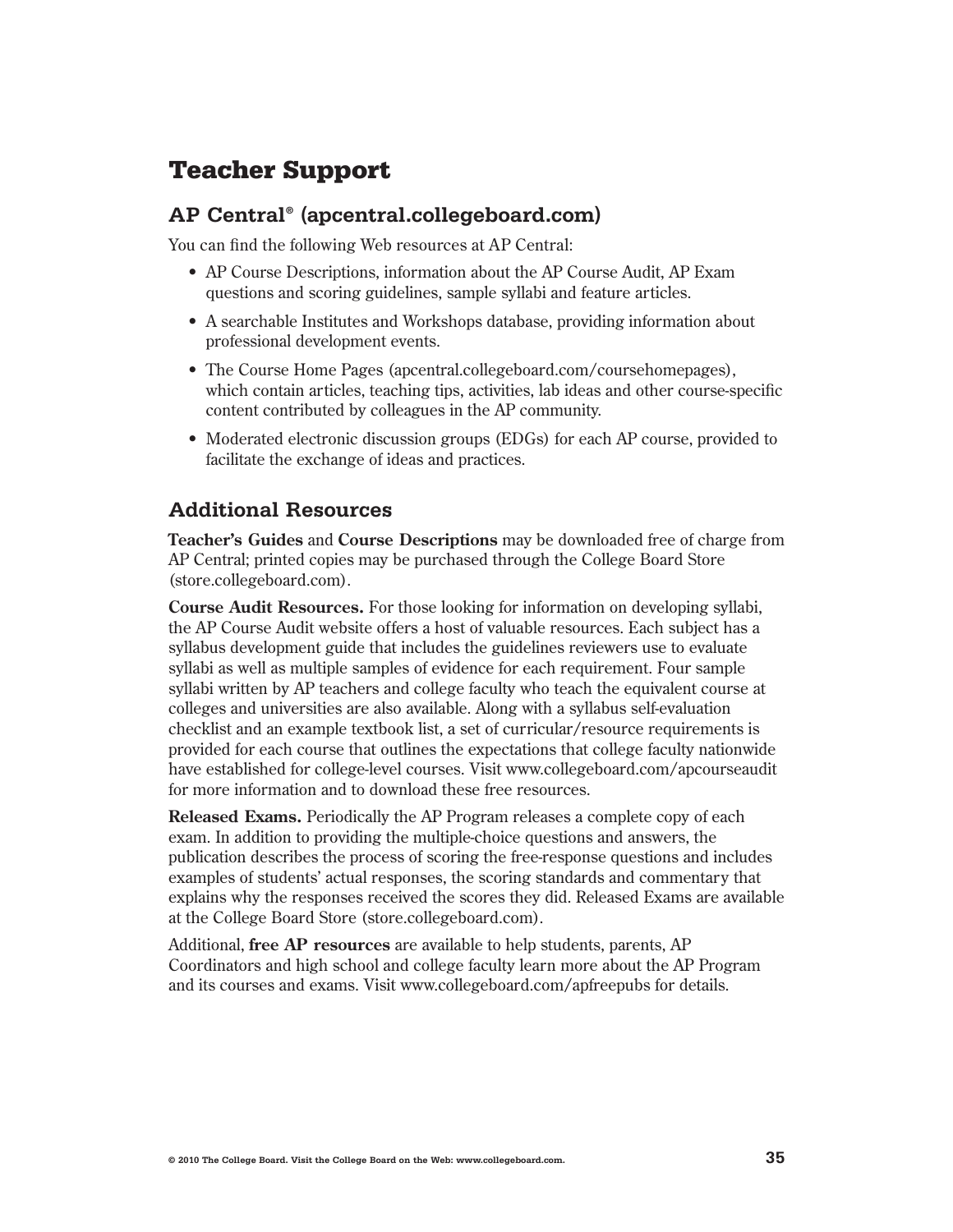# **Contact Us**

#### **AP Services**

P.O. Box 6671 Princeton, NJ 08541-6671 609-771-7300 888-225-5427 (toll free in the U.S. and Canada) 610-290-8979 (Fax) E-mail: apexams@info.collegeboard.org

## **National Office**

45 Columbus Avenue New York, NY 10023-6992 212-713-8000

## **AP Canada Office**

2950 Douglas Street, Suite 550 Victoria, BC, Canada V8T 4N4 250-472-8561 800-667-4548 (toll free in Canada only) E-mail: gewonus@ap.ca

#### **International Services**

*Serving all countries outside the U.S. and Canada* 45 Columbus Avenue

New York, NY 10023-6992 212-373-8738 E-mail: international@collegeboard.org

## **Middle States Regional Office**

*Serving Delaware, District of Columbia, Maryland, New Jersey, New York, Pennsylvania, Puerto Rico and the U.S. Virgin Islands*

Three Bala Plaza East Suite 501 Bala Cynwyd, PA 19004-1501 610-227-2550 866-392-3019 610-227-2580 (Fax) E-mail: msro@info.collegeboard.org

## **Midwestern Regional Office**

*Serving Illinois, Indiana, Iowa, Kansas, Michigan, Minnesota, Missouri, Nebraska, North Dakota, Ohio, South Dakota, West Virginia and Wisconsin*

6111 N. River Road, Suite 550 Rosemont, IL 60018-5158 866-392-4086 847-653-4528 (Fax) E-mail: mro@info.collegeboard.org

#### **New England Regional Office**

*Serving Connecticut, Maine, Massachusetts, New Hampshire, Rhode Island and Vermont*

1601 Trapelo Road, Suite 12 Waltham, MA 02451-1982 866-392-4089 781-663-2743 (Fax) E-mail: nero@info.collegeboard.org

#### **Southern Regional Office**

*Serving Alabama, Florida, Georgia, Kentucky, Louisiana, Mississippi, North Carolina, South Carolina, Tennessee and Virginia*

3700 Crestwood Parkway NW, Suite 700 Duluth, GA 30096-7155 866-392-4088 770-225-4062 (Fax) E-mail: sro@info.collegeboard.org

## **Southwestern Regional Office**

*Serving Arkansas, New Mexico, Oklahoma and Texas*

4330 Gaines Ranch Loop, Suite 200 Austin, TX 78735-6735 866-392-3017 512-721-1841 (Fax) E-mail: swro@info.collegeboard.org

## **Western Regional Office**

*Serving Alaska, Arizona, California, Colorado, Hawaii, Idaho, Montana, Nevada, Oregon, Utah, Washington and Wyoming*

2099 Gateway Place, Suite 550 San Jose, CA 95110-1051 866-392-4078 408-367-1459 (Fax) E-mail: wro@info.collegeboard.org